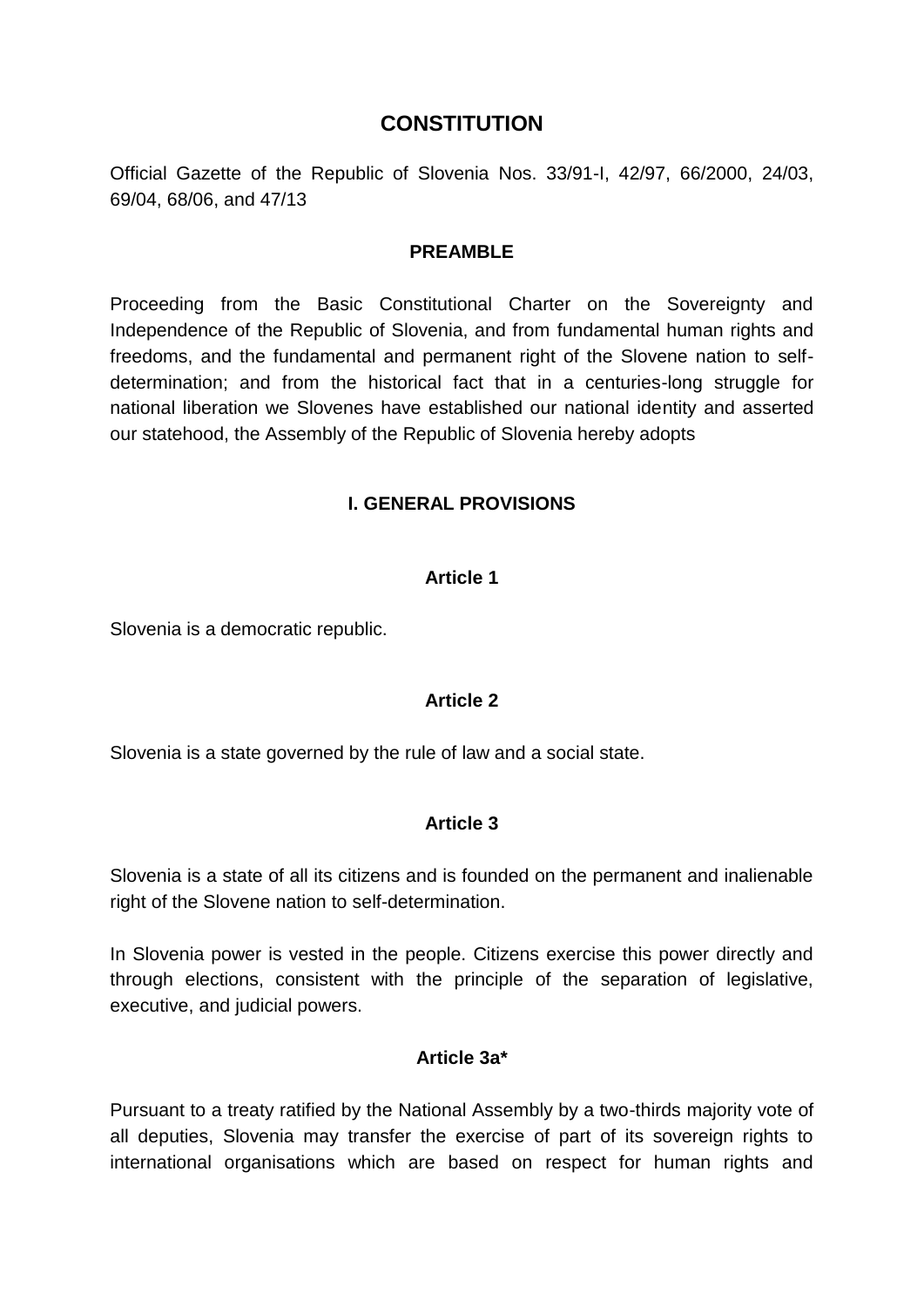fundamental freedoms, democracy, and the principles of the rule of law and may enter into a defensive alliance with states which are based on respect for these values.

Before ratifying a treaty referred to in the preceding paragraph, the National Assembly may call a referendum. A proposal is passed in the referendum if a majority of voters who have cast valid votes vote in favour of the same. The National Assembly is bound by the result of such referendum. If such referendum has been held, a referendum regarding the law on the ratification of the treaty concerned may not be called.

Legal acts and decisions adopted within international organisations to which Slovenia has transferred the exercise of part of its sovereign rights shall be applied in Slovenia in accordance with the legal regulation of these organisations.

In procedures for the adoption of legal acts and decisions in international organisations to which Slovenia has transferred the exercise of part of its sovereign rights, the Government shall promptly inform the National Assembly of proposals for such acts and decisions as well as of its own activities. The National Assembly may adopt positions thereon, which the Government shall take into consideration in its activities. The relationship between the National Assembly and the Government arising from this paragraph shall be regulated in detail by a law adopted by a twothirds majority vote of deputies present.

\*Added by the Constitutional Act Amending Chapter I and Articles 47 and 68 of the Constitution of the Republic of Slovenia, 27 February 2003 (Official Gazette of the Republic of Slovenia No. 24/03).

#### **Article 4**

Slovenia is a territorially unified and indivisible state.

#### **Article 5**

In its own territory, the state shall protect human rights and fundamental freedoms. It shall protect and guarantee the rights of the autochthonous Italian and Hungarian national communities. It shall maintain concern for the autochthonous Slovene national minorities in neighbouring countries and for Slovene emigrants and workers abroad and shall foster their contacts with the homeland. It shall provide for the preservation of the natural wealth and cultural heritage and create opportunities for the harmonious development of society and culture in Slovenia.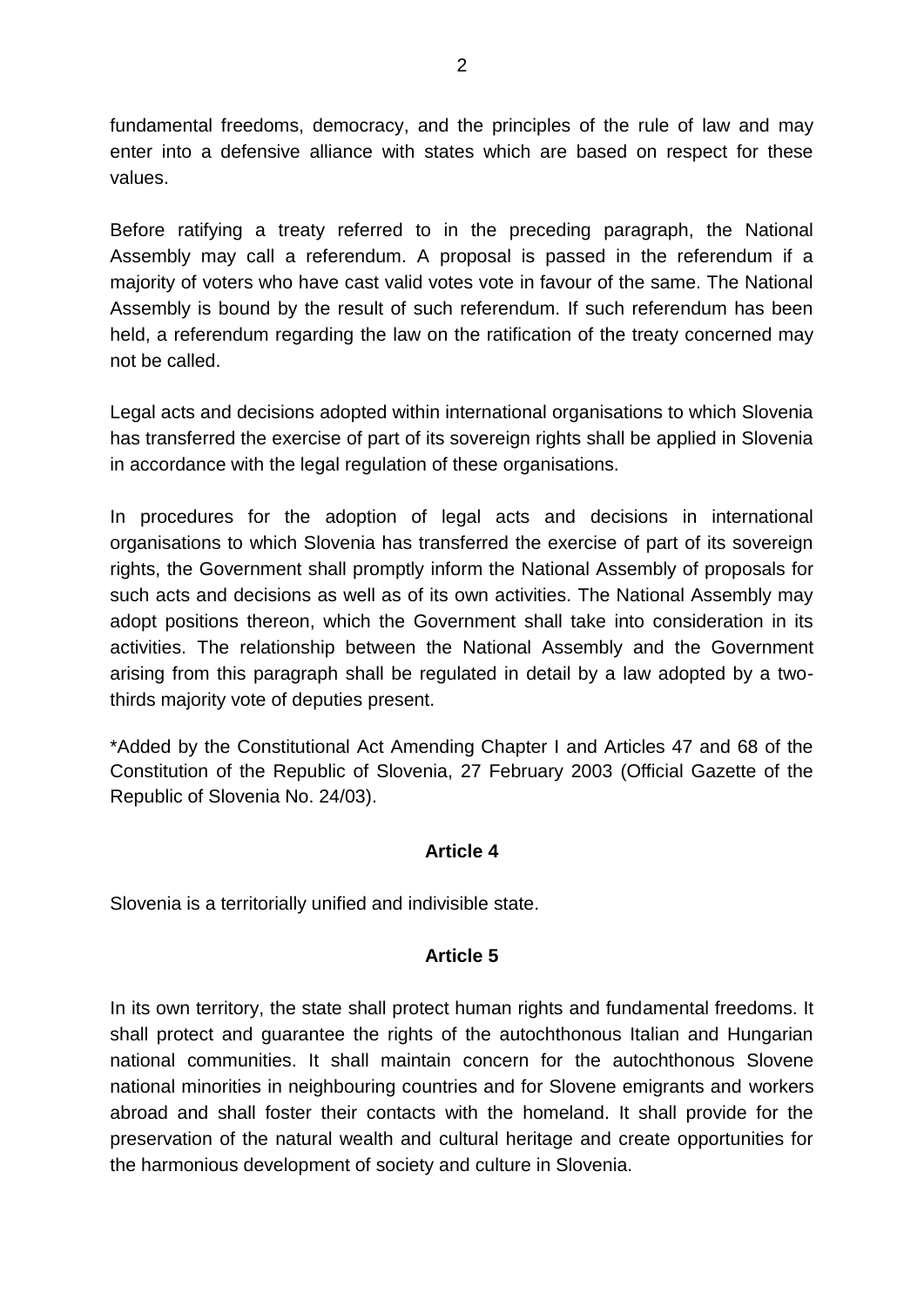Slovenes not holding Slovene citizenship may enjoy special rights and privileges in Slovenia. The nature and extent of such rights and privileges shall be regulated by law.

# **Article 6**

The coat-of-arms of Slovenia has the form of a shield. In the middle of the shield, on a blue background, is a representation of Mount Triglav in white, under which there are two undulating blue lines symbolising the sea and rivers and above which there are three golden, six-pointed stars forming a downward-pointing triangle. The shield is bordered in red. The coat-of-arms is designed in accordance with a set standard of geometry and colour.

The flag of Slovenia is the white-blue-red Slovene national flag with the coat-of-arms of Slovenia. The ratio of the width of the flag to the length thereof is one to two. The colours of the flag are in the following order: white, blue, and red. Each colour occupies a horizontal band covering one third of the area of the flag. The coat-ofarms is positioned in the upper left portion of the flag such that it lies with one half in the white field and the other in the blue field.

The national anthem of Slovenia is "Zdravljica".

The use of the coat-of-arms, the flag, and the national anthem shall be provided by law.

# **Article 7**

The state and religious communities shall be separate.

Religious communities shall enjoy equal rights; they shall pursue their activities freely.

# **Article 8**

Laws and other regulations must comply with generally accepted principles of international law and with treaties that are binding on Slovenia. Ratified and published treaties shall be applied directly.

### **Article 9**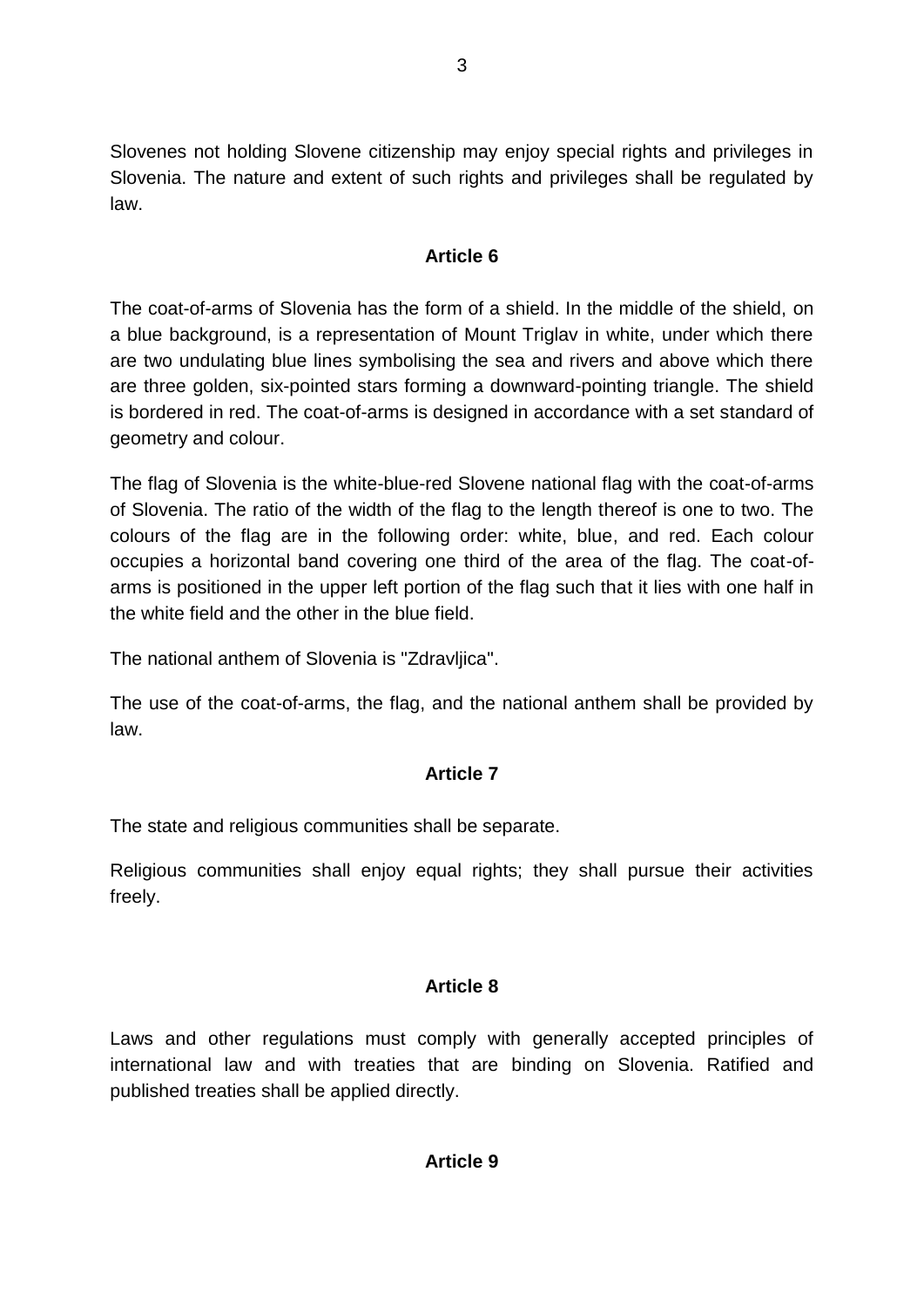Local self-government in Slovenia is guaranteed.

### **Article 10**

The capital of Slovenia is Ljubljana.

### **Article 11**

The official language in Slovenia is Slovene. In those municipalities where Italian or Hungarian national communities reside, Italian or Hungarian shall also be official languages.

### **Article 12**

Slovene citizenship shall be regulated by law.

### **Article 13**

In accordance with treaties, aliens in Slovenia enjoy all the rights guaranteed by this Constitution and laws, except for those rights that pursuant to this Constitution or law only citizens of Slovenia enjoy.

### **II. HUMAN RIGHTS AND FUNDAMENTAL FREEDOMS**

#### **Article 14\***

(Equality before the Law)

In Slovenia everyone shall be guaranteed equal human rights and fundamental freedoms irrespective of national origin, race, sex, language, religion, political, or other conviction, material standing, birth, education, social status, disability, or any other personal circumstance.

All are equal before the law.

\*As amended by the Constitutional Act Amending Article 14 of the Constitution of the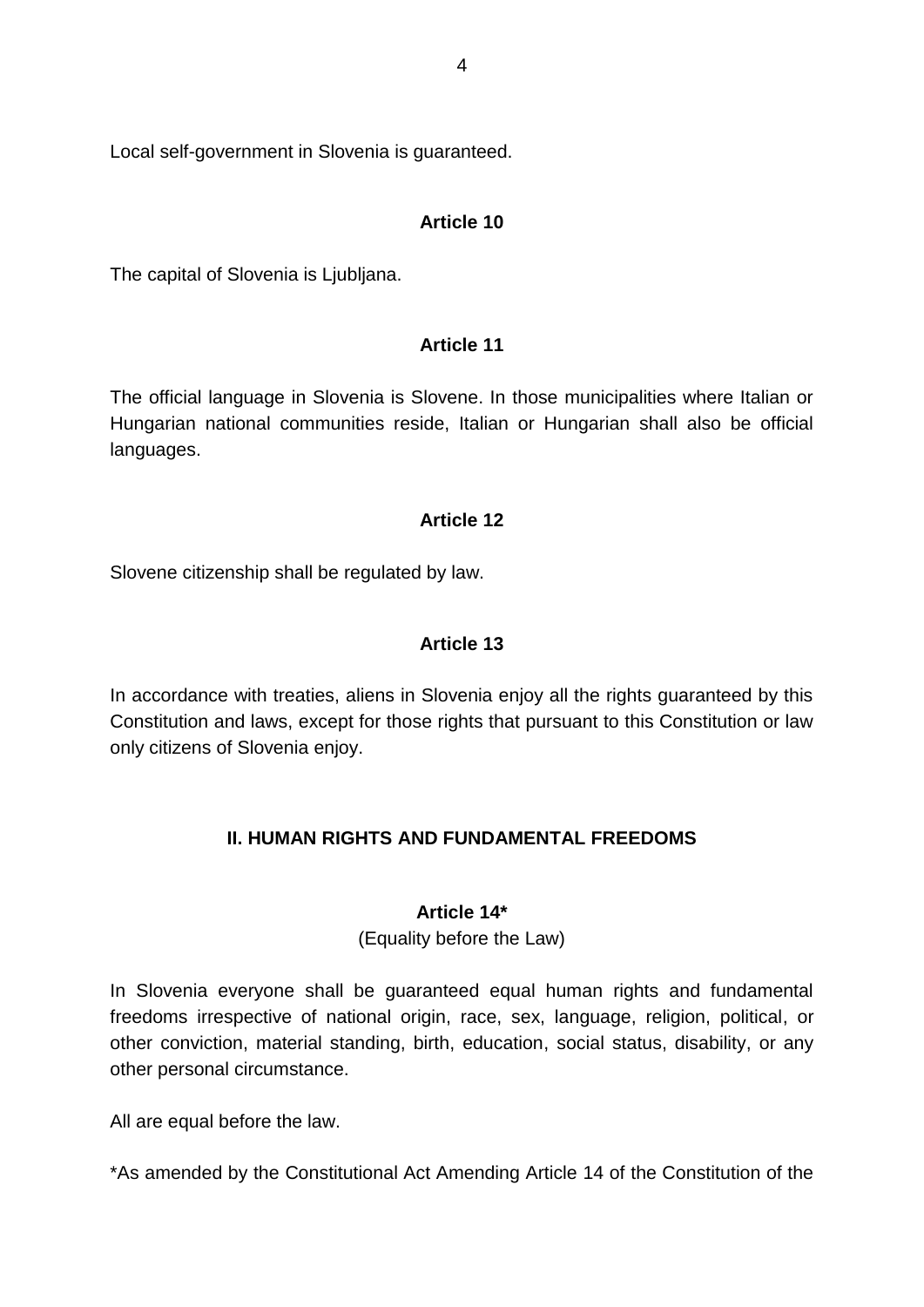Republic of Slovenia, 15 June 2004 (Official Gazette of the Republic of Slovenia No. 69/04).

The original text of Article 14 read as follows:

"In Slovenia everyone shall be guaranteed equal human rights and fundamental freedoms irrespective of national origin, race, sex, language, religion, political, or other conviction, material standing, birth, education, social status, or any other personal circumstance.

All are equal before the law."

#### **Article 15**

(Exercise and Limitation of Rights)

Human rights and fundamental freedoms shall be exercised directly on the basis of the Constitution.

The manner in which human rights and fundamental freedoms are exercised may be regulated by law whenever the Constitution so provides or where this is necessary due to the particular nature of an individual right or freedom.

Human rights and fundamental freedoms shall be limited only by the rights of others and in such cases as are provided by this Constitution.

Judicial protection of human rights and fundamental freedoms, and the right to obtain redress for the violation of such rights and freedoms, shall be guaranteed.

No human right or fundamental freedom regulated by legal acts in force in Slovenia may be restricted on the grounds that this Constitution does not recognise that right or freedom or recognises it to a lesser extent.

### **Article 16**

(Temporary Suspension and Restriction of Rights)

Human rights and fundamental freedoms provided by this Constitution may exceptionally be temporarily suspended or restricted during a war and state of emergency. Human rights and fundamental freedoms may be suspended or restricted only for the duration of the war or state of emergency, but only to the extent required by such circumstances and inasmuch as the measures adopted do not create inequality based solely on race, national origin, sex, language, religion,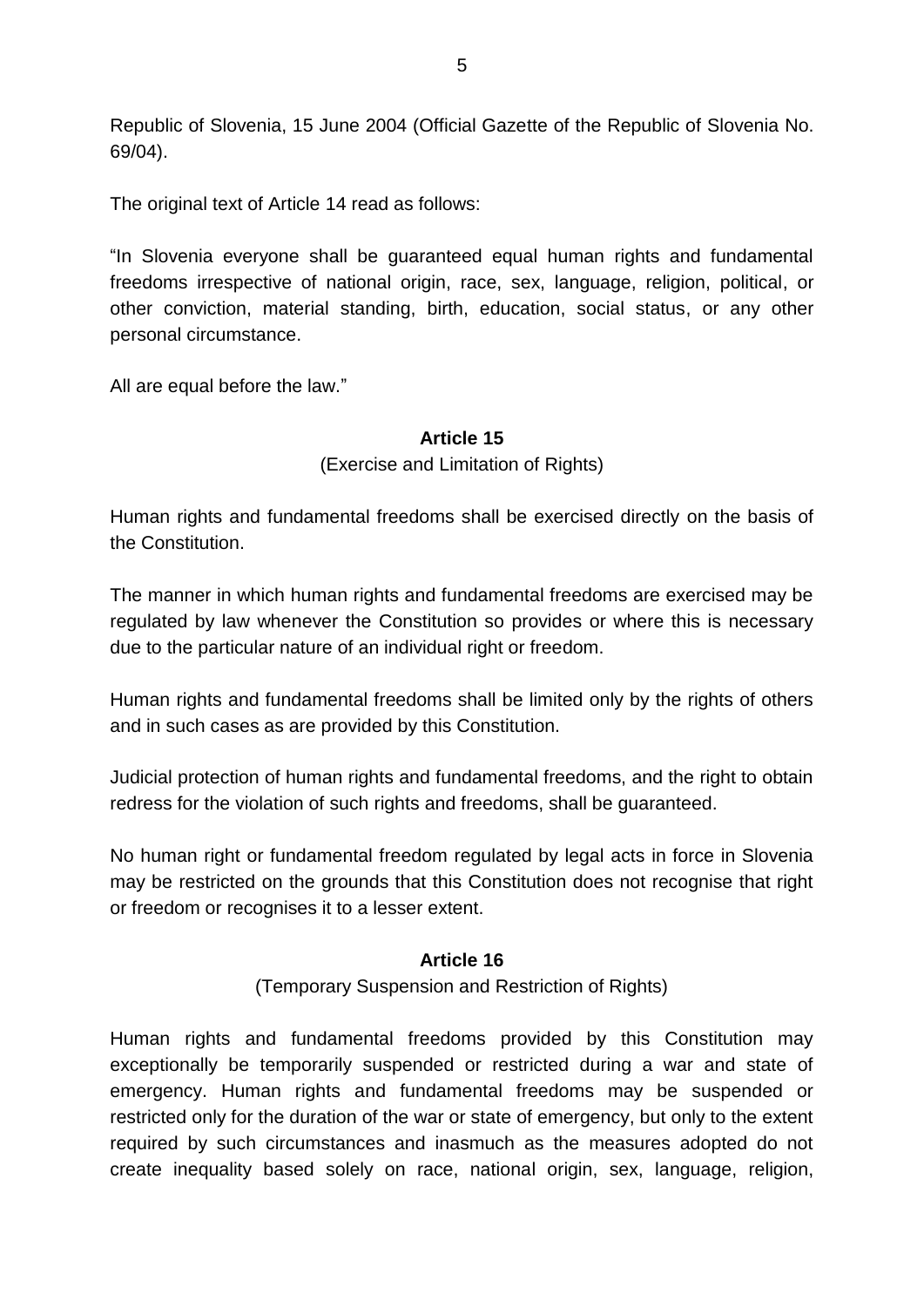political, or other conviction, material standing, birth, education, social status, or any other personal circumstance.

The provision of the preceding paragraph does not allow any temporary suspension or restriction of the rights provided by Articles 17, 18, 21, 27, 28, 29, and 41.

### **Article 17**

### (Inviolability of Human Life)

Human life is inviolable. There is no capital punishment in Slovenia.

### **Article 18**

### (Prohibition of Torture)

No one may be subjected to torture or to inhuman or degrading punishment or treatment. The conducting of medical or other scientific experiments on any person without his free consent is prohibited.

### **Article 19**

(Protection of Personal Liberty)

Everyone has the right to personal liberty.

No one may be deprived of his liberty except in such cases and pursuant to such procedures as are provided by law.

Anyone deprived of his liberty must be immediately informed in his mother tongue, or in a language which he understands, of the reasons for being deprived of his liberty. Within the shortest possible time thereafter, he must also be informed in writing of why he has been deprived of his liberty. He must be instructed immediately that he is not obliged to make any statement, that he has the right to immediate legal representation of his own free choice and that the competent authority must, on his request, notify his relatives or those close to him of the deprivation of his liberty.

### **Article 20**

(Orders for and Duration of Detention)

A person reasonably suspected of having committed a criminal offence may be detained only on the basis of a court order when this is absolutely necessary for the course of criminal proceedings or for reasons of public safety.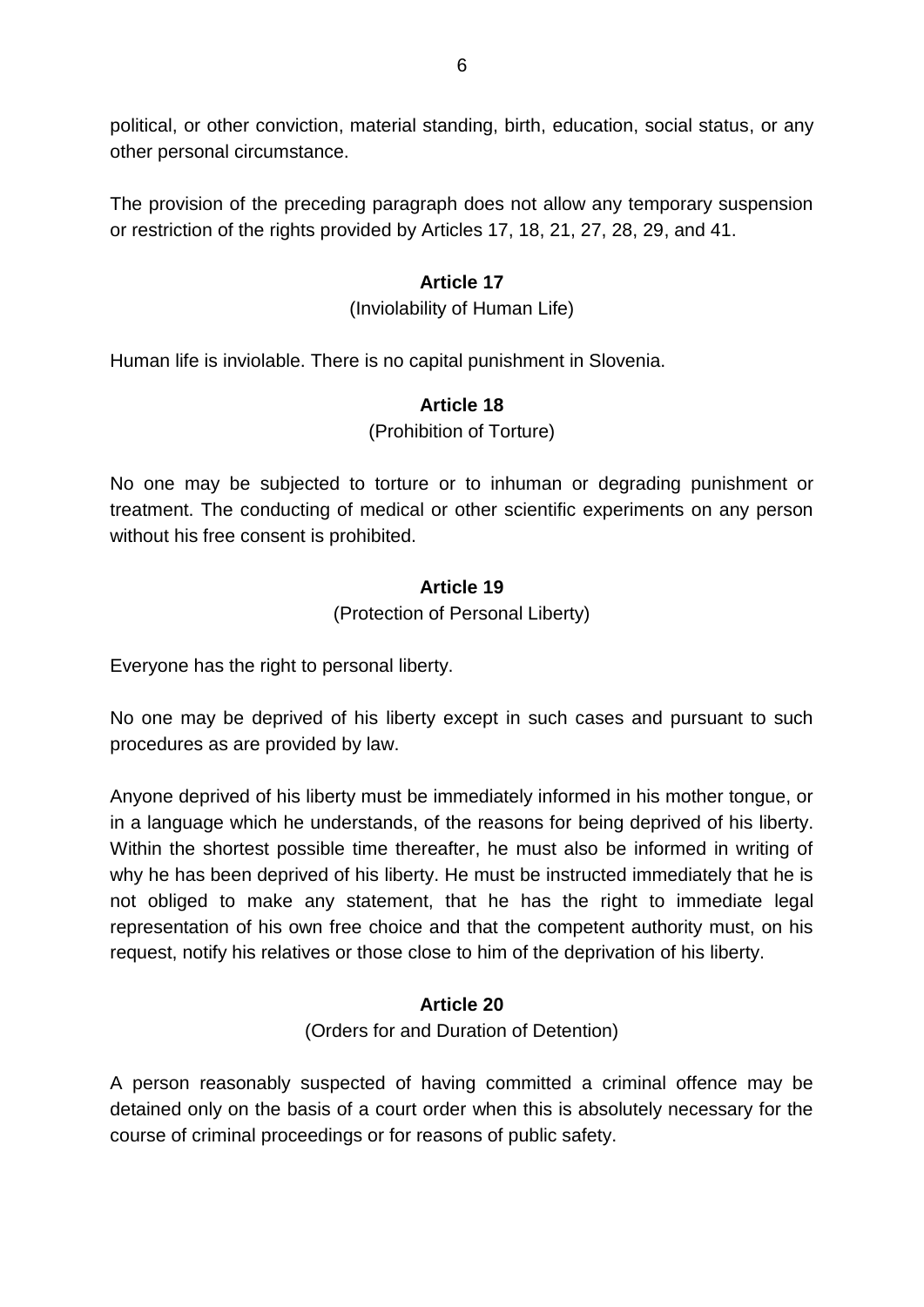Upon detention, but no later than twenty-four hours thereafter, the person detained must be handed the written court order with a statement of reasons. The person detained has the right to appeal against the court order, and such appeal must be decided by a court within forty-eight hours. Detention may last only as long as there are legal reasons for such, but no longer than three months from the day of the deprivation of liberty. The Supreme Court may extend the detention a further three months.

If no charges are brought by the end of these terms, the suspected person shall be released.

### **Article 21**

# (Protection of Human Personality and Dignity)

Respect for human personality and dignity shall be guaranteed in criminal and in all other legal proceedings, as well as during the deprivation of liberty and enforcement of punitive sanctions.

Violence of any form against any person whose liberty has been restricted in any way is prohibited, as is the use of any form of coercion in obtaining confessions and **statements** 

### **Article 22**

### (Equal Protection of Rights)

Everyone shall be guaranteed equal protection of rights in any proceeding before a court and before other state authorities, local community authorities, and bearers of public authority that decide on his rights, duties, or legal interests.

### **Article 23**

### (Right to Judicial Protection)

Everyone has the right to have any decision regarding his rights, duties, and any charges brought against him made without undue delay by an independent, impartial court constituted by law.

Only a judge duly appointed pursuant to rules previously established by law and by judicial regulations may judge such an individual.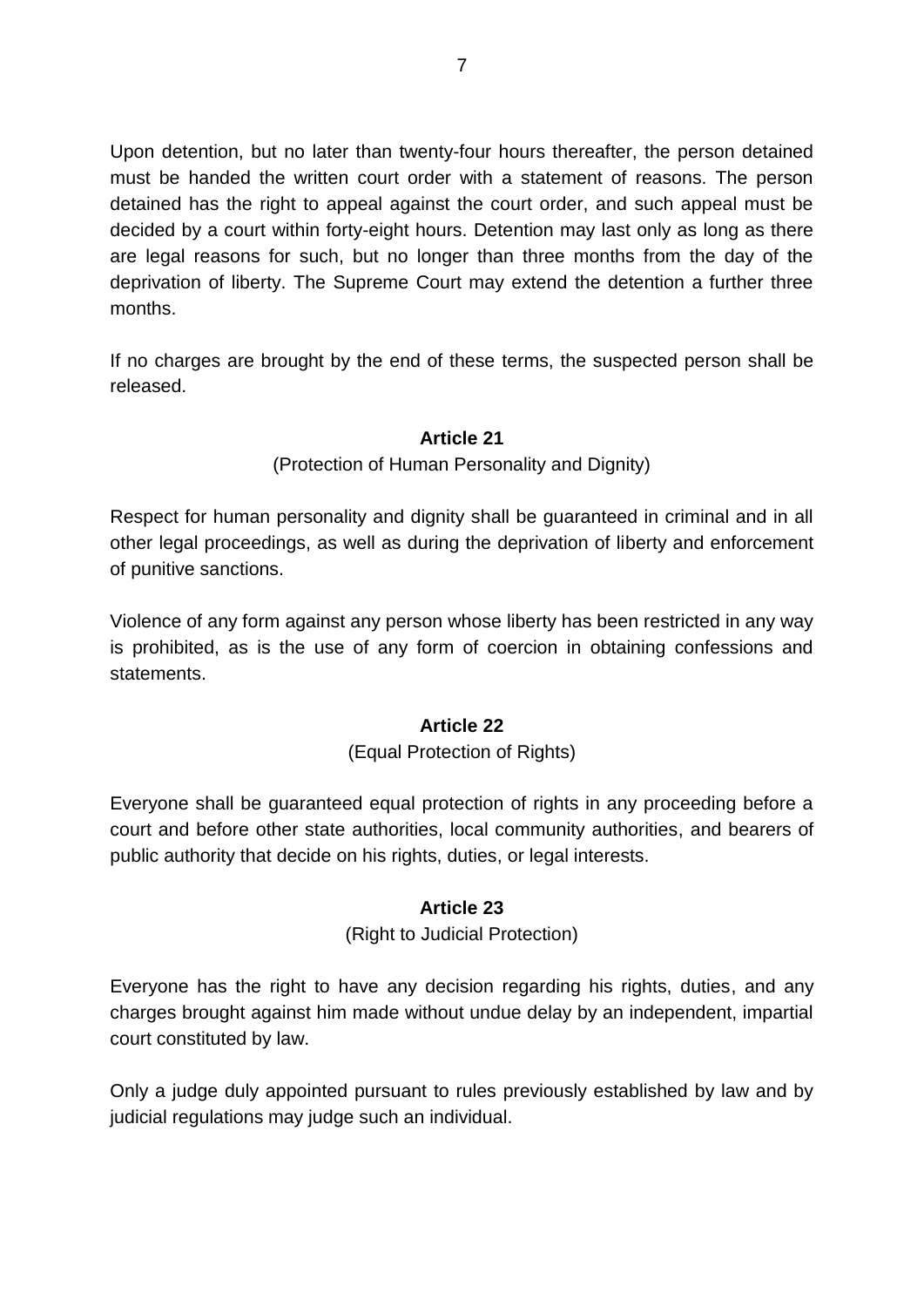### **Article 24**

(Public Nature of Court Proceedings)

Court hearings shall be public. Judgements shall be pronounced publicly. Exceptions shall be provided by law.

### **Article 25**

(Right to Legal Remedies)

Everyone shall be guaranteed the right to appeal or to any other legal remedy against the decisions of courts and other state authorities, local community authorities, and bearers of public authority by which his rights, duties, or legal interests are determined.

### **Article 26**

### (Right to Compensation)

Everyone has the right to compensation for damage caused through unlawful actions in connection with the performance of any function or other activity by a person or authority performing such function or activity within a state or local community authority or as a bearer of public authority.

Any person suffering damage has the right to claim, in accordance with the law, compensation also directly from the person or authority that has caused such damage.

### **Article 27**

(Presumption of Innocence)

Any person charged with criminal conduct shall be presumed innocent until found guilty by a final judgement.

#### **Article 28**

(Principle of Legality in Criminal Law)

No one may be punished for an act which had not been declared a criminal offence under law or for which a penalty had not been prescribed at the time the act was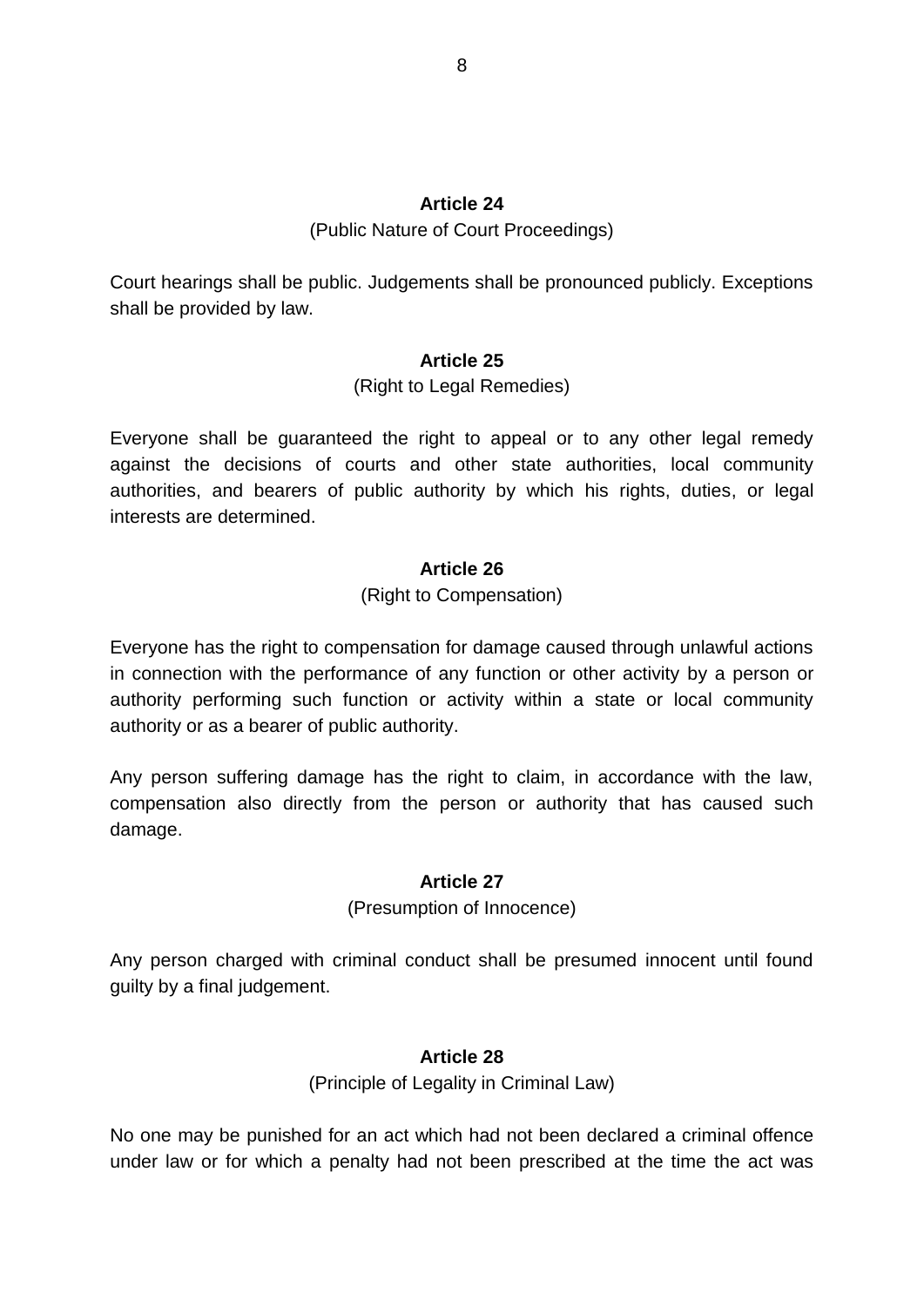performed.

Acts that are criminal shall be established and the resulting penalties pronounced according to the law that was in force at the time the act was performed, except where a more recent law adopted is more lenient towards the offender.

### **Article 29**

### (Legal Guarantees in Criminal Proceedings)

Anyone charged with a criminal offence must, in addition to absolute equality, be guaranteed the following rights:

- the right to have adequate time and facilities to prepare his defence;
- the right to be present at his trial and to conduct his own defence or to be defended by a legal representative;
- $\bullet$  the right to present all evidence to his benefit;
- the right not to incriminate himself or his relatives or those close to him, or to admit guilt.

### **Article 30**

### (Right to Rehabilitation and Compensation)

Any person unjustly convicted of a criminal offence or deprived of his liberty without due cause has the right to rehabilitation and compensation, and other rights provided by law.

#### **Article 31**

(Prohibition of Double Jeopardy)

No one may be sentenced or punished twice for the same criminal offence for which criminal proceedings were dismissed finally, or for which the charge was finally rejected, or for which the person was acquitted or convicted by a final judgement.

### **Article 32**

(Freedom of Movement)

Everyone has the right to freedom of movement, to choose his place of residence, to leave the country and to return at any time.

This right may be limited by law, but only where this is necessary to ensure the course of criminal proceedings, to prevent the spread of infectious diseases, to protect public order, or if the defence of the state so demands.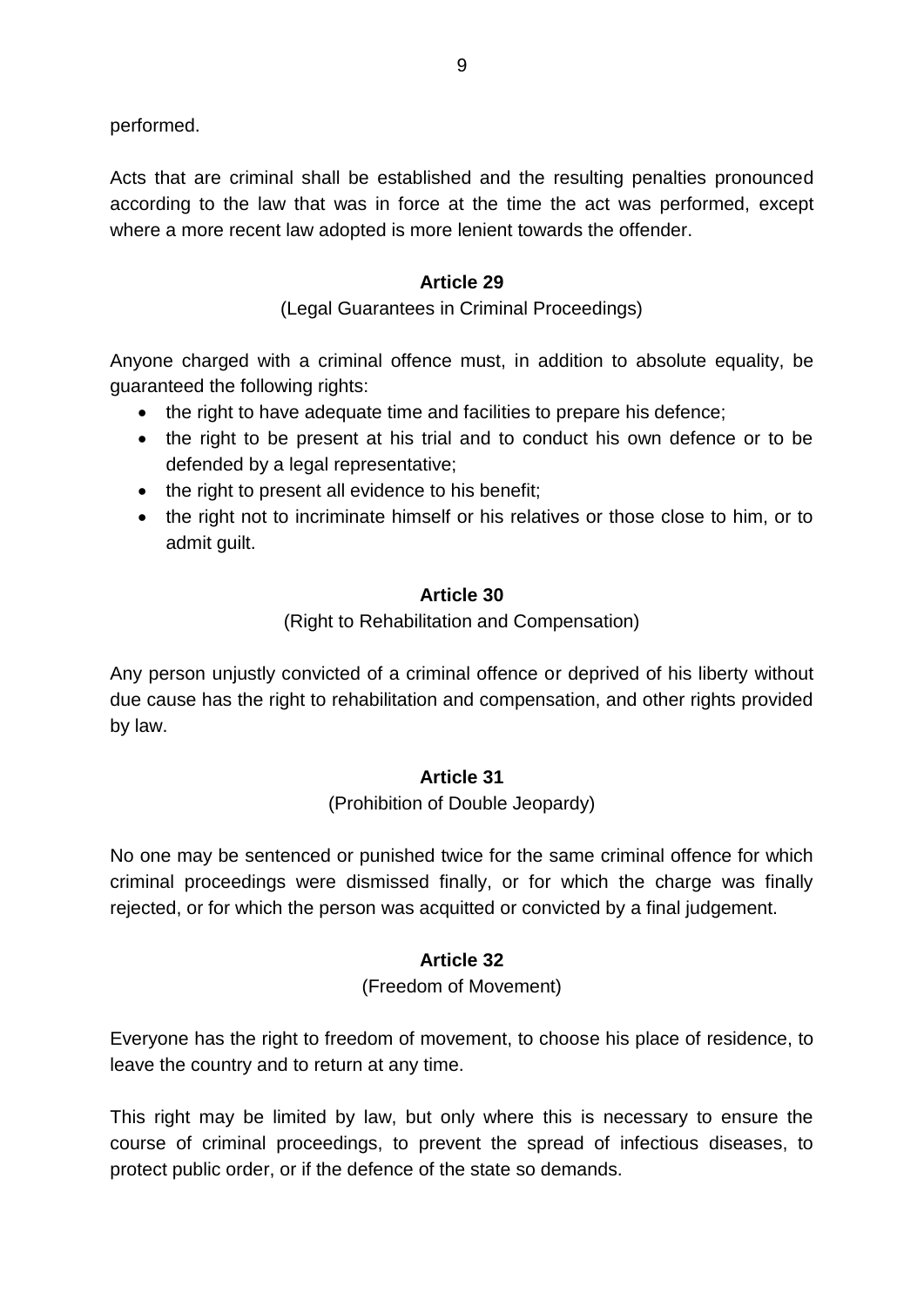Entry into the country by aliens, and the duration of their stay in the country, may be limited on the basis of law.

### **Article 33**

(Right to Private Property and Inheritance)

The right to private property and inheritance shall be guaranteed.

#### **Article 34**

(Right to Personal Dignity and Safety)

Everyone has the right to personal dignity and safety.

### **Article 35**

(Protection of the Rights to Privacy and Personality Rights)

The inviolability of the physical and mental integrity of every person and his privacy and personality rights shall be guaranteed.

### **Article 36**

(Inviolability of Dwellings)

Dwellings are inviolable.

No one may, without a court order, enter the dwelling or other premises of another person, nor may he search the same, against the will of the resident.

Any person whose dwelling or other premises are searched has the right to be present or to have a representative present.

Such a search may only be conducted in the presence of two witnesses.

Subject to conditions provided by law, an official may enter the dwelling or other premises of another person without a court order, and may in exceptional circumstances conduct a search in the absence of witnesses, where this is absolutely necessary for the direct apprehension of a person who has committed a criminal offence or to protect people or property.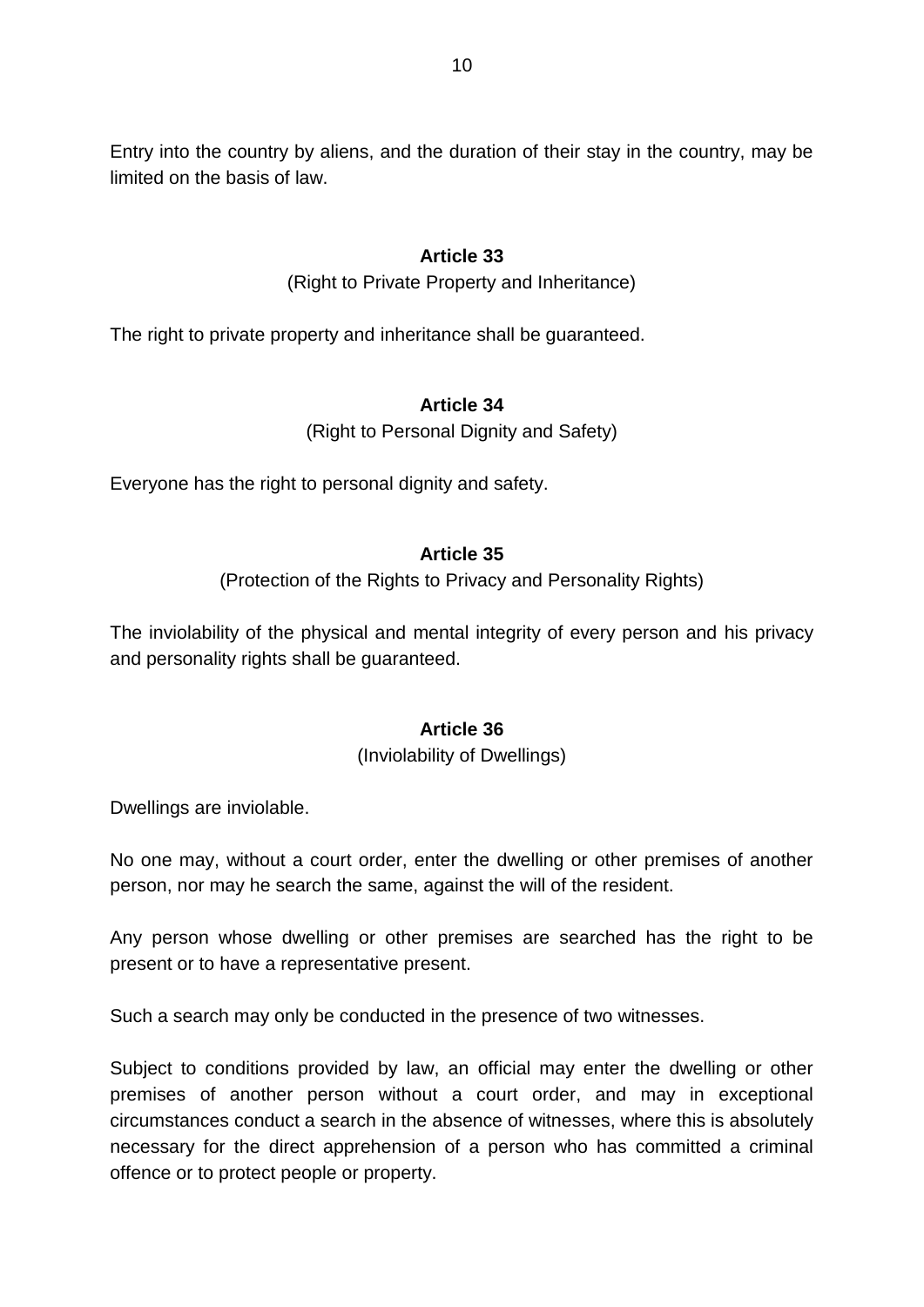### **Article 37**

(Protection of the Privacy of Correspondence and Other Means of Communication)

The privacy of correspondence and other means of communication shall be guaranteed.

Only a law may prescribe that on the basis of a court order the protection of the privacy of correspondence and other means of communication and the inviolability of personal privacy be suspended for a set time where such is necessary for the institution or course of criminal proceedings or for reasons of national security.

### **Article 38**

(Protection of Personal Data)

The protection of personal data shall be guaranteed. The use of personal data contrary to the purpose for which it was collected is prohibited.

The collection, processing, designated use, supervision, and protection of the confidentiality of personal data shall be provided by law.

Everyone has the right of access to the collected personal data that relates to him and the right to judicial protection in the event of any abuse of such data.

#### **Article 39**

(Freedom of Expression)

Freedom of expression of thought, freedom of speech and public appearance, freedom of the press, and other forms of public communication and expression shall be guaranteed. Everyone may freely collect, receive, and disseminate information and opinions.

Except in such cases as are provided by law, everyone has the right to obtain information of a public nature in which he has a well founded legal interest under law.

#### **Article 40**

(Right to Correction and Reply)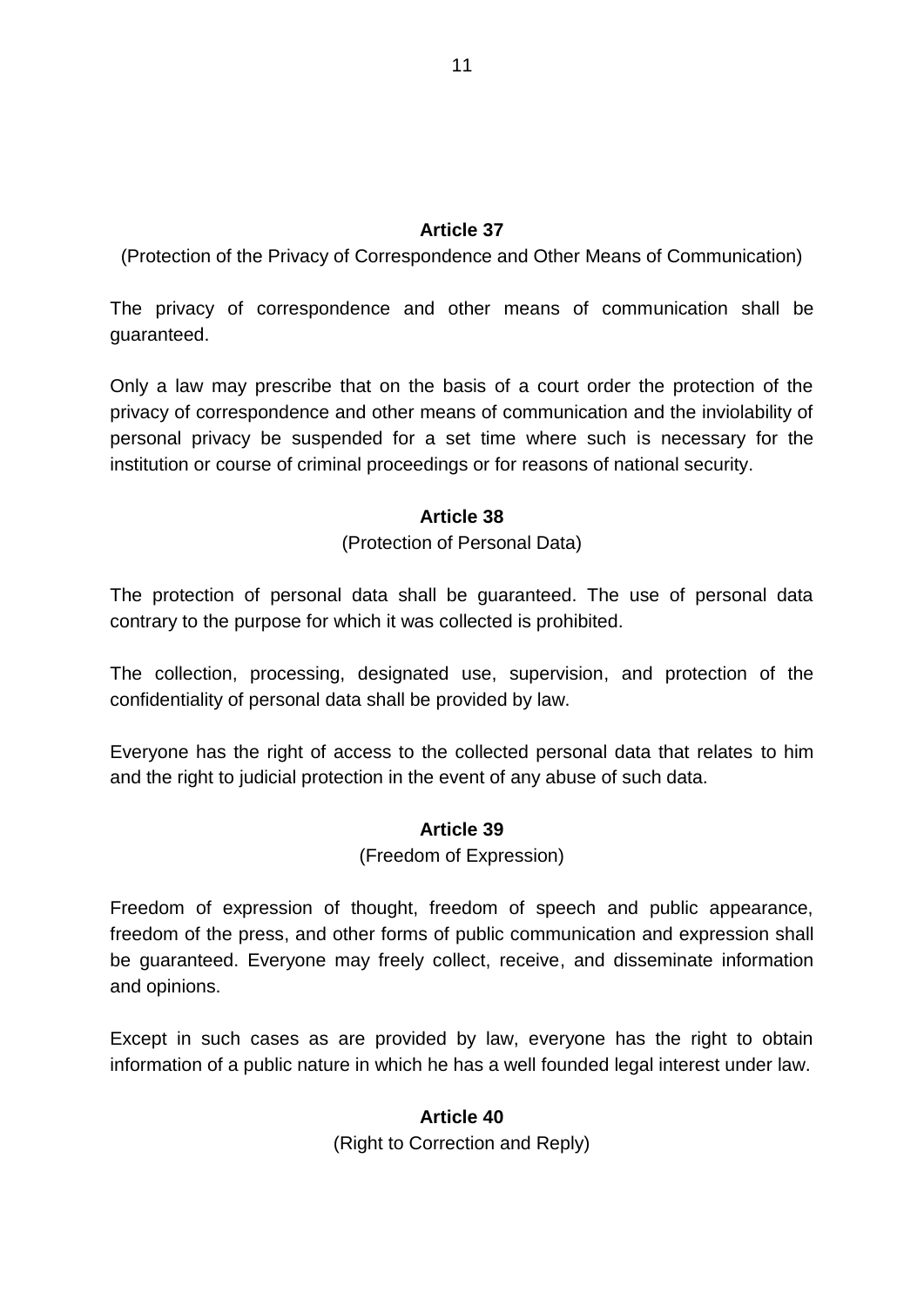The right to correct published information which has damaged a right or interest of an individual, organisation, or body shall be guaranteed, as shall be the right to reply to such published information.

### **Article 41**

### (Freedom of Conscience)

Religious and other beliefs may be freely professed in private and public life.

No one shall be obliged to declare his religious or other beliefs.

Parents have the right to provide their children with a religious and moral upbringing in accordance with their beliefs. The religious and moral guidance given to children must be appropriate to their age and maturity, and be consistent with their free conscience and religious and other beliefs or convictions.

### **Article 42**

# (Right of Assembly and Association)

The right of peaceful assembly and public meeting shall be guaranteed.

Everyone has the right to freedom of association with others.

Legal restrictions of these rights shall be permissible where so required for national security or public safety and for protection against the spread of infectious diseases.

Professional members of the defence forces and the police may not be members of political parties.

# **Article 43\***

### (Right to Vote)

The right to vote shall be universal and equal.

Every citizen who has attained the age of eighteen years has the right to vote and be elected.

The law may provide in which cases and under what conditions aliens have the right to vote.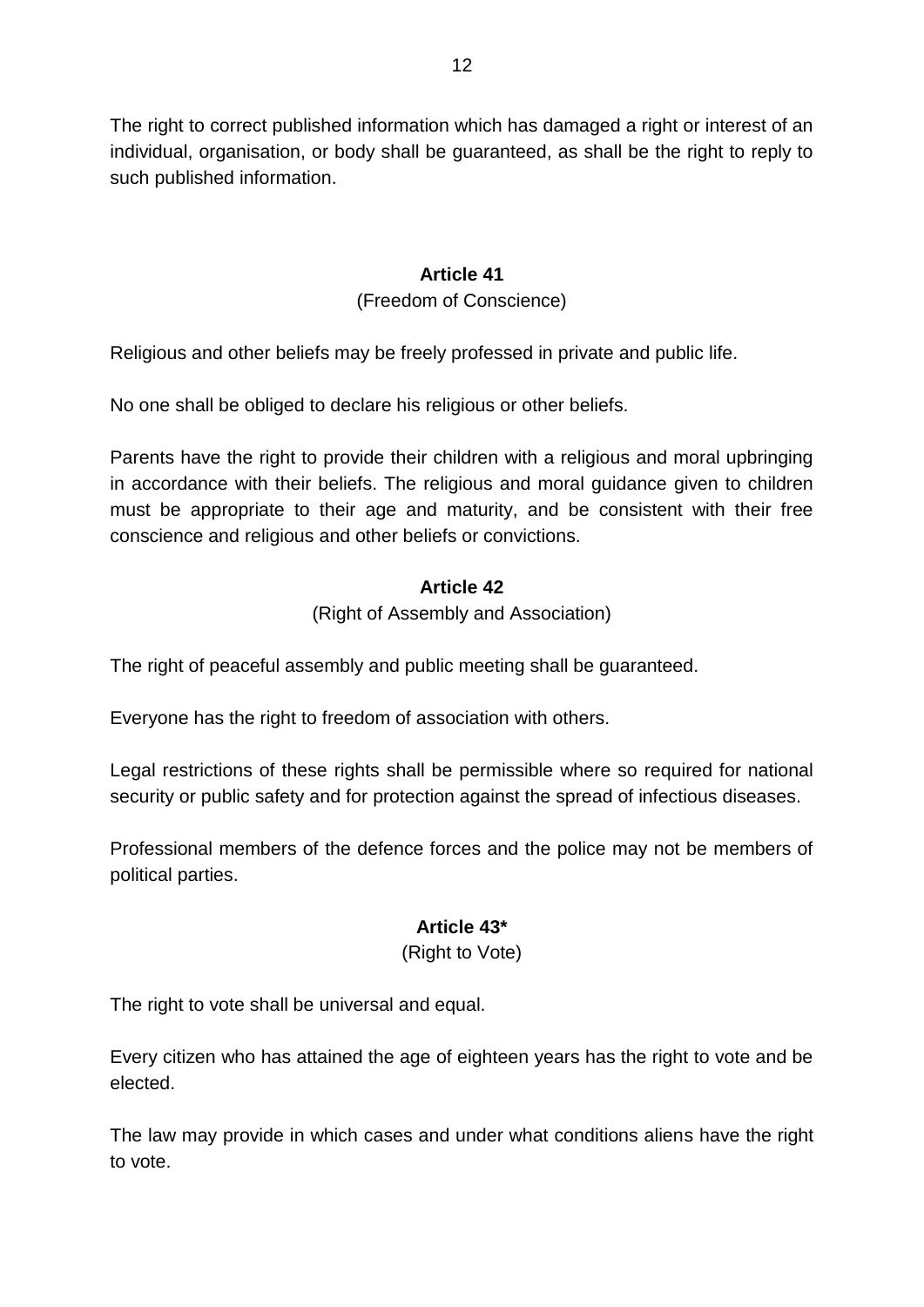The law shall provide measures for encouraging the equal opportunity of men and women in standing for election to state authorities and local community authorities.

\*As amended by the Constitutional Act Amending Article 43 of the Constitution of the Republic of Slovenia, 15 June 2004 (Official Gazette of the Republic of Slovenia No. 69/04).

The original text of Article 43 read as follows:

"The right to vote shall be universal and equal.

Every citizen who has attained the age of eighteen years has the right to vote and be elected.

The law may provide in which cases and under what conditions aliens have the right to vote."

# **Article 44**

(Participation in the Management of Public Affairs)

Every citizen has the right, in accordance with the law, to participate either directly or through elected representatives in the management of public affairs.

# **Article 45**

### (Right to Petition)

Every citizen has the right to file petitions and to pursue other initiatives of general significance.

### **Article 46**

(Right to Conscientious Objection)

Conscientious objection shall be permissible in cases provided by law where this does not limit the rights and freedoms of others.

> **Article 47\*** (Extradition)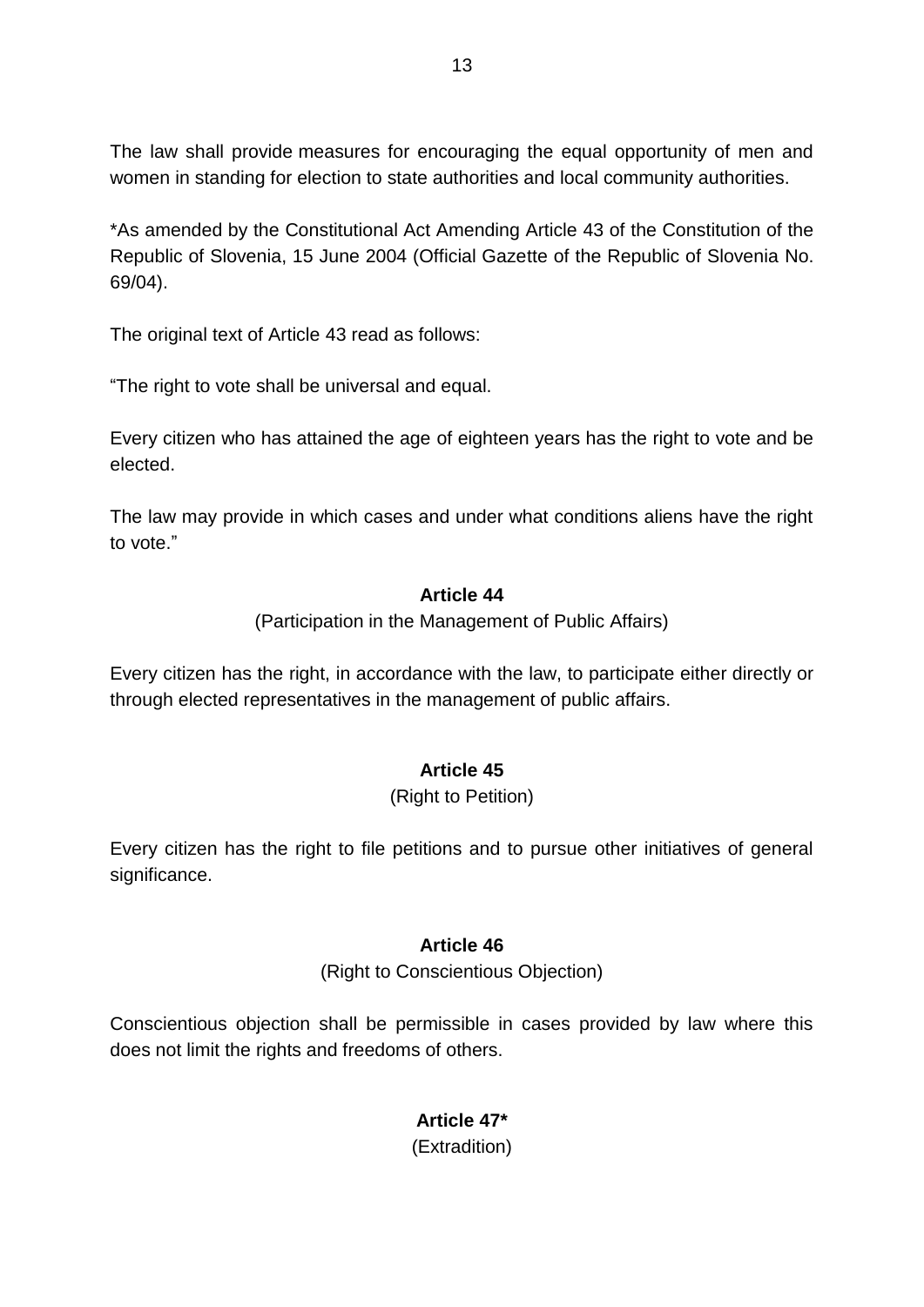No citizen of Slovenia may be extradited or surrendered unless such obligation to extradite or surrender arises from a treaty by which, in accordance with the provisions of the first paragraph of Article 3a, Slovenia has transferred the exercise of part of its sovereign rights to an international organisation.

\*As amended by the Constitutional Act Amending Chapter I and Articles 47 and 68 of the Constitution of the Republic of Slovenia, 27 February 2003 (Official Gazette of the Republic of Slovenia No. 24/03).

The original text of Article 47 read as follows:

"No citizen of Slovenia may be extradited to a foreign country. The extradition of aliens shall only be permitted in cases covered by treaties that are binding on Slovenia."

### **Article 48**

### (Asylum)

Within the limits of the law, the right of asylum shall be recognised to foreign nationals and stateless persons who are subject to persecution for their commitment to human rights and fundamental freedoms.

#### **Article 49**

#### (Freedom of Work)

Freedom of work shall be guaranteed.

Everyone shall choose his employment freely.

Everyone shall have access under equal conditions to any position of employment.

Forced labour shall be prohibited.

#### **Article 50\***

(Right to Social Security)

Citizens have the right to social security, including the right to a pension, under conditions provided by law.

The state shall regulate compulsory health, pension, disability, and other social insurance, and shall ensure its proper functioning.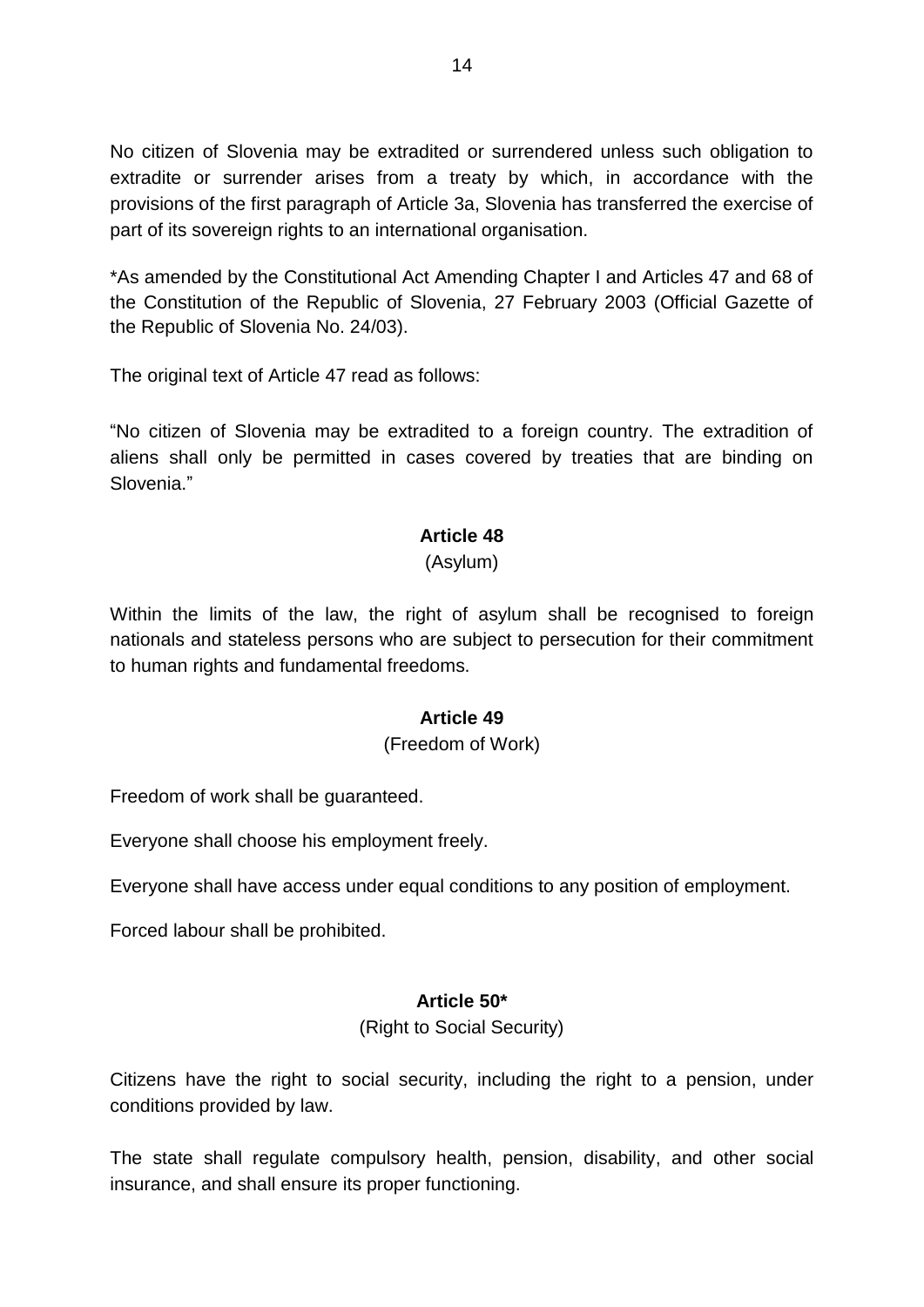Special protection in accordance with the law shall be guaranteed to war veterans and victims of war.

\*As amended by the Constitutional Act Amending Article 50 of the Constitution of the Republic of Slovenia, 15 June 2004 (Official Gazette of the Republic of Slovenia No. 69/04).

The original text of Article 50 read as follows:

"Citizens have the right to social security under conditions provided by law.

The state shall regulate compulsory health, pension, disability, and other social insurance, and shall ensure its proper functioning.

Special protection in accordance with the law shall be guaranteed to war veterans and victims of war."

### **Article 51**

# (Right to Health Care)

Everyone has the right to health care under conditions provided by law.

The rights to health care from public funds shall be provided by law.

No one may be compelled to undergo medical treatment except in cases provided by law.

### **Article 52**

(Rights of Disabled Persons)

Disabled persons shall be guaranteed protection and work-training in accordance with the law.

Physically or mentally handicapped children and other severely disabled persons have the right to education and training for an active life in society.

The education and training referred to in the preceding paragraph shall be financed from public funds.

# **Article 53**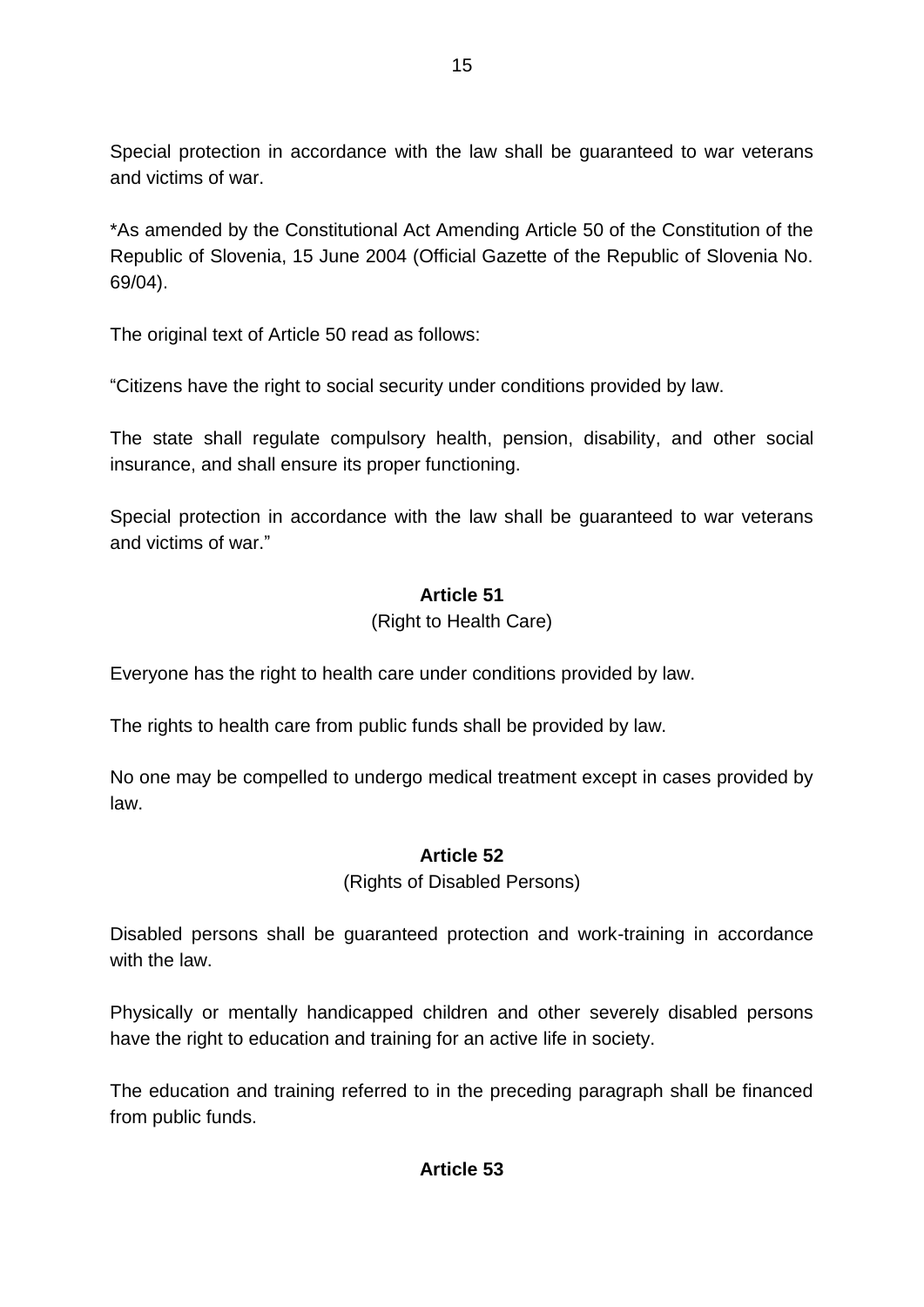### (Marriage and the Family)

Marriage is based on the equality of spouses. Marriages shall be solemnised before an empowered state authority.

Marriage and the legal relations within it and the family, as well as those within an extramarital union, shall be regulated by law.

The state shall protect the family, motherhood, fatherhood, children, and young people and shall create the necessary conditions for such protection.

### **Article 54**

(Rights and Duties of Parents)

Parents have the right and duty to maintain, educate, and raise their children. This right and duty may be revoked or restricted only for such reasons as are provided by law in order to protect the child's interests.

Children born out of wedlock have the same rights as children born within it.

### **Article 55**

(Freedom of Choice in Childbearing)

Everyone shall be free to decide whether to bear children.

The state shall guarantee the opportunities for exercising this freedom and shall create such conditions as will enable parents to decide to bear children.

### **Article 56**

(Rights of Children)

Children shall enjoy special protection and care. Children shall enjoy human rights and fundamental freedoms consistent with their age and maturity.

Children shall be guaranteed special protection from economic, social, physical, mental, or other exploitation and abuse. Such protection shall be regulated by law.

Children and minors who are not cared for by their parents, who have no parents or who are without proper family care shall enjoy the special protection of the state. Their position shall be regulated by law.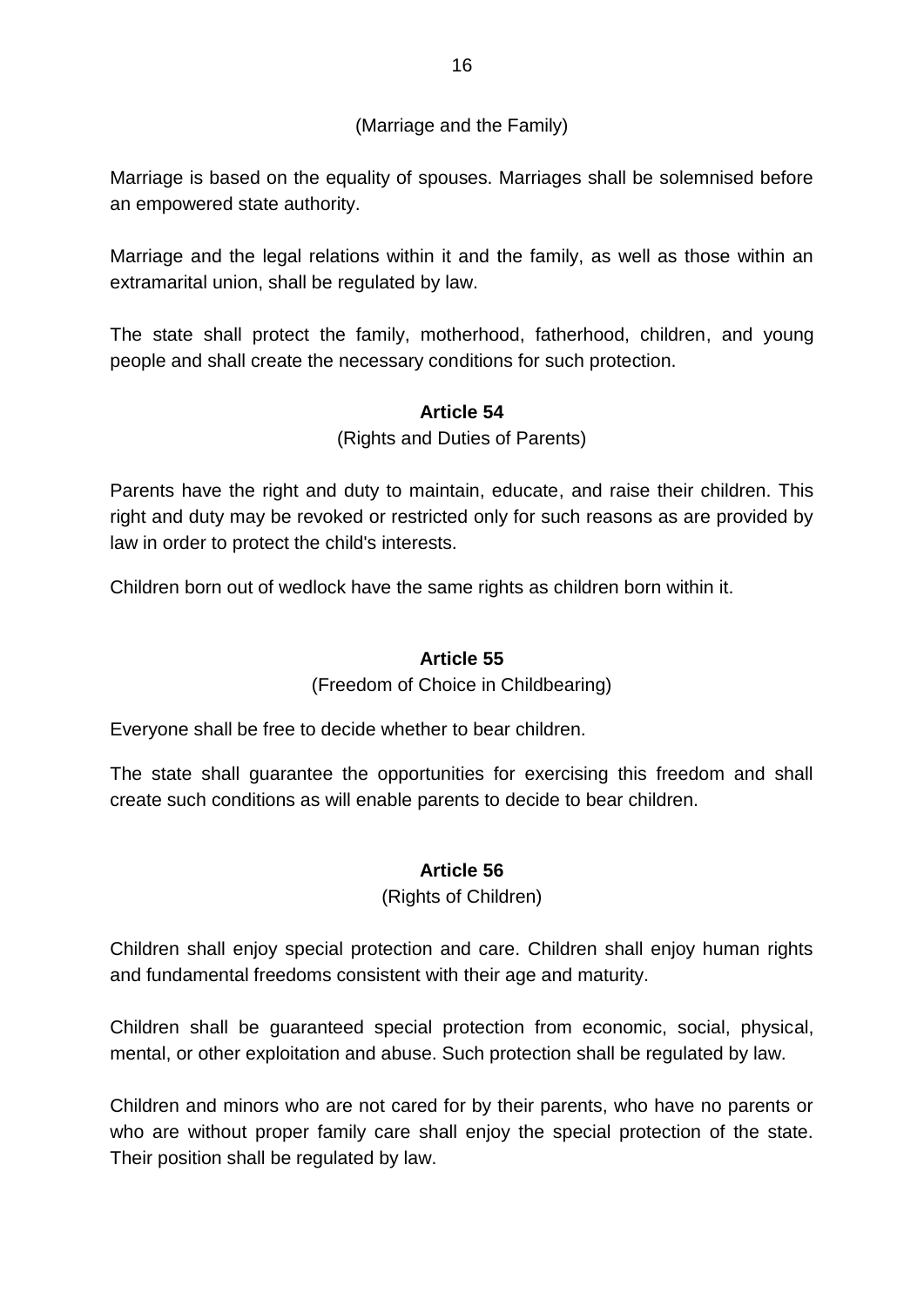#### **Article 57**

(Education and Schooling)

Freedom of education shall be guaranteed.

Primary education is compulsory and shall be financed from public funds.

The state shall create the opportunities for citizens to obtain a proper education.

### **Article 58**

(Autonomy of Universities and Other Institutions of Higher Education)

State universities and state institutions of higher education shall be autonomous.

The manner of their financing shall be regulated by law.

### **Article 59**

(Freedom of Science and the Arts)

The freedom of scientific and artistic endeavour shall be guaranteed.

### **Article 60**

(Intellectual Property Rights)

The protection of copyright and other rights deriving from artistic, scientific, research, and invention activities shall be guaranteed.

### **Article 61**

(Expression of National Affiliation)

Everyone has the right to freely express affiliation with his nation or national community, to foster and give expression to his culture, and to use his language and script.

### **Article 62**

(Right to Use One's Language and Script)

Everyone has the right to use his language and script in a manner provided by law in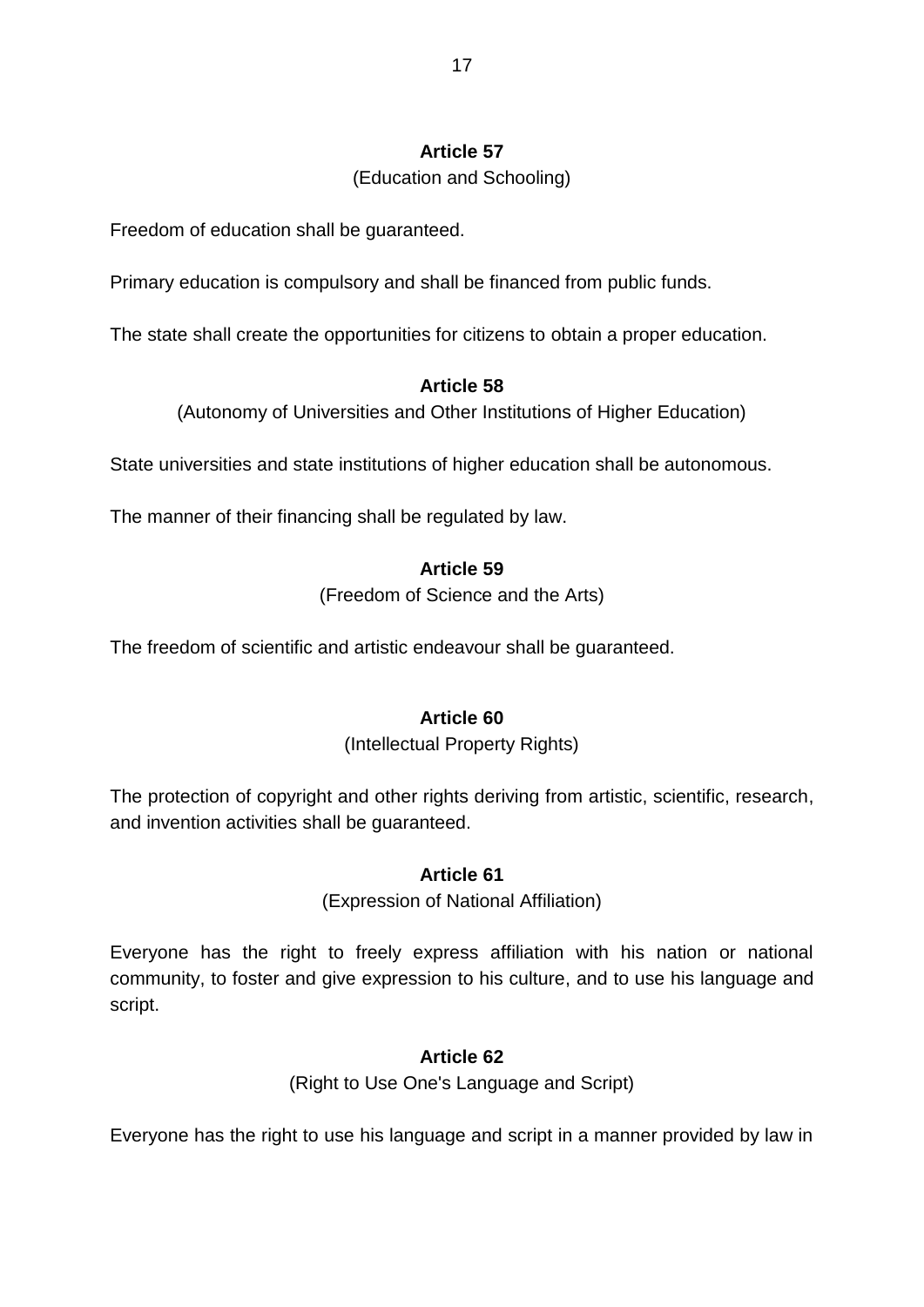the exercise of his rights and duties and in procedures before state and other authorities performing a public function.

#### **Article 63**

(Prohibition of Incitement to Discrimination and Intolerance and Prohibition of Incitement to Violence and War)

Any incitement to national, racial, religious, or other discrimination, and the inflaming of national, racial, religious, or other hatred and intolerance are unconstitutional.

Any incitement to violence and war is unconstitutional.

### **Article 64**

(Special Rights of the Autochthonous Italian and Hungarian National Communities in Slovenia)

The autochthonous Italian and Hungarian national communities and their members shall be guaranteed the right to use their national symbols freely and, in order to preserve their national identity, the right to establish organisations and develop economic, cultural, scientific, and research activities, as well as activities in the field of public media and publishing. In accordance with laws, these two national communities and their members have the right to education and schooling in their own languages, as well as the right to establish and develop such education and schooling. The geographic areas in which bilingual schools are compulsory shall be established by law. These national communities and their members shall be guaranteed the right to foster relations with their nations of origin and their respective countries. The state shall provide material and moral support for the exercise of these rights.

In order to exercise their rights, the members of these communities shall establish their own self-governing communities in the geographic areas where they live. On the proposal of these self-governing national communities, the state may authorise them to perform certain functions under national jurisdiction, and shall provide funds for the performing of such functions.

The two national communities shall be directly represented in representative bodies of local self-government and in the National Assembly.

The position of the Italian and Hungarian national communities and the manner in which their rights are exercised in the geographic areas where they live, the obligations of the self-governing local communities for the exercise of these rights,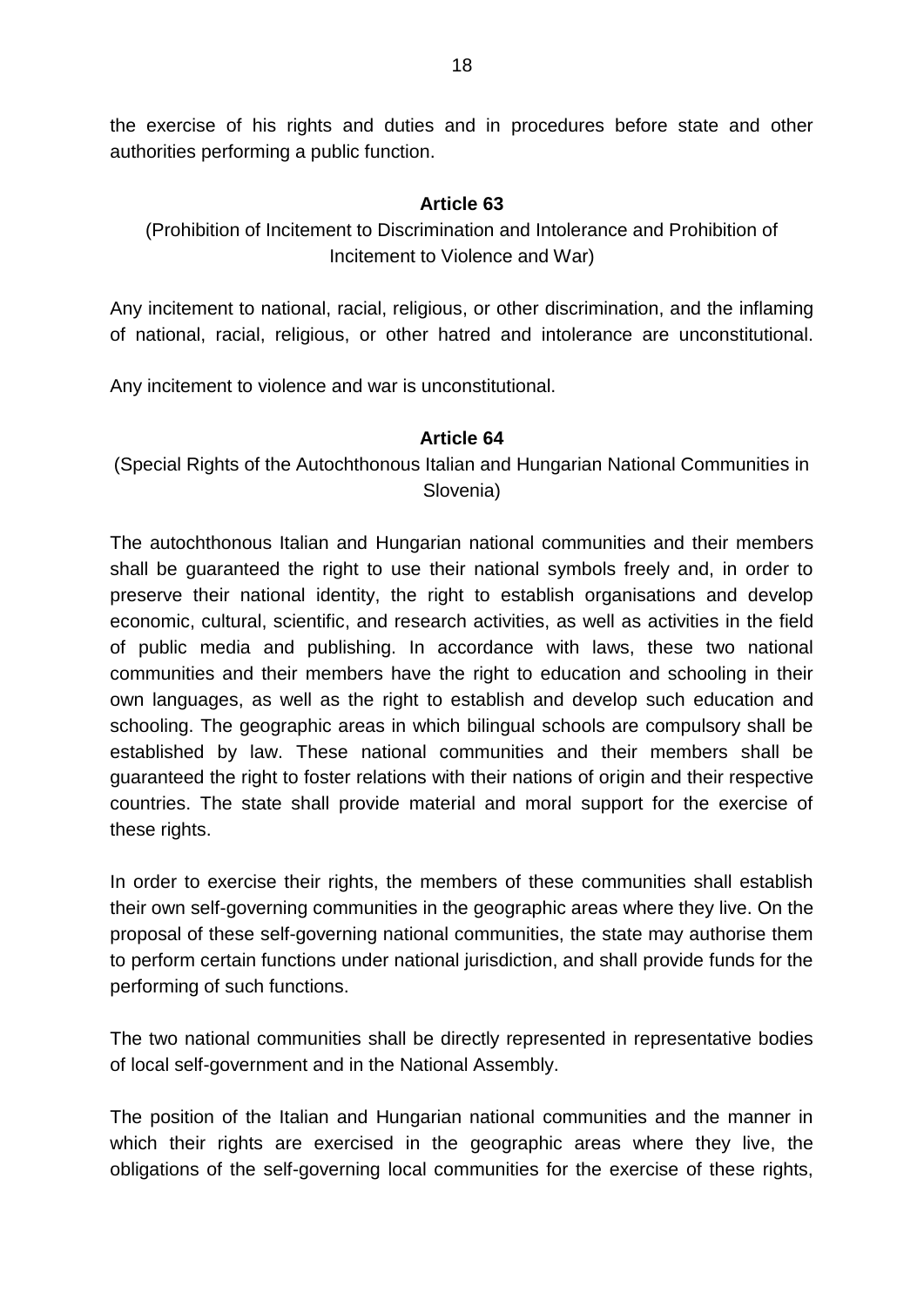and those rights which the members of these national communities exercise also outside these areas, shall all be regulated by law. The rights of both national communities and their members shall be guaranteed irrespective of the number of members of these communities.

Laws, regulations, and other general acts that concern the exercise of the constitutionally provided rights and the position of the national communities exclusively, may not be adopted without the consent of representatives of these national communities.

#### **Article 65**

(Status and Special Rights of the Romany Community in Slovenia)

The status and special rights of the Romany community living in Slovenia shall be regulated by law.

### **III. ECONOMIC AND SOCIAL RELATIONS**

#### **Article 66**

(Security of Employment)

The state shall create opportunities for employment and work, and shall ensure the protection of both by law.

#### **Article 67**

(Property)

The manner in which property is acquired and enjoyed shall be established by law so as to ensure its economic, social, and environmental function.

The manner and conditions of inheritance shall be established by law.

#### **Article 68\***

(Property Rights of Aliens)

Aliens may acquire ownership rights to real estate under conditions provided by law or a treaty ratified by the National Assembly.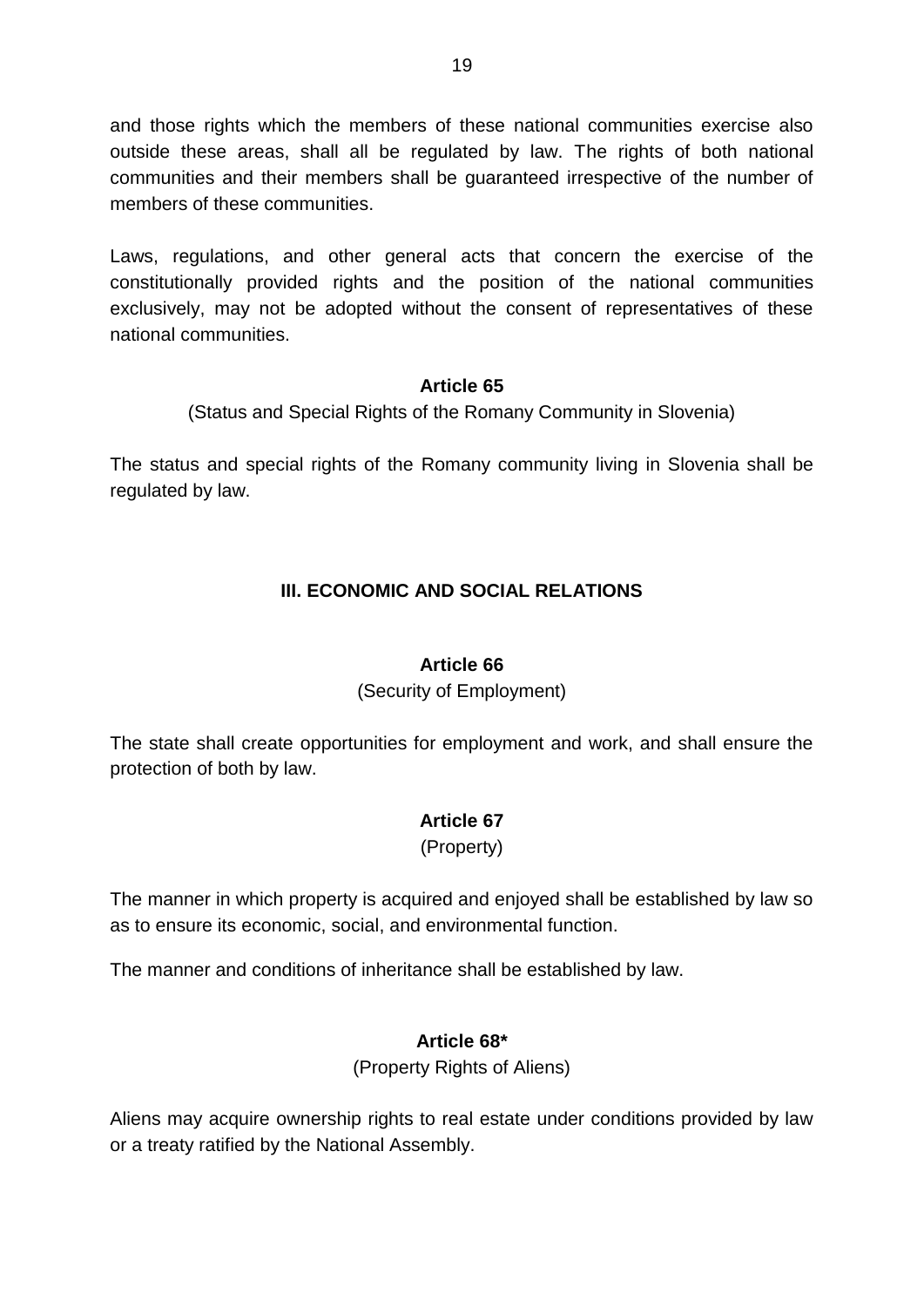\*As amended by the Constitutional Act Amending Article 68 of the Constitution of the Republic of Slovenia, 14 July 1997 (Official Gazette of the Republic of Slovenia No. 42/97), and the Constitutional Act Amending Chapter I and Articles 47 and 68 of the Constitution of the Republic of Slovenia, 27 February 2003 (Official Gazette of the Republic of Slovenia No. 24/03).

The text of Article 68 as amended in 1997 read as follows:

"Aliens may acquire ownership rights to real estate under conditions provided by law or if so provided by a treaty ratified by the National Assembly, under the condition of reciprocity.

Such law and treaty from the preceding paragraph shall be adopted by the National Assembly by a two-thirds majority vote of all deputies."

The original text of Article 68 read as follows:

"Aliens may acquire ownership rights to real estate under conditions provided by law.

Aliens may not acquire title to land except by inheritance, under the condition of reciprocity."

### **Article 69**

### (Expropriation)

Ownership rights to real estate may be revoked or limited in the public interest with the provision of compensation in kind or monetary compensation under conditions established by law.

### **Article 70**

(Public Good and Natural Resources)

Special rights to use a public good may be acquired, subject to conditions established by law.

The conditions under which natural resources may be exploited shall be established by law.

The law may provide that natural resources may also be exploited by foreign persons and shall establish the conditions for such exploitation.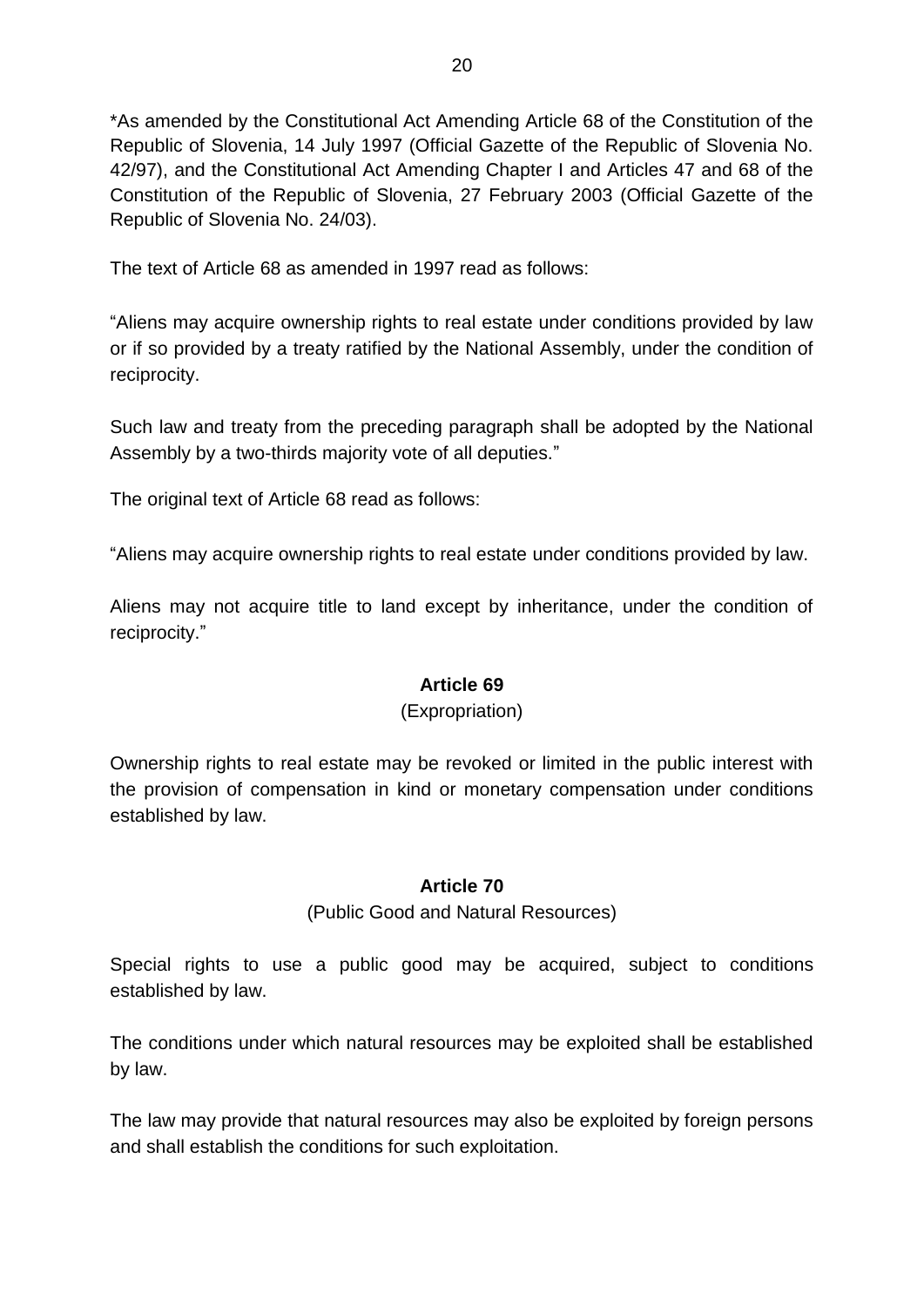# **Article 70a**\*

#### (Right to Drinking Water)

Everyone has the right to drinking water.

Water resources shall be a public good managed by the state.

As a priority and in a sustainable manner, water resources shall be used to supply the population with drinking water and water for household use and in this respect shall not be a market commodity.

The supply of the population with drinking water and water for household use shall be ensured by the state directly through self-governing local communities and on a notfor-profit basis.

\* As amended by the Constitutional Act Amending Chapter III of the Constitution of the Republic of Slovenia, which was adopted on 25 November 2016 and entered into force on 25 November 2016 (Official Gazette of the Republic of Slovenia No. 75/16).

### **Article 71**

### (Protection of Land)

The law shall establish special conditions for land utilisation in order to ensure its proper use.

Special protection of agricultural land shall be provided by law.

The state shall promote the economic, cultural, and social advancement of the population living in mountain and hill areas.

#### **Article 72**

(Healthy Living Environment)

Everyone has the right in accordance with the law to a healthy living environment.

The state shall promote a healthy living environment. To this end, the conditions and manner in which economic and other activities are pursued shall be established by law.

The law shall establish under which conditions and to what extent a person who has damaged the living environment is obliged to provide compensation.

The protection of animals from cruelty shall be regulated by law.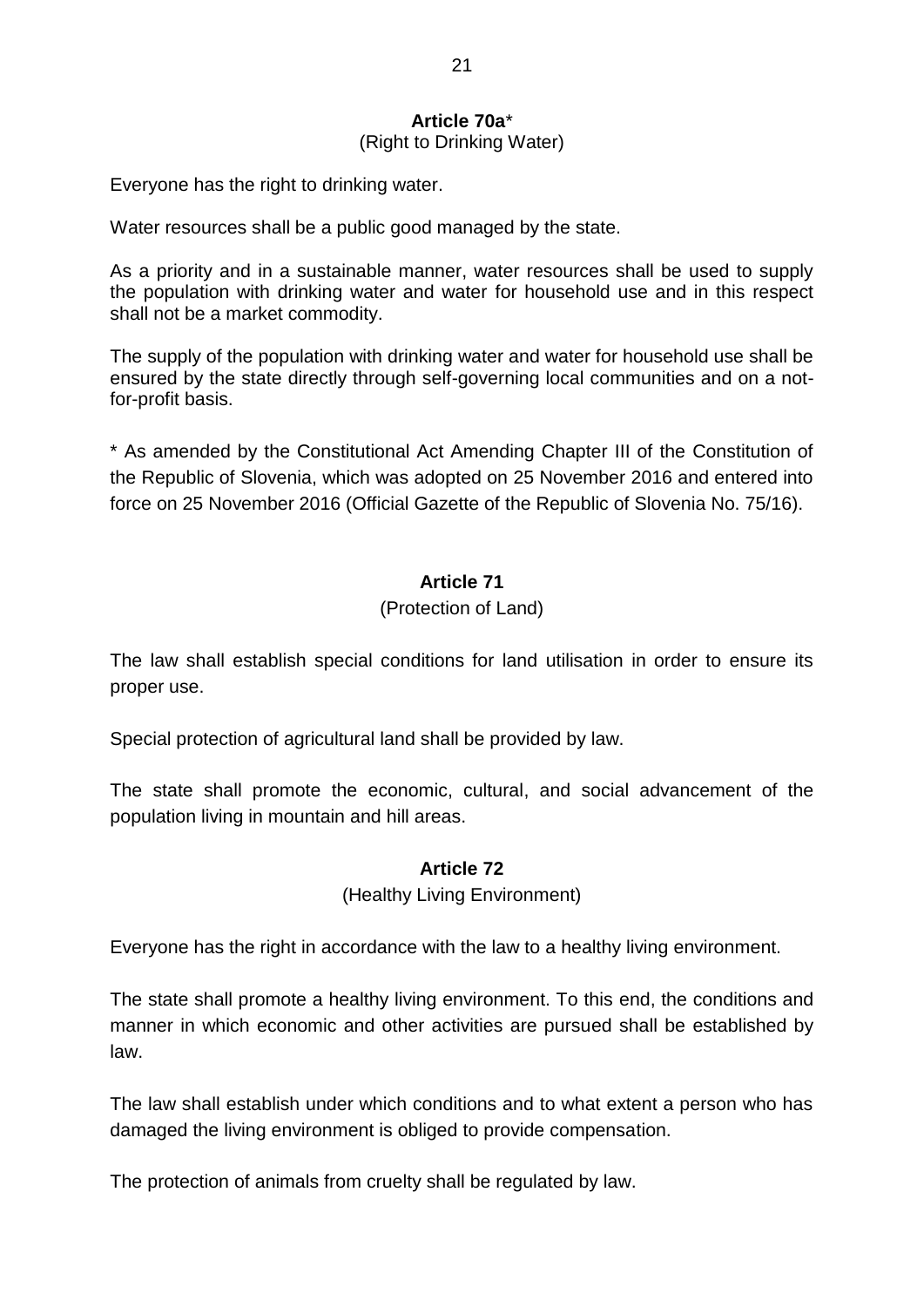(Protection of the Natural and Cultural Heritage)

Everyone is obliged in accordance with the law to protect natural sites of special interest, rarities, and cultural monuments.

The state and local communities shall promote the preservation of the natural and cultural heritage.

# **Article 74**

(Free Enterprise)

Free economic initiative shall be guaranteed.

The conditions for establishing commercial organisations shall be established by law. Commercial activities may not be pursued in a manner contrary to the public interest.

Unfair competition practices and practices which restrict competition in a manner contrary to the law are prohibited.

# **Article 75**

# (Participation in Management)

Employees shall participate in the management of commercial organisations and institutes in a manner and under conditions provided by law.

# **Article 76**

### (Freedom of Trade Unions)

The freedom to establish, operate, and join trade unions shall be guaranteed.

# **Article 77**

(Right to Strike)

Employees have the right to strike.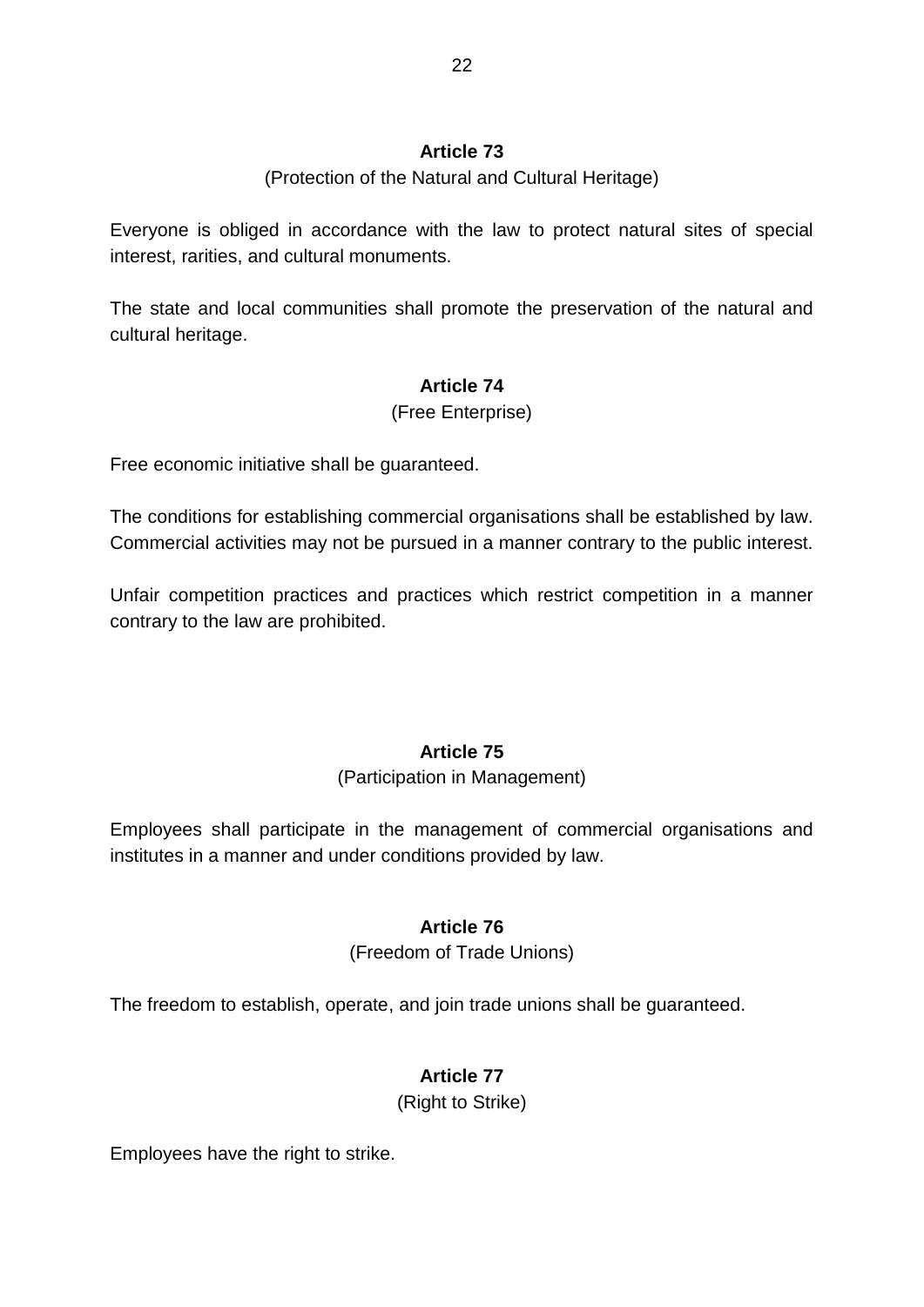Where required by the public interest, the right to strike may be restricted by law, with due consideration given to the type and nature of activity involved.

### **Article 78**

### (Proper Housing)

The state shall create opportunities for citizens to obtain proper housing.

### **Article 79**

(Aliens Employed in Slovenia)

Aliens employed in Slovenia and members of their families have special rights provided by law.

# **IV. ORGANISATION OF THE STATE**

### **a) The National Assembly**

### **Article 80\***

(Composition and Election)

The National Assembly is composed of deputies of the citizens of Slovenia and comprises ninety deputies.

Deputies are elected by universal, equal, direct, and secret voting.

One deputy of the Italian and one deputy of the Hungarian national communities shall always be elected to the National Assembly.

The electoral system shall be regulated by a law passed by the National Assembly by a two-thirds majority vote of all deputies.

Deputies, except for the deputies of the national communities, are elected according to the principle of proportional representation with a four-percent threshold required for election to the National Assembly, with due consideration that voters have a decisive influence on the allocation of seats to the candidates.

\*As amended by the Constitutional Act Amending Article 80 of the Constitution of the Republic of Slovenia, 25 July 2000 (Official Gazette of the Republic of Slovenia No.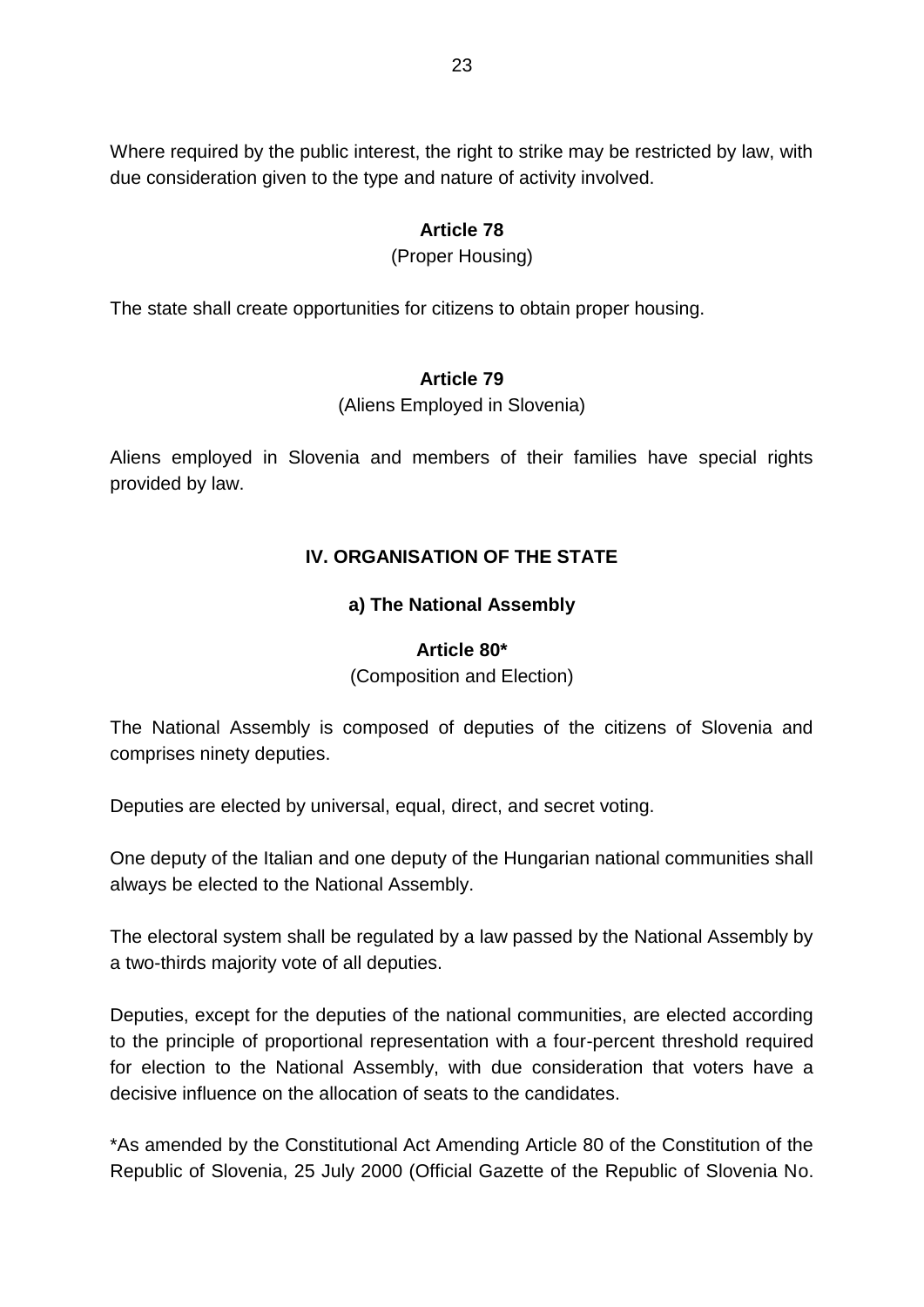66/00).

The original text of Article 80 read as follows:

The National Assembly is composed of deputies of the citizens of Slovenia and comprises ninety deputies.

Deputies are elected by universal, equal, direct, and secret voting.

One deputy of the Italian and one deputy of the Hungarian national communities shall always be elected to the National Assembly.

The electoral system shall be regulated by a law passed by the National Assembly by a two-thirds majority vote of all deputies.

### **Article 81**

(Term of the National Assembly)

The National Assembly is elected for four years.

If the term of the National Assembly expires during a war or state of emergency, its term shall expire six months after the end of the war or state of emergency, or earlier if the National Assembly itself so decides.

Elections to the National Assembly are called by the President of the Republic. A new National Assembly shall be elected no sooner than two months and no later than fifteen days before the expiry of four years from the date of the first session of the previous National Assembly. If the National Assembly is dissolved, a new National Assembly shall be elected no later than two months after the dissolution of the previous one. The term of the previous National Assembly shall end on the first session of the new National Assembly, which shall be called by the President of the Republic no later than twenty days after the election of the new National Assembly.

# **Article 82**

(Deputies)

Deputies of the National Assembly are representatives of all the people and shall not be bound by any instructions.

The law shall establish who may not be elected a deputy, and the incompatibility of the office of deputy with other offices and activities.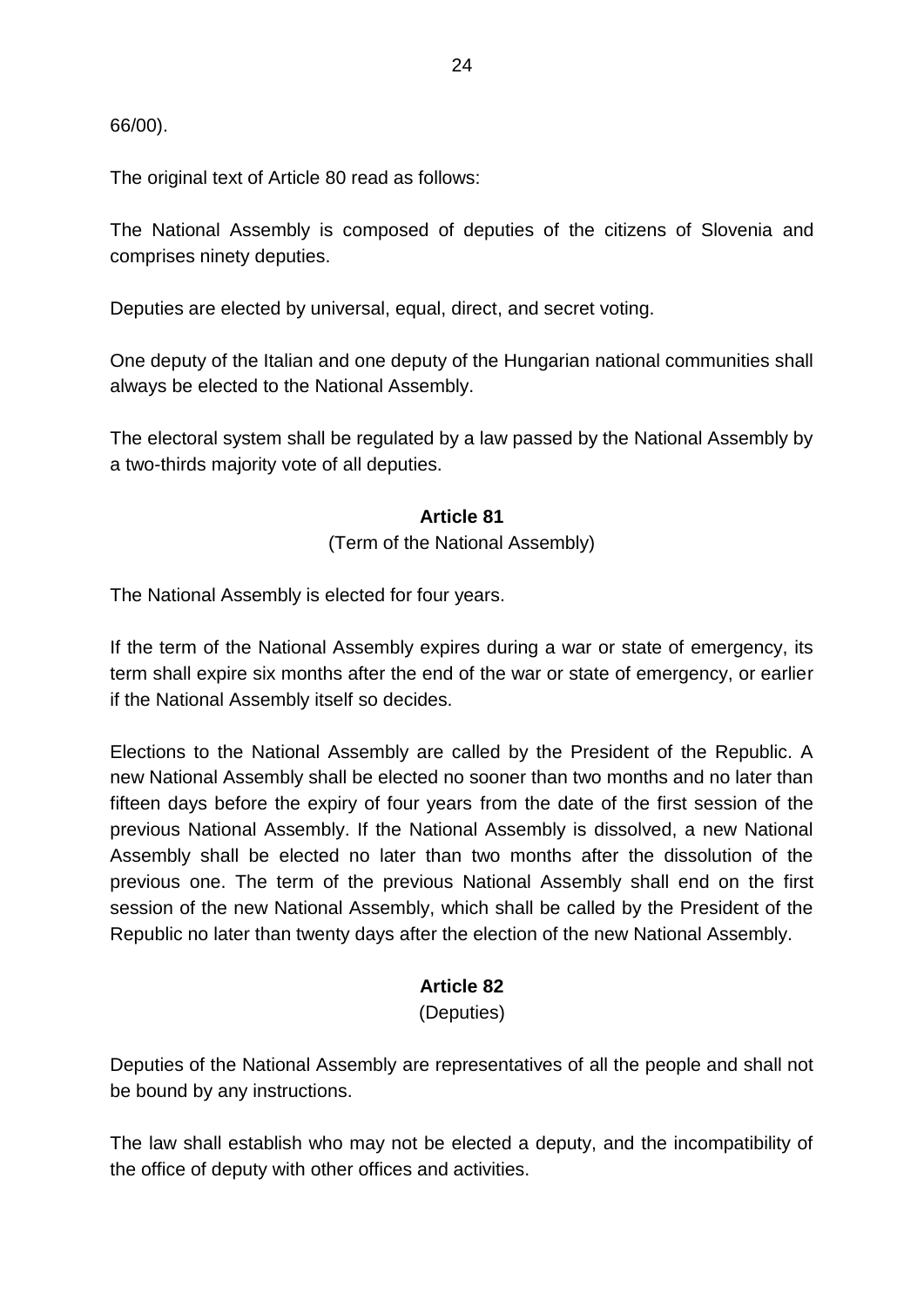The National Assembly confirms the election of deputies. In accordance with the law, an appeal may be made before the Constitutional Court against a decision of the National Assembly.

### **Article 83**

(Immunity of Deputies)

No deputy of the National Assembly shall be criminally liable for any opinion expressed or vote cast at sessions of the National Assembly or its working bodies.

No deputy may be detained nor, where such deputy claims immunity, may criminal proceedings be initiated against him without the permission of the National Assembly, except where such deputy has been apprehended committing a criminal offence for which a prison sentence of over five years is prescribed.

The National Assembly may also grant immunity to a deputy who has not claimed such immunity or who has been apprehended committing such criminal offence as referred to in the preceding paragraph.

### **Article 84**

(President of the National Assembly)

The National Assembly has a president who is elected by a majority vote of all deputies.

### **Article 85**

(Sessions of the National Assembly)

The National Assembly meets in regular and extraordinary sessions.

Regular and extraordinary sessions are called by the President of the National Assembly; an extraordinary session must be called if so required by at least a quarter of the deputies of the National Assembly or by the President of the Republic.

### **Article 86**

(Decision-making)

The National Assembly may pass decisions if a majority of deputies are present at the session. The National Assembly adopts laws and other decisions and ratifies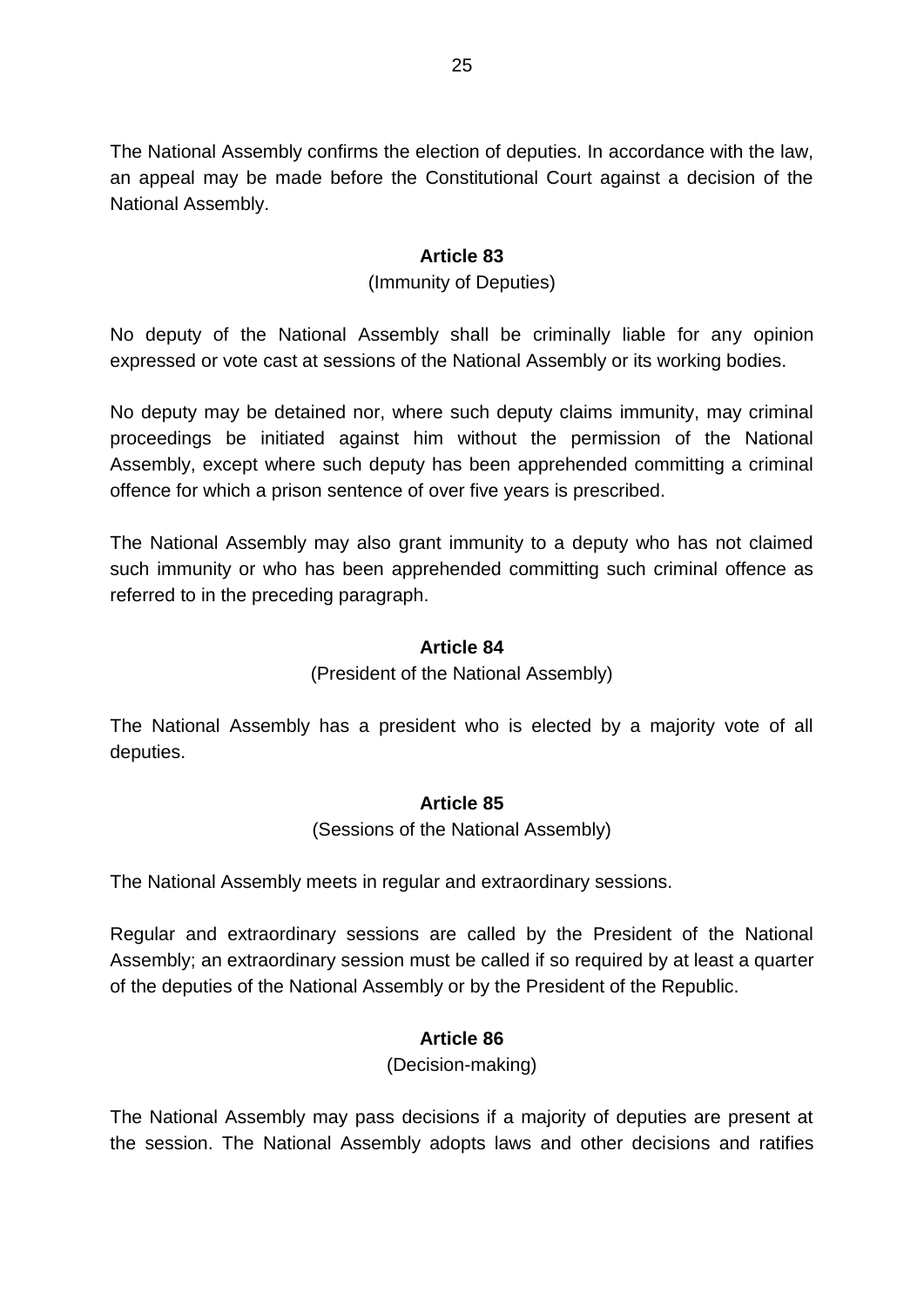treaties by a majority of votes cast by those deputies present, except where a different type of majority is provided by the Constitution or by law.

### **Article 87**

(Legislative Power of the National Assembly)

The rights and duties of citizens and other persons may be determined by the National Assembly only by law.

### **Article 88**

(Legislative Initiative)

Laws may be proposed by the Government or by any deputy. Laws may also be proposed by at least five thousand voters.

### **Article 89**

(Legislative Procedure)

The National Assembly shall pass laws in a multiphase procedure unless otherwise provided by its rules of procedure.

#### **Article 90\***

### (Legislative Referendum)

The National Assembly shall call a referendum on the entry into force of a law that it has adopted if so required by at least forty thousand voters.

A referendum may not be called:

- on laws on urgent measures to ensure the defence of the state, security, or the elimination of the consequences of natural disasters;
- on laws on taxes, customs duties, and other compulsory charges, and on the law adopted for the implementation of the state budget;
- on laws on the ratification of treaties:
- on laws eliminating an unconstitutionality in the field of human rights and fundamental freedoms or any other unconstitutionality.

The right to vote in a referendum is held by all citizens who are eligible to vote in elections.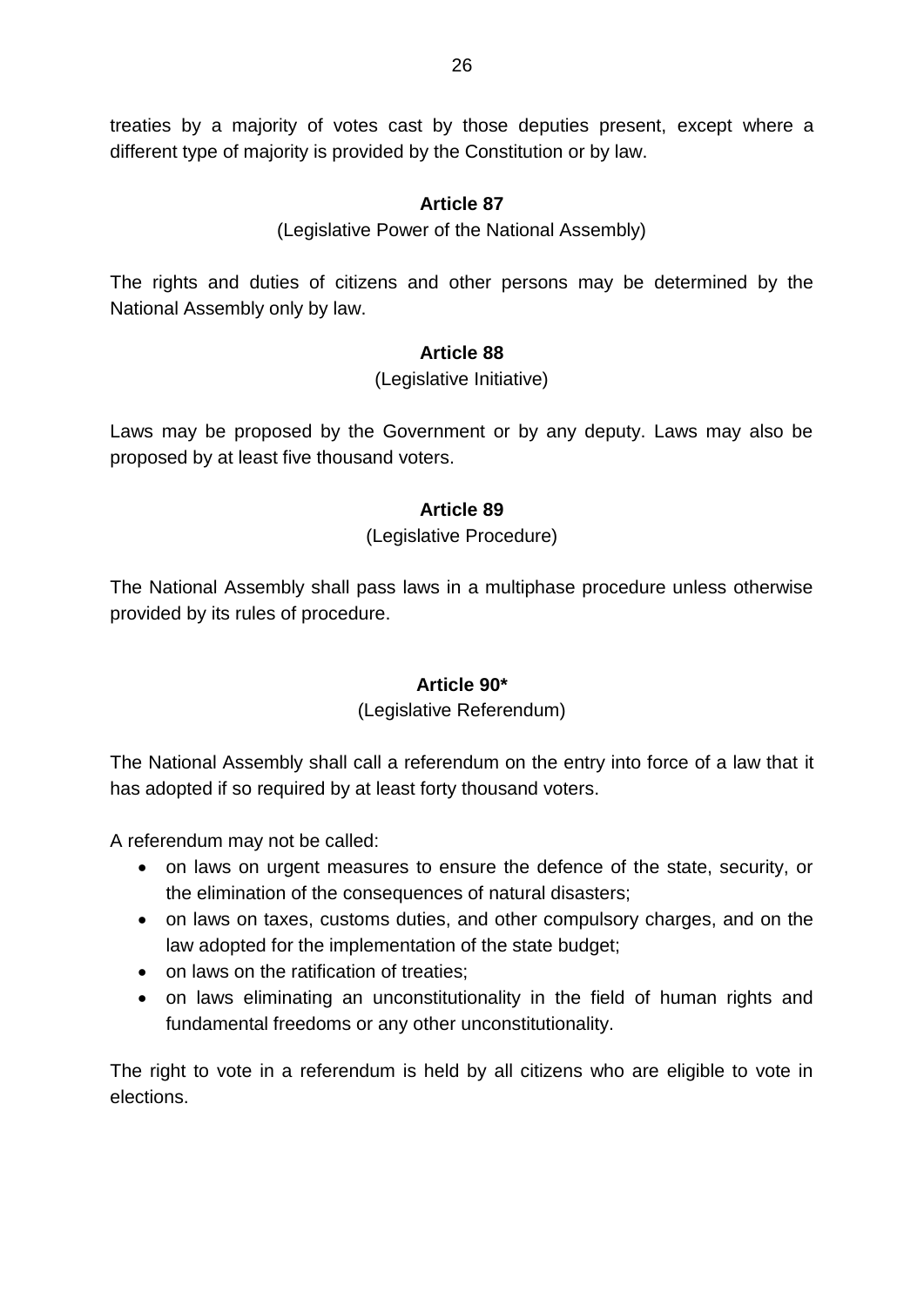A law is rejected in a referendum if a majority of voters who have cast valid votes vote against the law, provided at least one fifth of all qualified voters have voted against the law.

Referendums are regulated by a law passed in the National Assembly by a two-thirds majority vote of deputies present.

\*As amended by the Constitutional Act Amending Articles 90, 97, and 99 of the Constitution of the Republic of Slovenia, which was adopted on 24 May 2013 and entered into force on 31 May 2013 (Official Gazette of the Republic of Slovenia No. 47/13).

The original text of Article 90 read as follows:

"The National Assembly may call a referendum on any issue which is the subject of regulation by law. The National Assembly is bound by the result of such referendum.

The National Assembly may call a referendum from the preceding paragraph on its own initiative, however it must call such referendum if so required by at least one third of the deputies, by the National Council or by forty thousand voters.

The right to vote in a referendum is held by all citizens who are eligible to vote in elections.

A proposal is passed in a referendum if a majority of those voting have cast votes in favour of the same.

Referendums are regulated by a law passed in the National Assembly by a two-thirds majority vote of deputies present."

#### **Article 91**

#### (Promulgation of Laws)

Laws are promulgated by the President of the Republic no later than eight days after they have been passed.

The National Council may within seven days of the passing of a law and prior to its promulgation require the National Assembly to decide again on such law. In deciding again, a majority of all deputies must vote for such law to be passed unless the Constitution envisages a higher majority for the passing of the law under consideration. Such new decision by the National Assembly is final.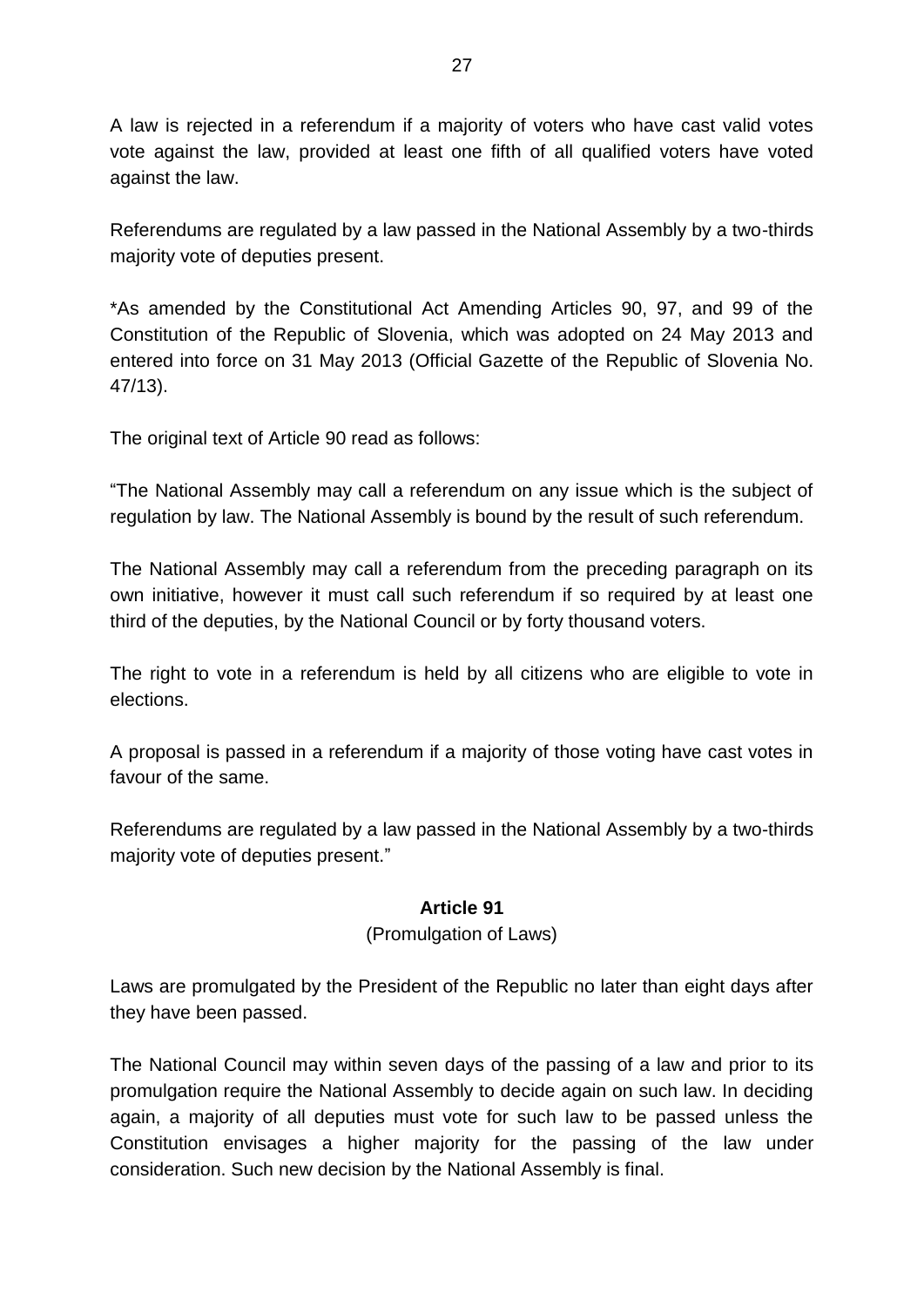#### **Article 92**

(War and State of Emergency)

A state of emergency shall be declared whenever a great and general danger threatens the existence of the state. The declaration of war or state of emergency, urgent measures, and their repeal shall be decided upon by the National Assembly on the proposal of the Government.

The National Assembly decides on the use of the defence forces.

In the event that the National Assembly is unable to convene, the President of the Republic shall decide on matters from the first and second paragraphs of this article. Such decisions must be submitted for confirmation to the National Assembly immediately upon it next convening.

### **Article 93**

(Parliamentary Inquiry)

The National Assembly may order inquiries on matters of public importance, and it must do so when required by a third of the deputies of the National Assembly or when required by the National Council. For this purpose it shall appoint a commission which in matters of investigation and examination has powers comparable to those of judicial authorities.

### **Article 94**

(Rules of Procedure of the National Assembly)

The National Assembly has rules of procedure which it adopts by a two-thirds majority vote of deputies present.

#### **Article 95**

(Remuneration of Deputies)

Deputies of the National Assembly receive such salary or remuneration as are established by law.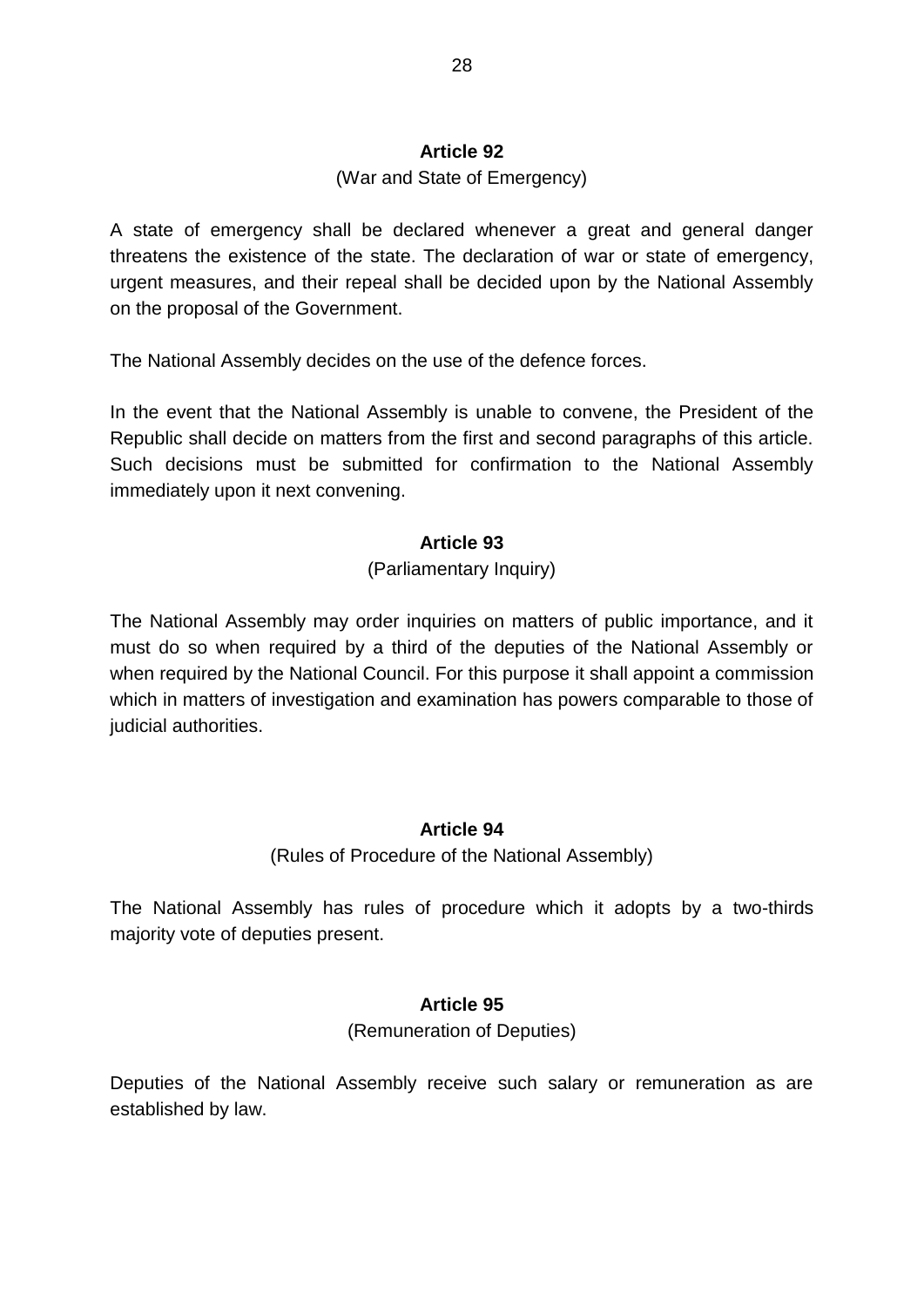# **b) The National Council**

### **Article 96**

(Composition)

The National Council is the representative body for social, economic, professional, and local interests. The National Council has forty members.

It is composed of:

- four representatives of employers;
- four representatives of employees;
- four representatives of farmers, crafts and trades, and independent professions;
- six representatives of non-commercial fields;
- twenty-two representatives of local interests.

The organisation of the National Council is regulated by law.

#### **Article 97\***

(Powers of the National Council)

The National Council may:

- propose to the National Assembly the passing of laws:
- convey to the National Assembly its opinion on all matters within the competence of the National Assembly;
- require the National Assembly to decide again on a given law prior to its promulgation;
- require inquiries on matters of public importance as referred to in Article 93.

Where required by the National Assembly, the National Council must express its opinion on an individual matter.

\*As amended by the Constitutional Act Amending Articles 90, 97, and 99 of the Constitution of the Republic of Slovenia, which was adopted on 24 May 2013 and entered into force on 31 May 2013 (Official Gazette of the Republic of Slovenia No. 47/13).

The original text of Article 97 read as follows: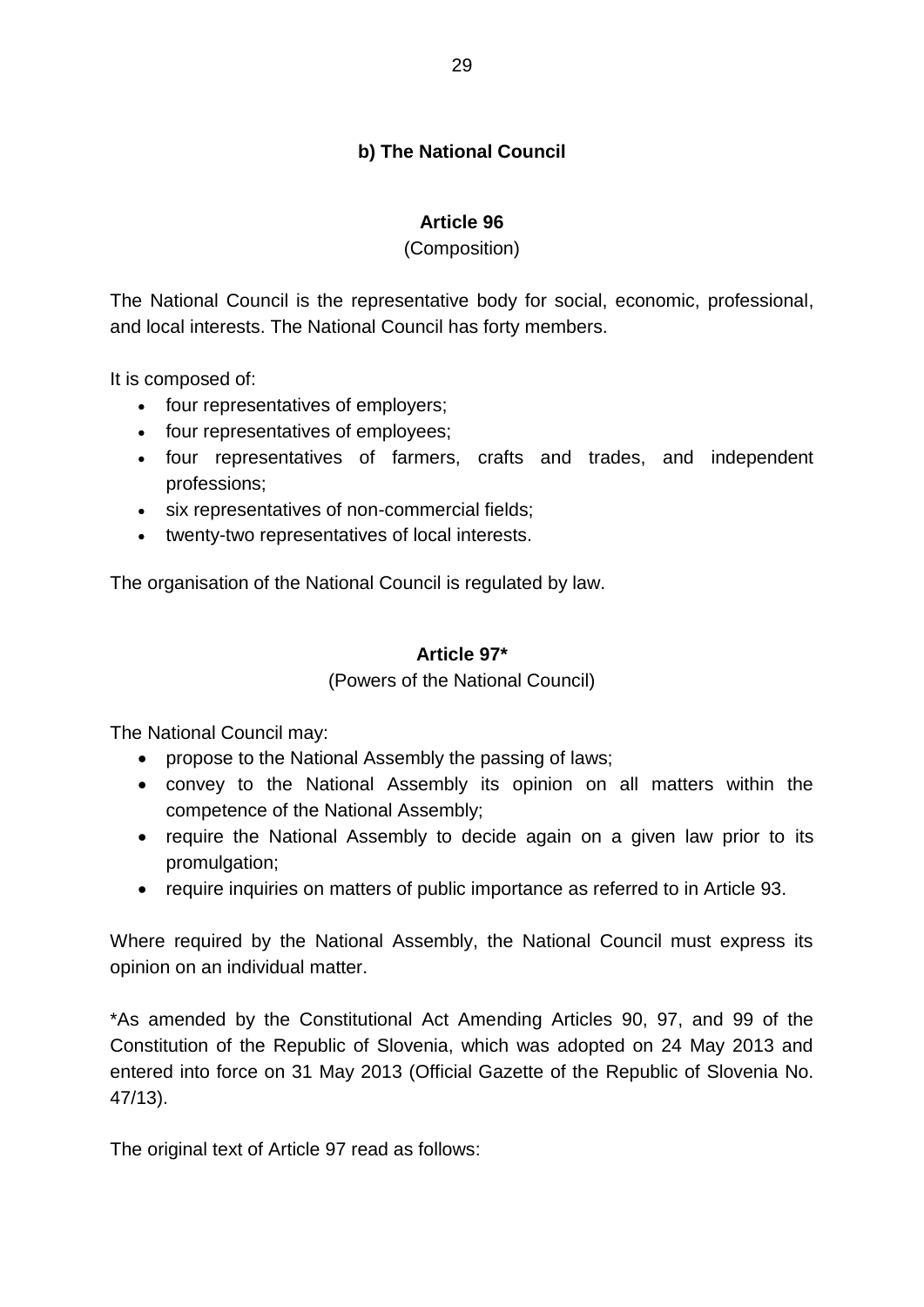"The National Council may:

- propose to the National Assembly the passing of laws;
- convey to the National Assembly its opinion on all matters within the competence of the National Assembly;
- require the National Assembly to decide again on a given law prior to its promulgation;
- require the calling of a referendum as referred to in the second paragraph of Article 90;
- require inquiries on matters of public importance as referred to in Article 93.

Where required by the National Assembly, the National Council must express its opinion on an individual matter."

### **Article 98**

#### (Election)

Election to the National Council shall be regulated by a law passed by the National Assembly by a two-thirds majority vote of all deputies.

Members of the National Council are elected for a term of five years.

### **Article 99\***

#### (Decision-Making)

The National Council may pass decisions if a majority of members are present at the session.

The National Council decides by a majority of votes cast by those members present.

\*As amended by the Constitutional Act Amending Articles 90, 97, and 99 of the Constitution of the Republic of Slovenia, which was adopted on 24 May 2013 and entered into force on 31 May 2013 (Official Gazette of the Republic of Slovenia No. 47/13).

The original text of Article 99 read as follows:

"The National Council may pass decisions if a majority of members are present at the session.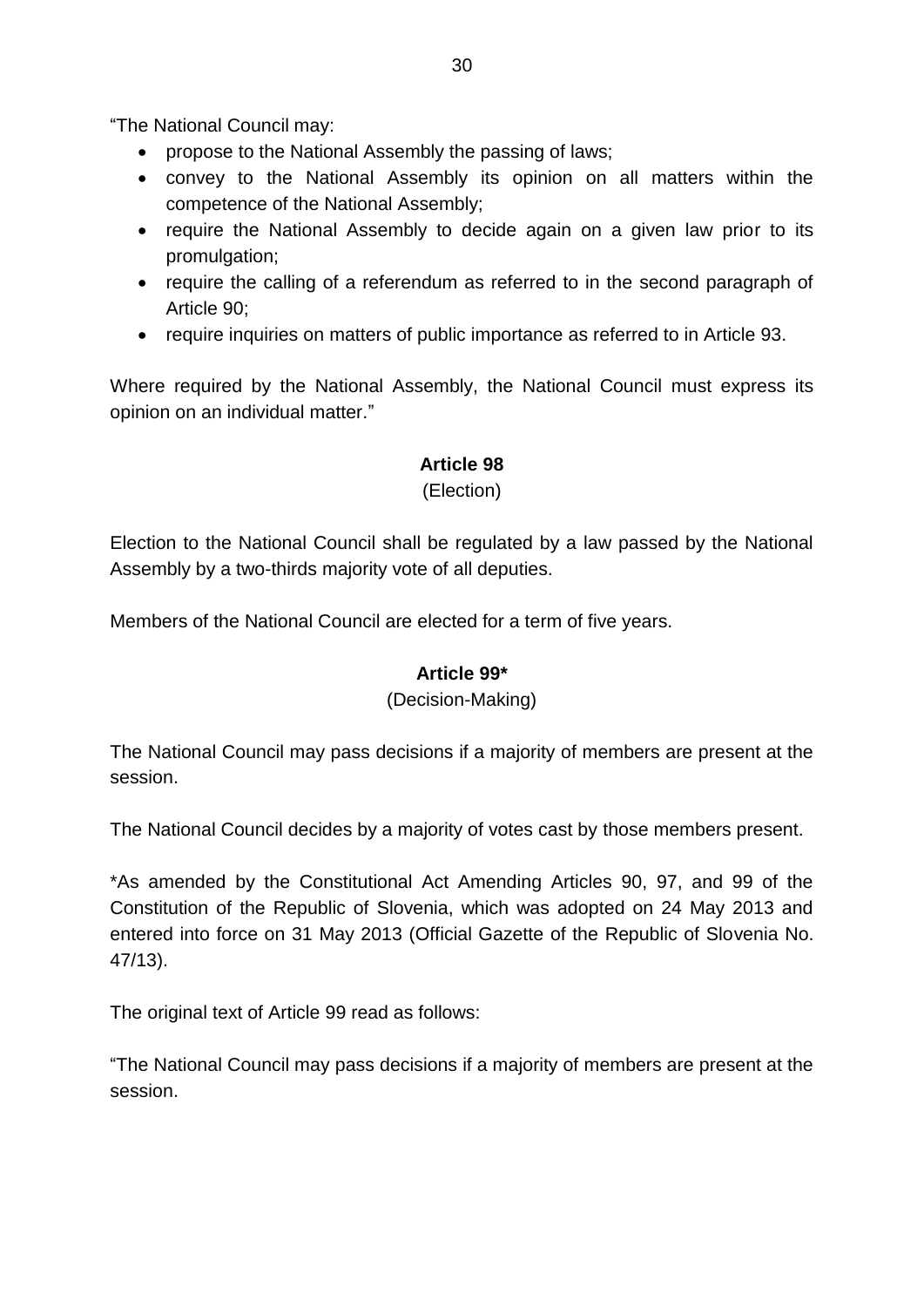The National Council decides by a majority of votes cast by those members present. Decisions requiring the calling of a referendum shall be adopted by the National Council by a majority vote of all members."

### **Article 100**

(Immunity and Incompatibility of Office)

A member of the National Council may not at the same time be a deputy of the National Assembly.

Members of the National Council enjoy the same immunity as deputies. Immunity is decided upon by the National Council.

### **Article 101**

(Rules of Procedure of the National Council)

The National Council has rules of procedure which it adopts by a majority vote of all members.

### **c) President of the Republic**

#### **Article 102**

(Office of President of the Republic)

The President of the Republic represents the Republic of Slovenia and is commander-in-chief of its defence forces.

#### **Article 103**

(Election of the President of the Republic)

The President of the Republic is elected in direct, general elections by secret ballot.

The candidate who receives a majority of the valid votes cast is elected President of the Republic.

The President of the Republic is elected for a term of five years and may be elected for a maximum of two consecutive terms. If the term of office of the President of the Republic expires during a war or state of emergency, the President's term shall expire six months after the cessation of such war or state of emergency.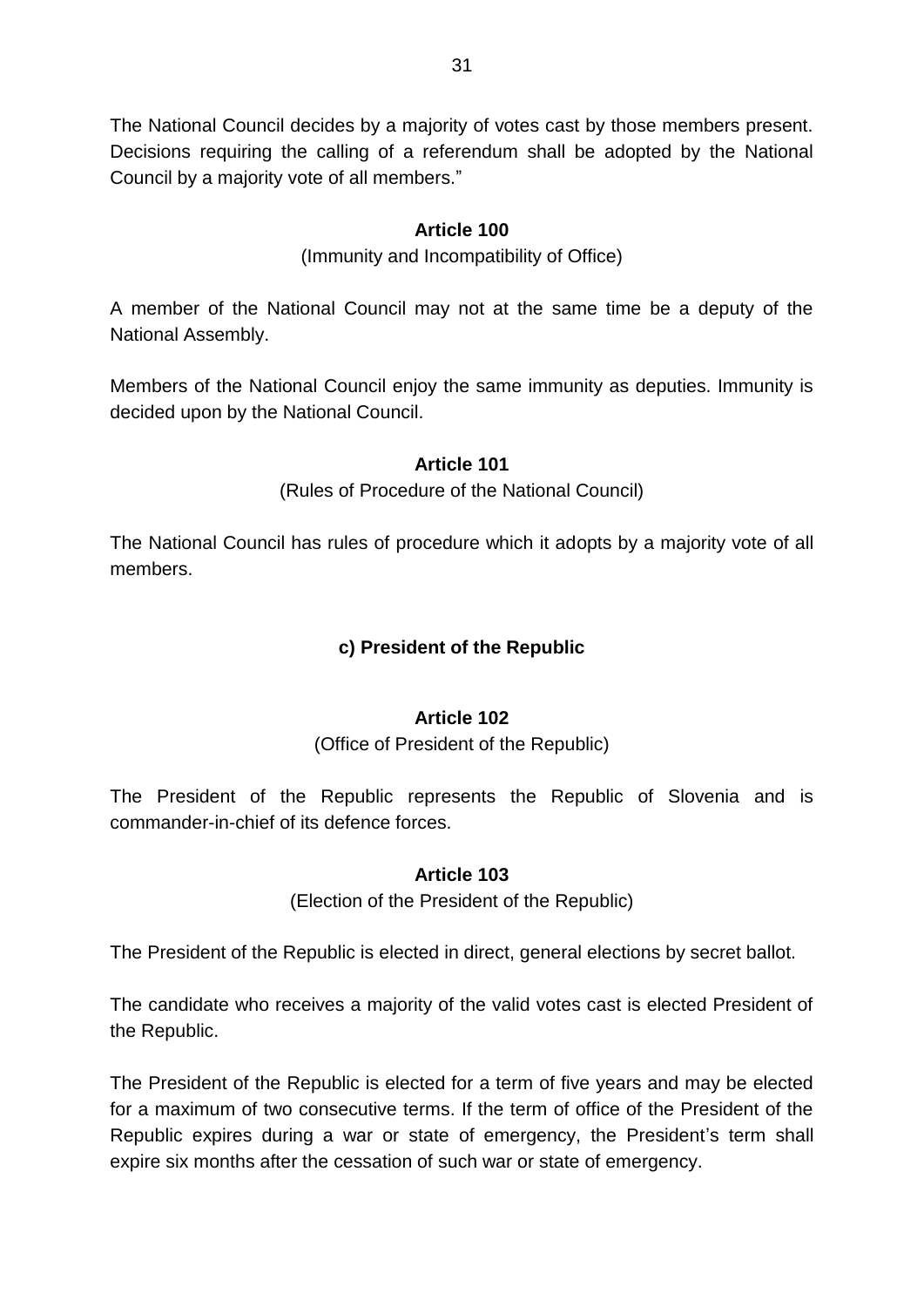Only a citizen of Slovenia may be elected President of the Republic. Elections to the office of President of the Republic are called by the President of the National Assembly. The President of the Republic must be elected no later than fifteen days before the expiry of the term of the incumbent President.

#### **Article 104**

(Oath of Office of the President of the Republic)

Before taking office, the President of the Republic shall swear the following oath before the National Assembly:

"I swear that I shall uphold the constitutional order, that I shall act according to my conscience and that I shall do all in my power for the good of Slovenia."

# **Article 105**

(Incompatibility of the Office of President of the Republic)

The office of President of the Republic is incompatible with any other public office or occupation.

### **Article 106**

### (Deputisation of the President of the Republic)

In the event of permanent absence, death, resignation, or other cessation of performing the office of President, the President of the National Assembly shall temporarily perform the duties of the office of President of the Republic until the election of a new President of the Republic. In such event, elections for a new President of the Republic must be called no later than fifteen days after the cessation of office of the previous President of the Republic.

The President of the National Assembly also temporarily performs the duties of the office of President of the Republic during any absence of the President of the Republic.

### **Article 107**

(Powers of the President of the Republic)

The President of the Republic:

- calls elections to the National Assembly;
- promulgates laws;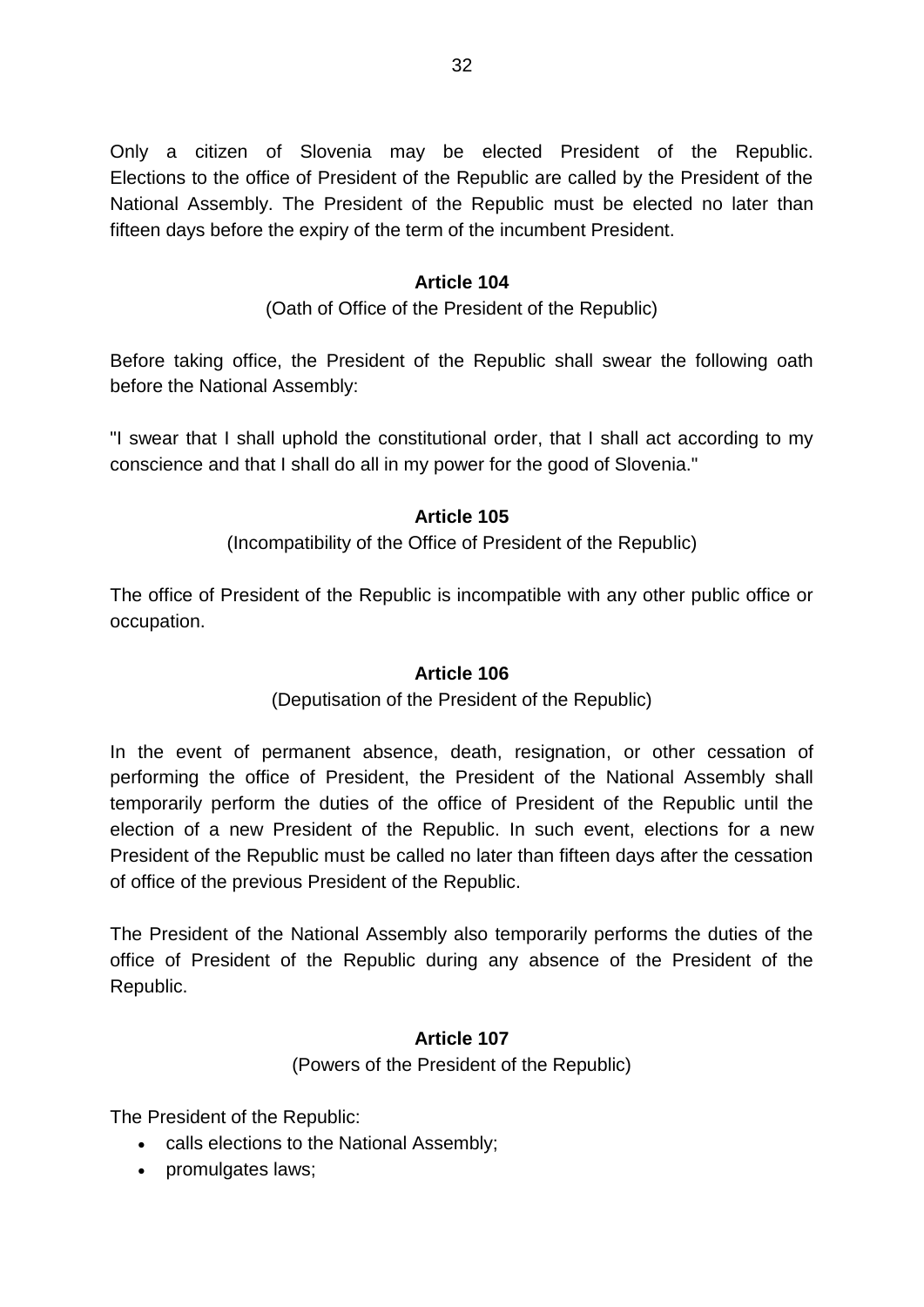- appoints state officials where provided by law;
- appoints and recalls ambassadors and envoys of the Republic, and accepts the letters of credence of foreign diplomatic representatives;
- issues instruments of ratification:
- decides on the granting of clemency;
- confers decorations and honorary titles;
- performs other duties determined by this Constitution.

Where required by the National Assembly, the President of the Republic must express his opinion on an individual issue.

### **Article 108**

(Decrees with the Force of Law)

In the event that the National Assembly is unable to convene due to a state of emergency or war, the President of the Republic may, on the proposal of the Government, issue decrees with the force of law.

Such decrees may, in exception, restrict individual rights and fundamental freedoms as provided by Article 16 of this Constitution.

The President of the Republic must submit decrees with the force of law to the National Assembly for confirmation immediately upon it next convening.

#### **Article 109**

(Accountability of the President of the Republic)

If in the performance of his office the President of the Republic violates the Constitution or seriously violates the law, he may be impeached by the National Assembly before the Constitutional Court. The Constitutional Court shall decide either that the impeachment charges are justified or it shall dismiss the charges, and it may further decide on relieving the President of office by a two-thirds majority vote of all judges. Upon receiving a resolution on impeachment from the National Assembly, the Constitutional Court may decide that pending a decision on impeachment the President of the Republic may not perform his office.

### **č) The Government**

**Article 110** (Composition of the Government)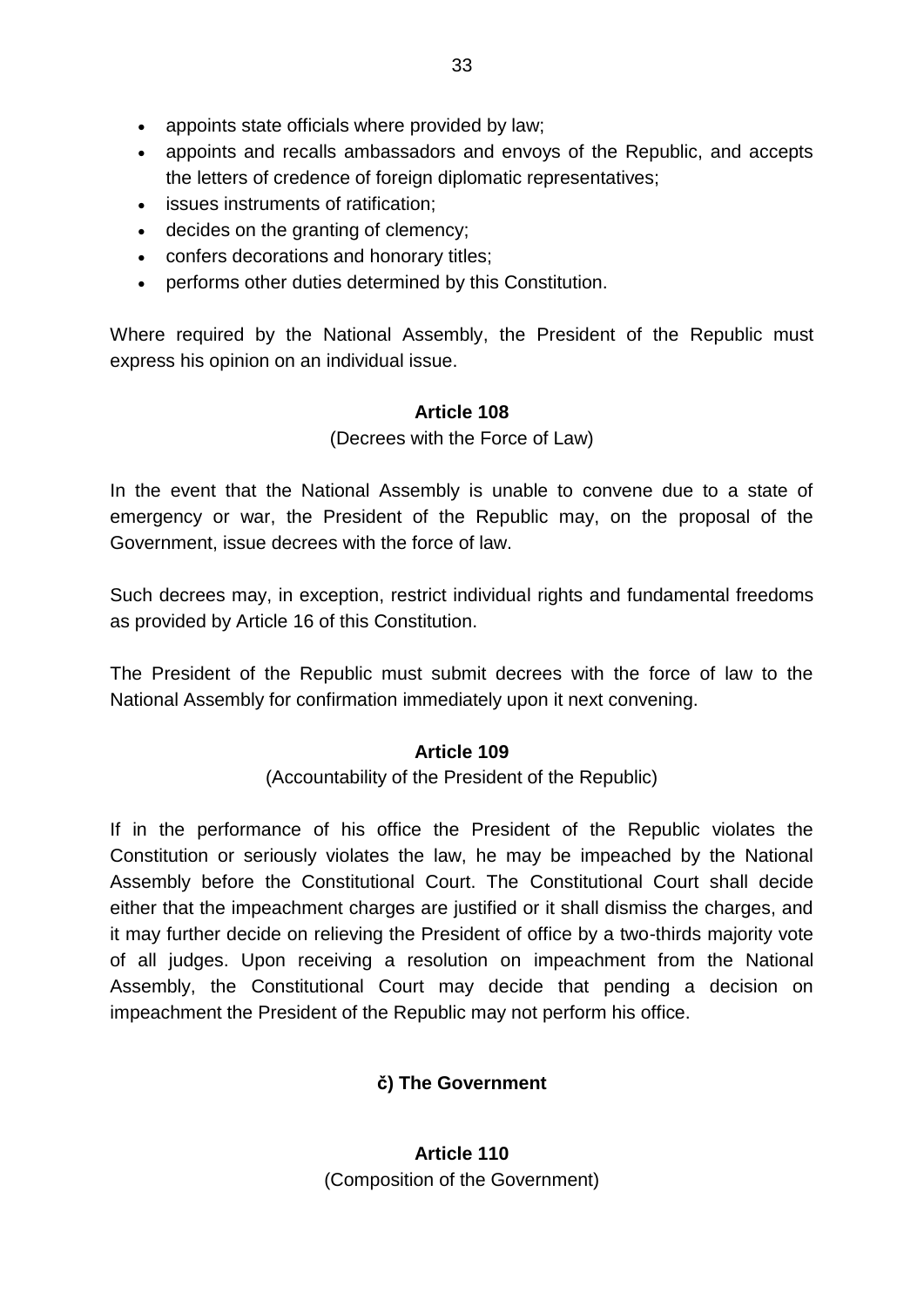The Government is composed of the president and ministers. Within the scope of their powers, the Government and individual ministers are independent and accountable to the National Assembly.

#### **Article 111**

#### (Election of the President of the Government)

After consultation with the leaders of deputy groups the President of the Republic proposes to the National Assembly a candidate for President of the Government.

The President of the Government is elected by the National Assembly by a majority vote of all deputies unless otherwise provided by this Constitution. Voting is by secret ballot.

If such candidate does not receive the necessary majority of votes, the President of the Republic may after renewed consultation propose within fourteen days a new candidate, or the same candidate again, and candidates may also be proposed by deputy groups or a minimum of ten deputies. If within this period several candidates have been proposed, each one is voted on separately beginning with the candidate proposed by the President of the Republic, and if this candidate is not elected, a vote is taken on the other candidates in the order in which they were proposed.

If no candidate is elected, the President of the Republic dissolves the National Assembly and calls new elections, unless within forty-eight hours the National Assembly decides by a majority of votes cast by those deputies present to hold new elections for President of the Government, whereby a majority of votes cast by those deputies present is sufficient for the election of the candidate. In such new elections a vote is taken on candidates individually in order of the number of votes received in the earlier voting and then on the new candidates proposed prior to the new vote, wherein any candidate proposed by the President of the Republic takes precedence.

If in such elections no candidate receives the necessary number of votes, the President of the Republic dissolves the National Assembly and calls new elections.

#### **Article 112**

(Appointment of Ministers)

Ministers are appointed and dismissed by the National Assembly on the proposal of the President of the Government.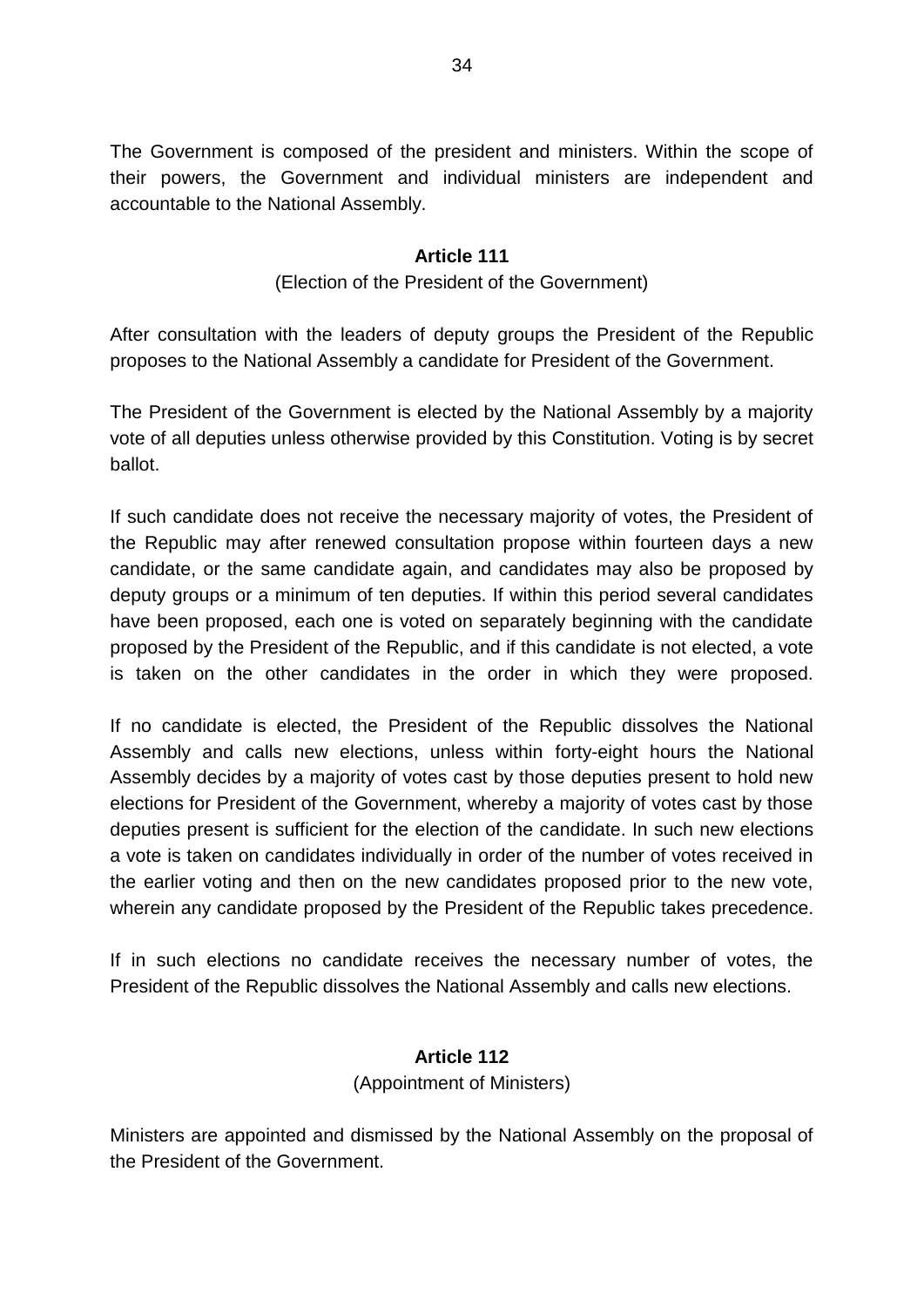Prior to appointment a proposed minister must appear before a competent commission of the National Assembly and answer its questions.

### **Article 113**

### (Oath of Office of the Government)

Upon election and appointment respectively, the President of the Government and ministers shall swear before the National Assembly the oath of office provided by Article 104.

### **Article 114**

### (Organisation of the Government)

The President of the Government is responsible for ensuring the unity of the political and administrative direction of the Government and coordinates the work of ministers. Ministers are collectively accountable for the work of the Government, and each minister is accountable for the work of his ministry.

The composition and functioning of the Government, and the number, competencies, and organisation of ministries shall be regulated by law.

### **Article 115**

(Termination of Office of the President of the Government and Ministers)

The President of the Government and ministers cease to hold office when a new National Assembly convenes following elections; ministers also cease to hold office whenever the President of the Government ceases to hold office and whenever such ministers are dismissed or resign; ministers must, however, continue to perform their regular duties until the election of a new President of the Government or until the appointment of new ministers.

### **Article 116**

(Vote of No Confidence)

The National Assembly may pass a vote of no confidence in the Government only by electing a new President of the Government on the proposal of at least ten deputies and by a majority vote of all deputies. The incumbent President of the Government is thereby dismissed, but together with his ministers he must continue to perform his regular duties until the swearing in of a new Government.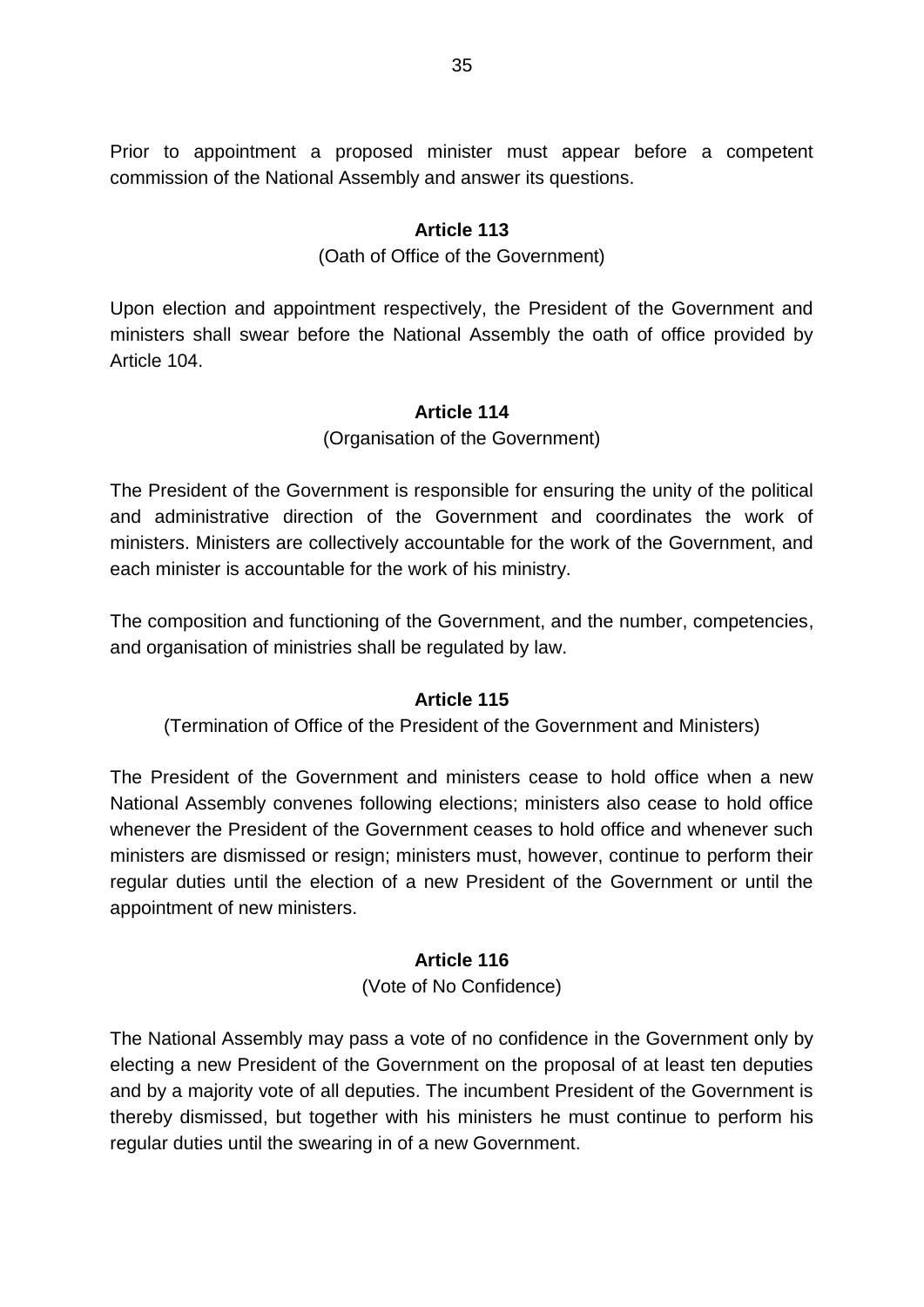No less than forty-eight hours must elapse between the lodging of a proposal to elect a new President of the Government and the vote itself, unless the National Assembly decides otherwise by a two-thirds majority vote of all deputies, or if the country is at war or in a state of emergency.

Where the President of the Government has been elected on the basis of the fourth paragraph of Article 111, a vote of no confidence is expressed in him if on the proposal of at least ten deputies, the National Assembly elects a new President of the Government by a majority of votes cast.

# **Article 117**

# (Vote of Confidence)

The President of the Government may require a vote of confidence in the Government. If the Government does not receive the support of a majority vote of all deputies, within thirty days the National Assembly must elect a new President of the Government or in a new vote express its confidence in the incumbent President of the Government, or failing this, the President of the Republic dissolves the National Assembly and calls new elections. The President of the Government may tie the issue of confidence to the adoption of a law or to some other decision in the National Assembly. If such decision is not adopted, it is deemed that a vote of no confidence in the Government has been passed.

No less than forty-eight hours must elapse between the requirement of a vote of confidence and the vote itself.

# **Article 118**

# (Interpellation)

An interpellation with respect to the work of the Government or an individual minister may be initiated in the National Assembly by at least ten deputies.

If, after the debate following such interpellation, a majority of all deputies carries a vote of no confidence in the Government or in an individual minister, the National Assembly dismisses the Government or said minister.

# **Article 119**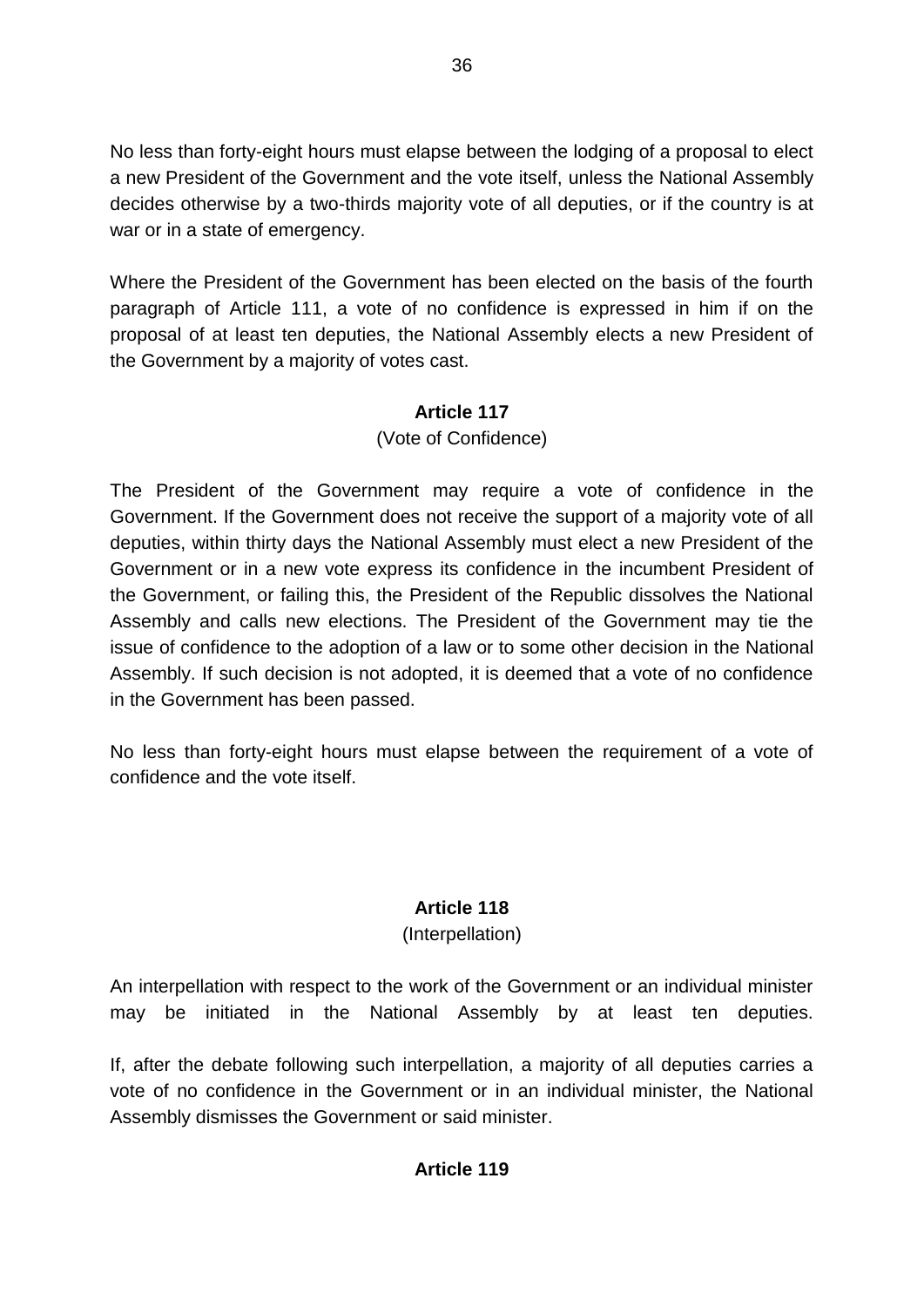(Impeachment of the President of the Government and Ministers)

The National Assembly may impeach the President of the Government or ministers before the Constitutional Court on charges of violating the Constitution and laws during the performance of their office. The Constitutional Court considers the charges in such a manner as determined in Article 109.

# **d) State Administration**

# **Article 120**

(Organisation and Work of the State Administration)

The organisation of the state administration, its competence and the manner of appointment of its officers are regulated by law.

Administrative authorities perform their work independently within the framework and on the basis of the Constitution and laws.

Judicial protection of the rights and legal interests of citizens and organisations is guaranteed against decisions and actions of administrative authorities and bearers of public authority.

### **Article 121\***

### (Public Authority)

By law or on the basis thereof, legal entities and natural persons may be vested with the public authority to perform certain duties of the state administration.

\*As amended by the Constitutional Act Amending Articles 121, 140 and 143 of the Constitution of the Republic of Slovenia, adopted on 20 June 2006 and entered into force on 27 June 2006 (Official Gazette of the Republic of Slovenia No. 68/06)

The original text of Article 121 read as follows:

"(Duties of Administrative Bodies)

Duties of the state administration are performed directly by ministries.

Self-governing communities, enterprises, other organisations, and individuals may be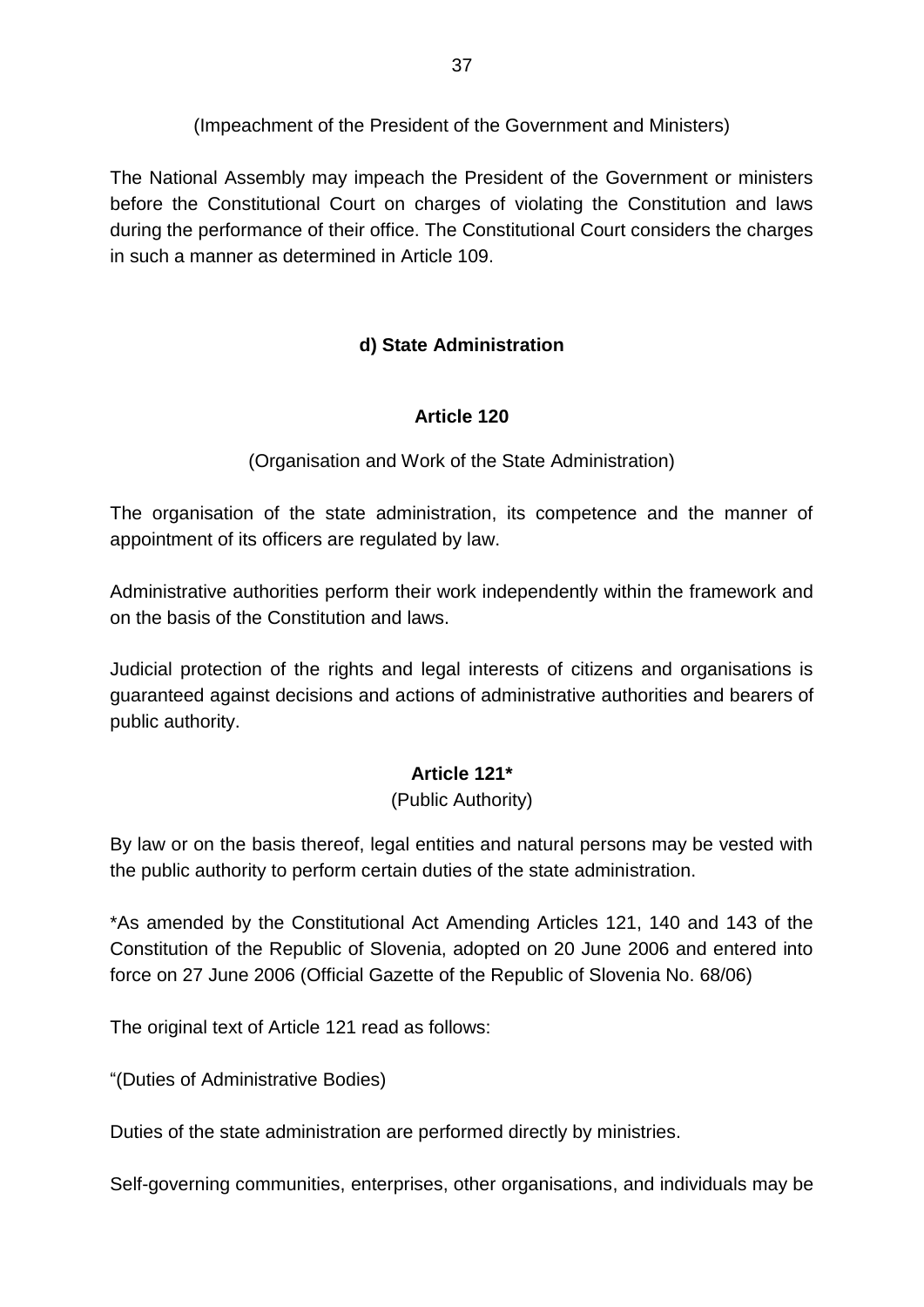vested by law with public authority to perform certain duties of the state administration."

### **Article 122**

### (Employment in the State Administration)

Employment in the state administration is possible only on the basis of open competition, except in cases provided by law.

# **e) National Defence**

### **Article 123**

(Duty to Participate in the National Defence)

Participation in the national defence is compulsory for citizens within the limits and in the manner provided by law.

Citizens who due to their religious, philosophical, or humanitarian convictions are not willing to perform military duties, must be given the opportunity to participate in the national defence in some other manner.

### **Article 124**

### (National Defence)

The form, extent, and organisation of the defence of the inviolability and integrity of the national territory shall be regulated by a law adopted by the National Assembly by a two-thirds majority vote of deputies present.

The conducting of defence is supervised by the National Assembly.

In the provision of security the state proceeds principally from a policy of peace, and an ethic of peace and non-aggression.

# **f) The Judiciary**

**Article 125**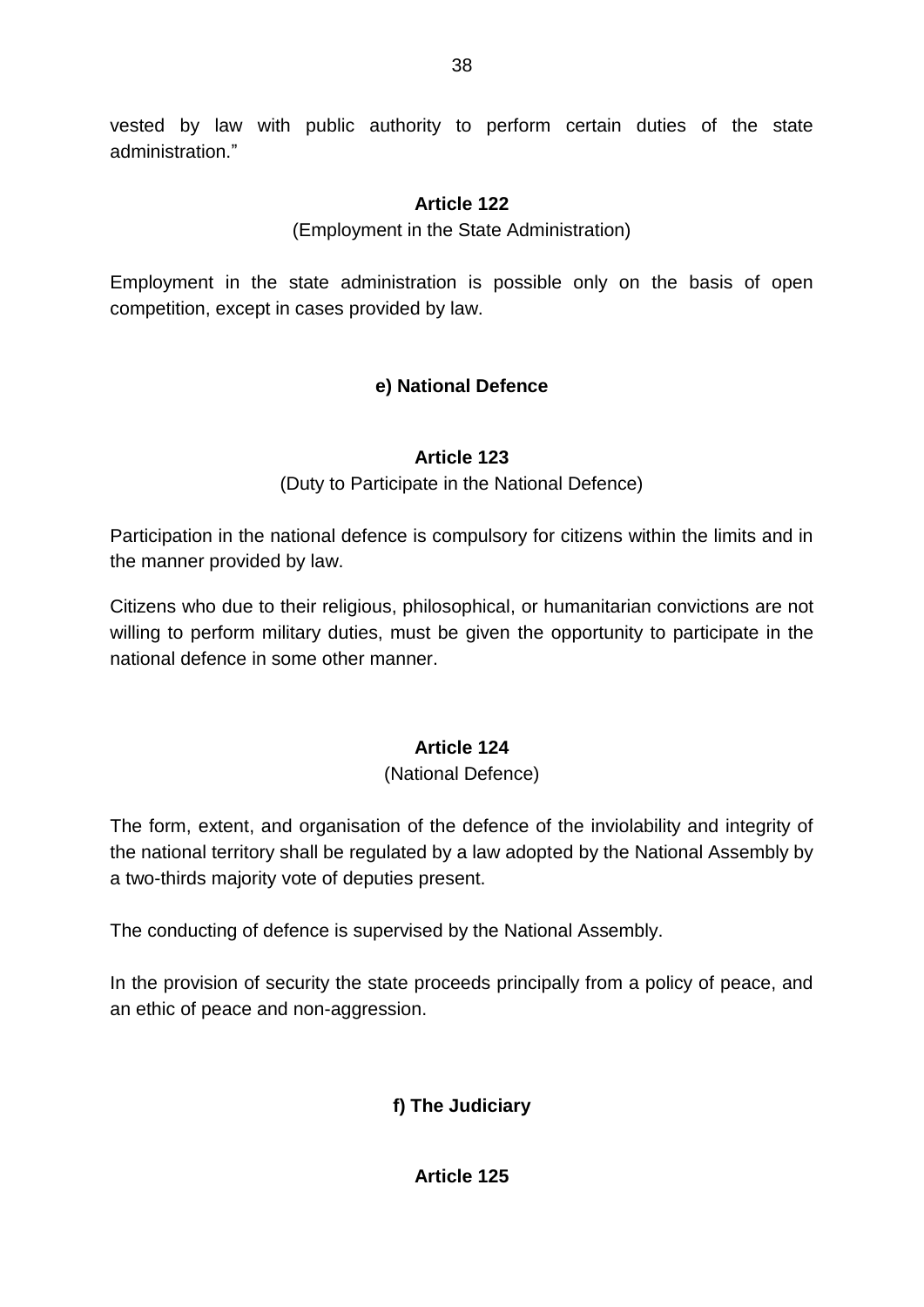### (Independence of Judges)

Judges shall be independent in the performance of the judicial function. They shall be bound by the Constitution and laws.

### **Article 126**

(Organisation and Jurisdiction of Courts)

The organisation and jurisdiction of courts are determined by law.

Extraordinary courts may not be established, nor may military courts be established in peacetime.

### **Article 127**

### (The Supreme Court)

The Supreme Court is the highest court in the state.

It decides on ordinary and extraordinary legal remedies and performs other functions provided by law.

#### **Article 128**

(Participation of Citizens in the Exercise of Judicial Power)

The circumstances and form of the direct participation of citizens in the exercise of judicial power are regulated by law.

### **Article 129**

(Permanence of Judicial Office)

The office of a judge is permanent. The age requirement and other conditions for election are determined by law.

The retirement age of judges is determined by law.

### **Article 130**

(Election of Judges)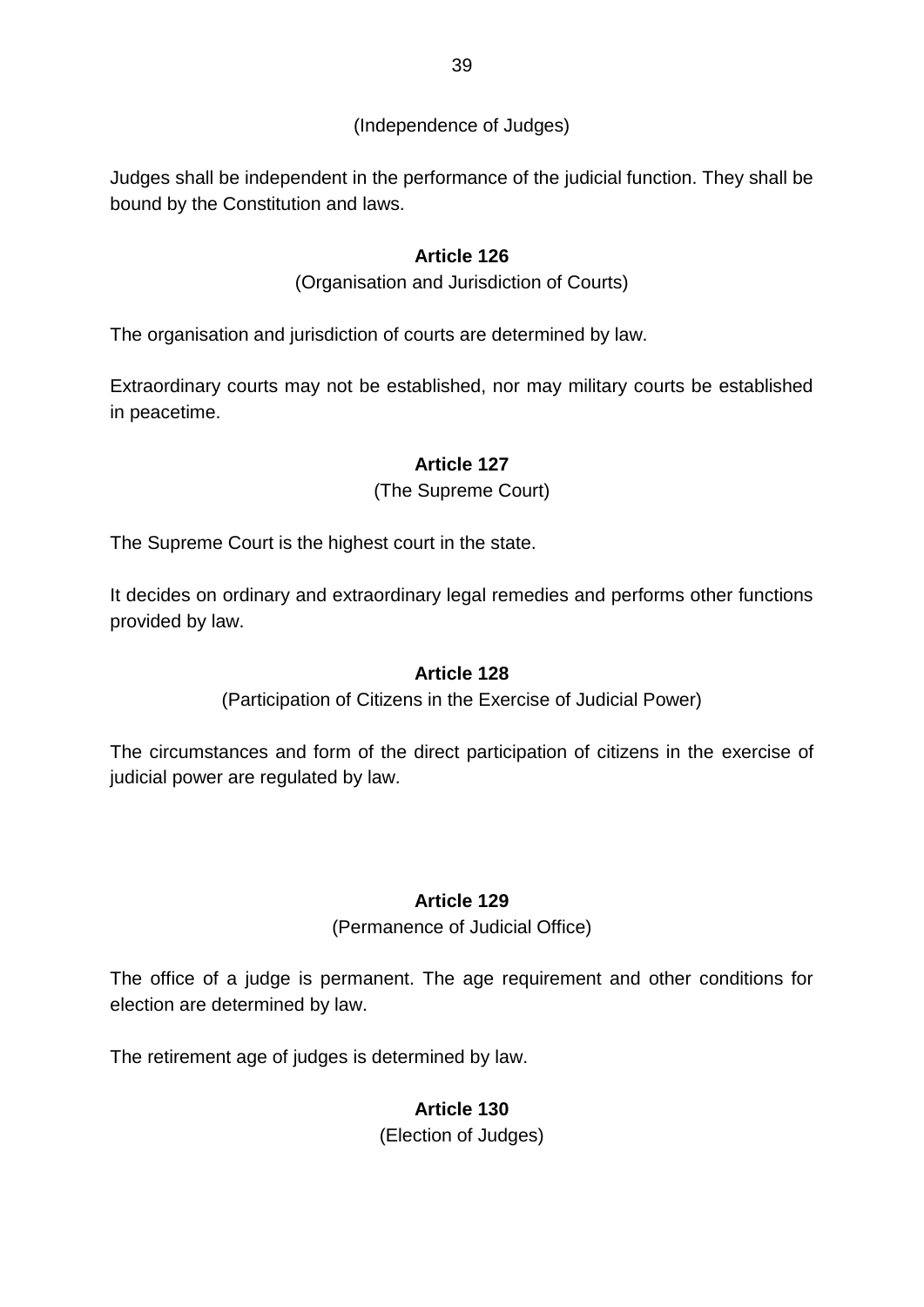Judges are elected by the National Assembly on the proposal of the Judicial Council.

# **Article 131**

# (Judicial Council)

The Judicial Council is composed of eleven members. The National Assembly elects five members on the proposal of the President of the Republic from among university professors of law, attorneys, and other lawyers, whereas judges holding permanent judicial office elect six members from among their own number. The members of the council select a president from among their own number.

# **Article 132**

(Termination of and Dismissal from Judicial Office)

A judge ceases to hold judicial office where circumstances arise as provided by law.

If in the performance of the judicial office a judge violates the Constitution or seriously violates the law, the National Assembly may dismiss such judge on the proposal of the Judicial Council.

If a judge is found by a final judgement to have deliberately committed a criminal offence through the abuse of the judicial office, the National Assembly dismisses such judge.

### **Article 133**

(Incompatibility of Judicial Office)

Judicial office is not compatible with office in other state authorities, in local selfgovernment authorities, and in bodies of political parties, and with other offices and activities as provided by law.

### **Article 134**

(Immunity of Judges)

No one who participates in making judicial decisions may be held accountable for an opinion expressed during decision-making in court.

If a judge is suspected of a criminal offence in the performance of judicial office, he may not be detained nor may criminal proceedings be initiated against him without the consent of the National Assembly.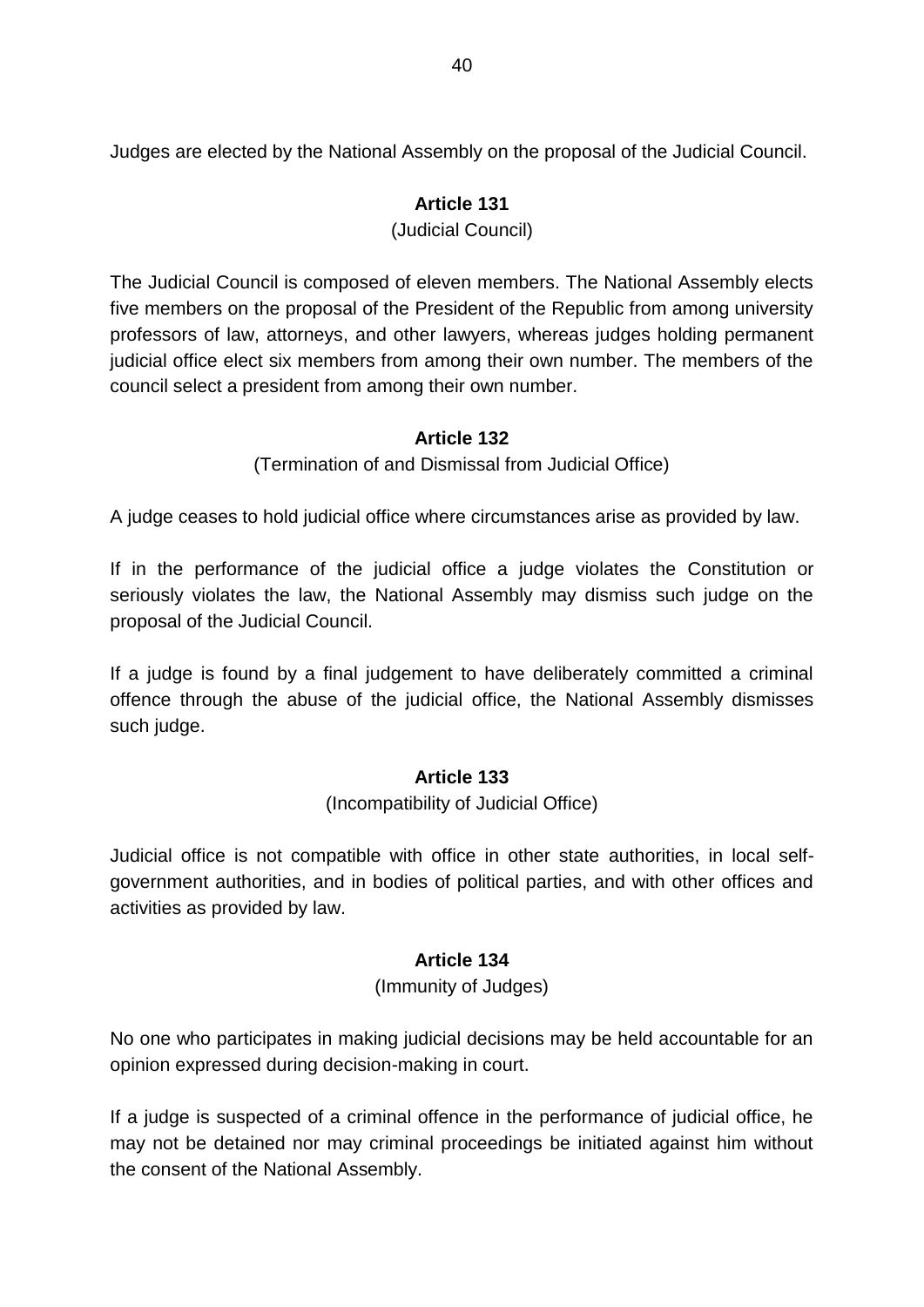# **g) The State Prosecutor's Office**

#### **Article 135**

(State Prosecutor)

State Prosecutors file and present criminal charges and have other powers provided by law.

The organisation and powers of state prosecutor offices are provided by law.

#### **Article 136**

(Incompatibility of the Office of State Prosecutor)

The office of State Prosecutor is not compatible with office in other state authorities, in local self-government authorities, and in bodies of political parties, and with other offices and activities as provided by law.

### **h) Attorneyship and Notariat**

#### **Article 137**

(Attorneyship and Notariat)

Attorneyship is an independent service within the system of justice, and is regulated by law.

The notariat is a public service regulated by law.

### **V. SELF-GOVERNMENT**

### **a) Local Self-Government**

**Article 138** (Exercise of Local Self-Government)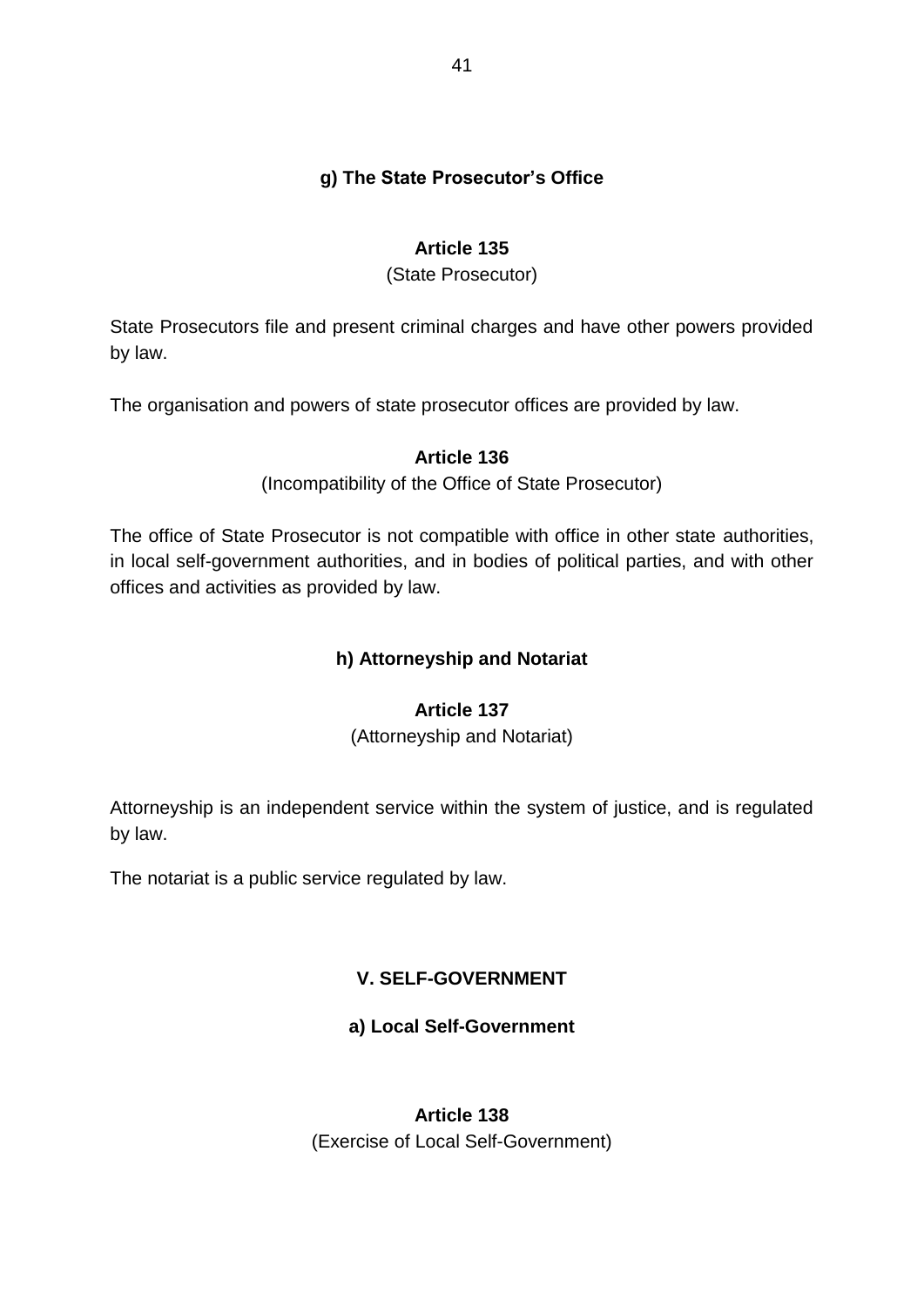Residents of Slovenia exercise local self-government in municipalities and other local communities.

### **Article 139**

### (Municipalities)

Municipalities are self-governing local communities.

The territory of a municipality comprises a settlement or several settlements bound together by the common needs and interests of the residents.

A municipality is established by law following a referendum by which the will of the residents in a given territory is determined. The territory of the municipality is also defined by law.

# **Article 140\***

(Scope of Local Self-Government)

The competencies of a municipality comprise local affairs which may be regulated by the municipality autonomously and which affect only the residents of the municipality.

By law, the state may transfer to municipalities the performance of specific duties within the state competence if it also provides the financial resources to enable such.

State authorities shall supervise the proper and competent performance of work relating to matters vested in local community authorities by the state.

\*As amended by the Constitutional Act Amending Articles 121, 140 and 143 of the Constitution of the Republic of Slovenia, adopted on 20 June 2006 and entered into force on 27 June 2006 (Official Gazette of the Republic of Slovenia No. 68/06).

The original text read as follows:

"The competencies of a municipality comprise local affairs which may be regulated by the municipality autonomously and which affect only the residents of the municipality.

With the prior consent of the municipality or wider self-governing local community, the state may by law vest specific duties within the state jurisdiction in the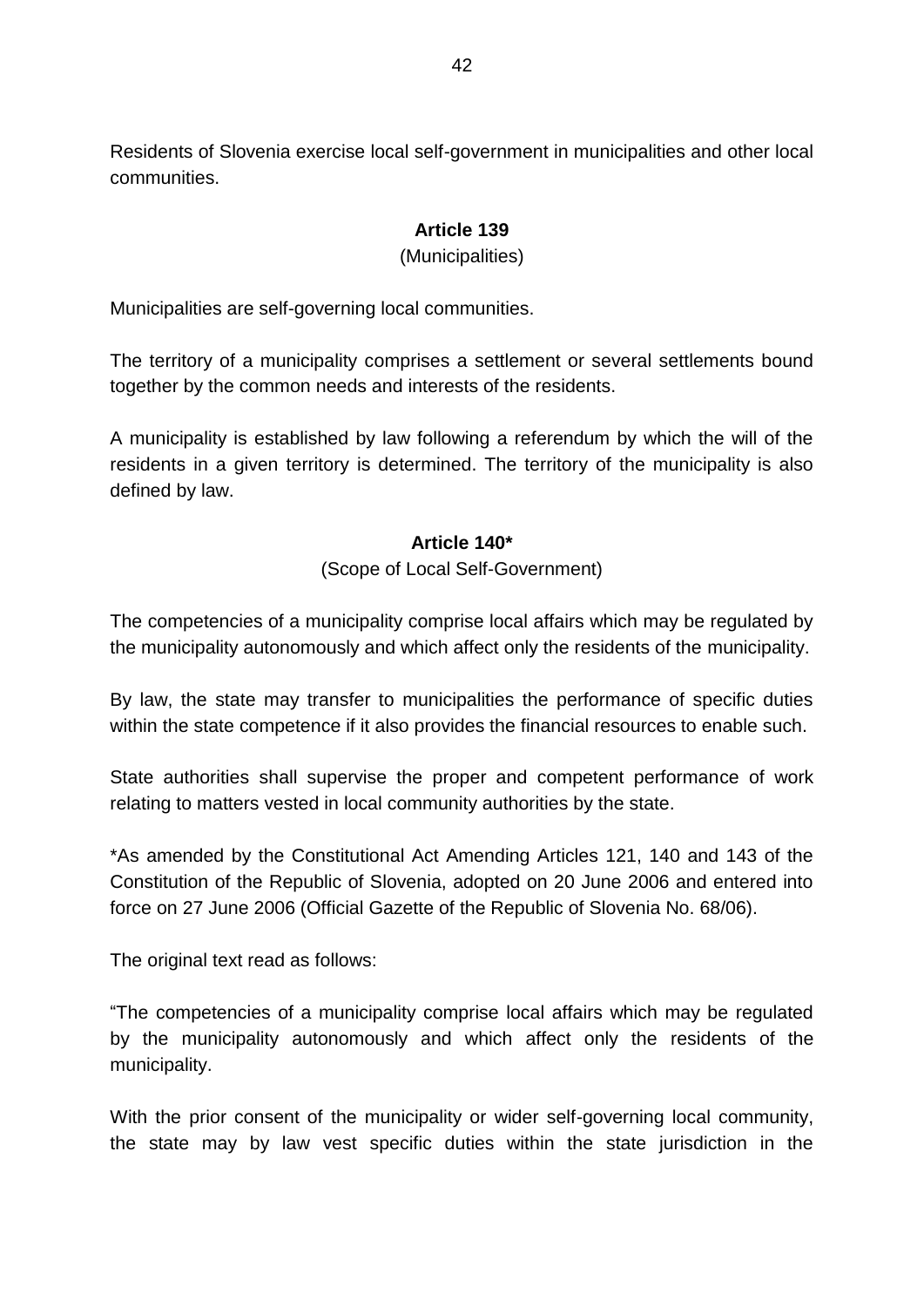municipality or wider self-governing local community, if the state provides financial resources for this purpose.

State authorities shall supervise the proper and competent performance of work relating to matters vested in local community authorities by the state."

### **Article 141**

### (Urban Municipalities)

A town may attain the status of an urban municipality in accordance with such procedure and under such conditions as provided by law.

An urban municipality performs, as being within its original competence, particular duties within the state competence relating to urban development as provided by law.

### **Article 142**

### (Municipal Revenue)

A municipality is financed from its own sources. Municipalities that are unable to completely provide for the performance of their duties due to insufficient economic development are ensured additional funding by the state in accordance with principles and criteria provided by law.

### **Article 143\***

### (Region)

A region is a self-governing local community that manages local affairs of wider importance, and certain affairs of regional importance provided by law.

Regions are established by a law which also determines their territory, seat, and name. Such law is adopted by the National Assembly by a two-thirds majority vote of deputies present. The participation of the municipalities must be ensured in the procedure for adopting the law.

By law, the state transfers the performance of specific duties within the state competence to the regions and must provide to them the necessary financial resources to enable such.

\*As amended by the Constitutional Act Amending Articles 121, 140 and 143 of the Constitution of the Republic of Slovenia, adopted on 20 June 2006 and entered into force on 27 June 2006 (Official Gazette of the Republic of Slovenia No. 68/06).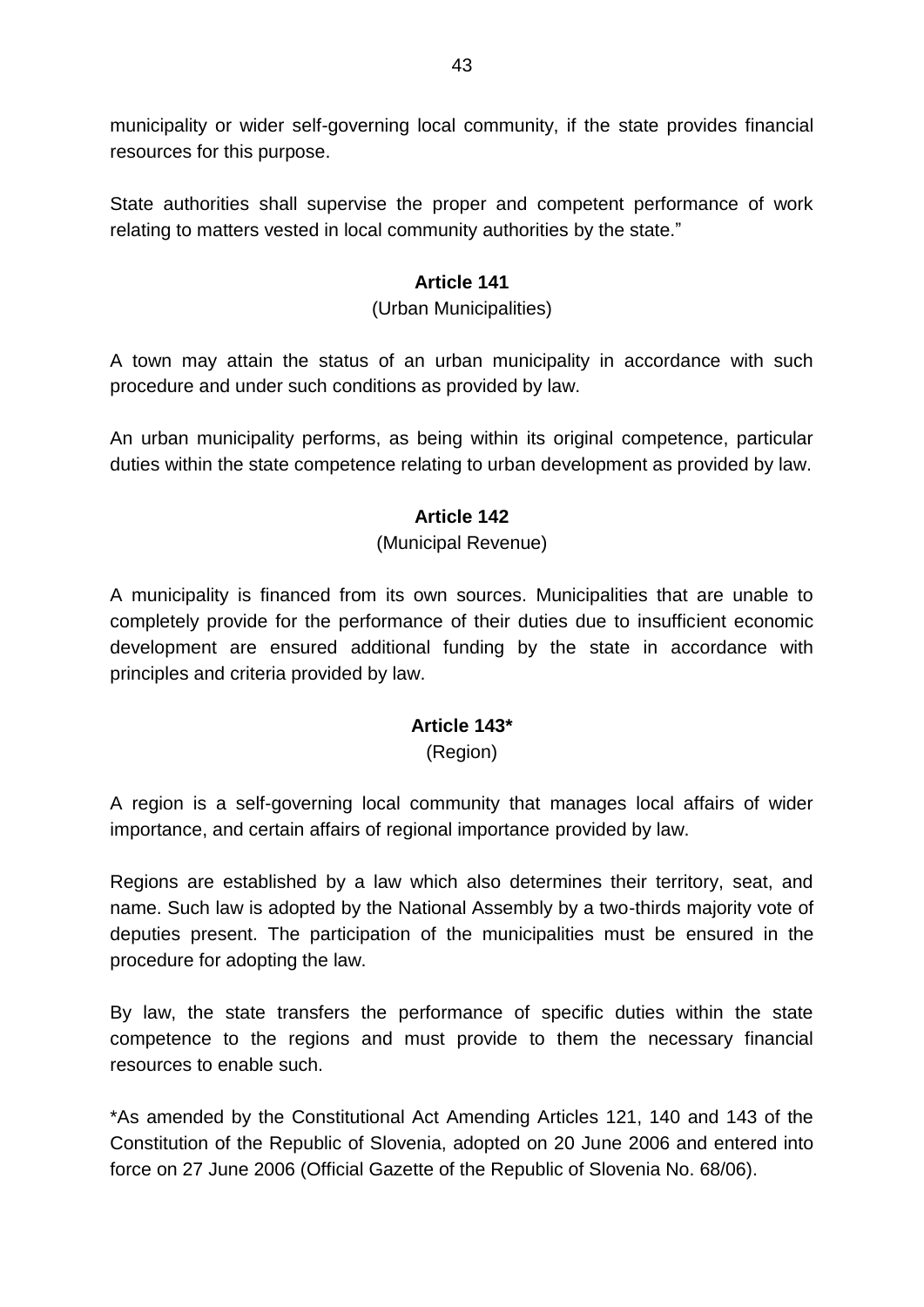The original text of Article 143 read as follows:

"(Wider Self-Governing Local Communities)

Municipalities may independently decide to join into wider self-governing local communities, as well as regions, in order to regulate and manage local affairs of wider importance. In agreement with such communities, the state may transfer specific matters within the state competence into their original competence and determine the participation of such communities in proposing and performing particular matters within the state competence.

The principles and criteria regarding the transfer of competence from the preceding paragraph are regulated by law."

#### **Article 144**

(Supervision by State Authorities)

State authorities supervise the legality of the work of local community authorities.

### **b) Other Forms of Self-Government**

#### **Article 145**

(Self-Government in the Field of Social Activities)

Citizens may form self-governing associations to promote their interests.

Citizens may be given the authority by law to manage through self-government particular matters within the state competence.

### **VI. PUBLIC FINANCE**

#### **Article 146**

(Financing of the State and Local Communities)

The state and local communities raise funds for the performance of their duties by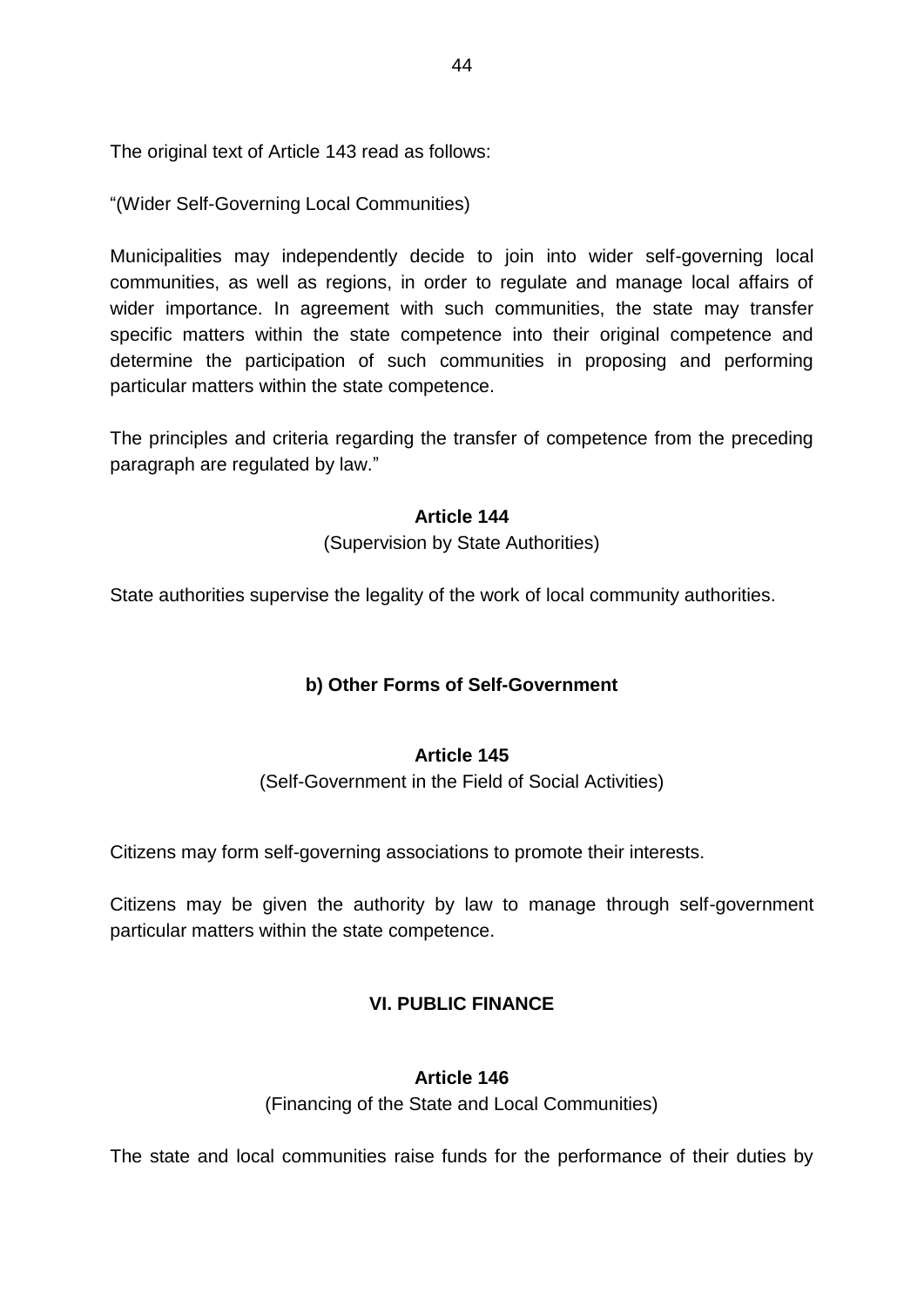means of taxes and other compulsory charges as well as from revenues from their own assets.

The state and local communities disclose the value of their assets by means of balance sheets.

#### **Article 147**

#### (Taxes)

The state imposes taxes, customs duties, and other charges by law. Local communities impose taxes and other charges under conditions provided by the Constitution and law.

# **Article 148\***

(Budgets)

All revenues and expenditures for the financing of public spending must be included in the budgets of the state.

Revenues and expenditures of the budgets of the state must be balanced in the medium-term without borrowing, or revenues must exceed expenditures. Temporary deviation from this principle is only allowed when exceptional circumstances affect the state.

The manner and the time frame of the implementation of the principle referred to in the preceding paragraph, the criteria for determining exceptional circumstances, and the course of action when they arise, shall be determined by a law adopted by the National Assembly by a two-thirds majority vote of all deputies.

If a budget has not been adopted by the first day it is due to be implemented, the beneficiaries financed by the budget are temporarily financed in accordance with the previous budget.

\*As amended by the Constitutional Act Amending Article 148 of the Constitution of the Republic of Slovenia, which was adopted on 24 May 2013 and entered into force on 31 May 2013 (Official Gazette of the Republic of Slovenia No. 47/13).

The original text of Article 148 read as follows:

"All revenues and expenditures of the state and local communities for the financing of public spending must be included in their budgets.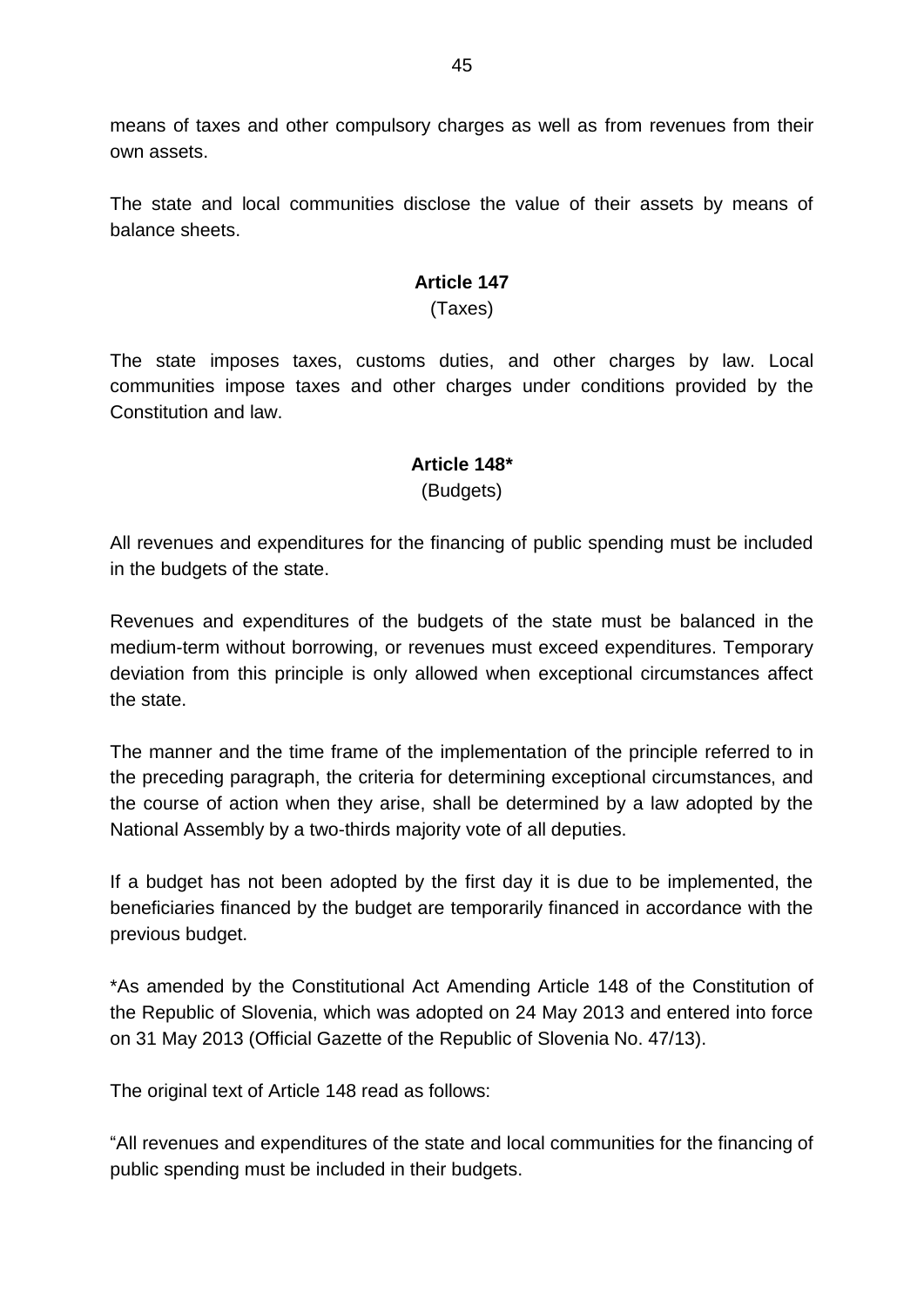If a budget has not been adopted by the first day it is due to come into force, the beneficiaries financed by the budget are temporarily financed in accordance with the previous budget."

#### **Article 149**

#### (State Borrowings)

State borrowings and guarantees by the state for loans are only permitted on the basis of law.

### **Article 150**

(The Court of Audit)

The Court of Audit is the highest authority for supervising state accounts, the state budget, and all public spending.

The organisation and powers of the Court of Audit are provided by law.

The Court of Audit is independent in the performance of its duties and bound by the Constitution and laws.

#### **Article 151**

(Appointment of Members to the Court of Audit)

Members of the Court of Audit are appointed by the National Assembly.

### **Article 152**

(The Central Bank)

Slovenia has a central bank. In its functioning the bank is independent and directly accountable to the National Assembly. The central bank is established by law.

The governor of the central bank is appointed by the National Assembly.

### **VII. CONSTITUTIONALITY AND LEGALITY**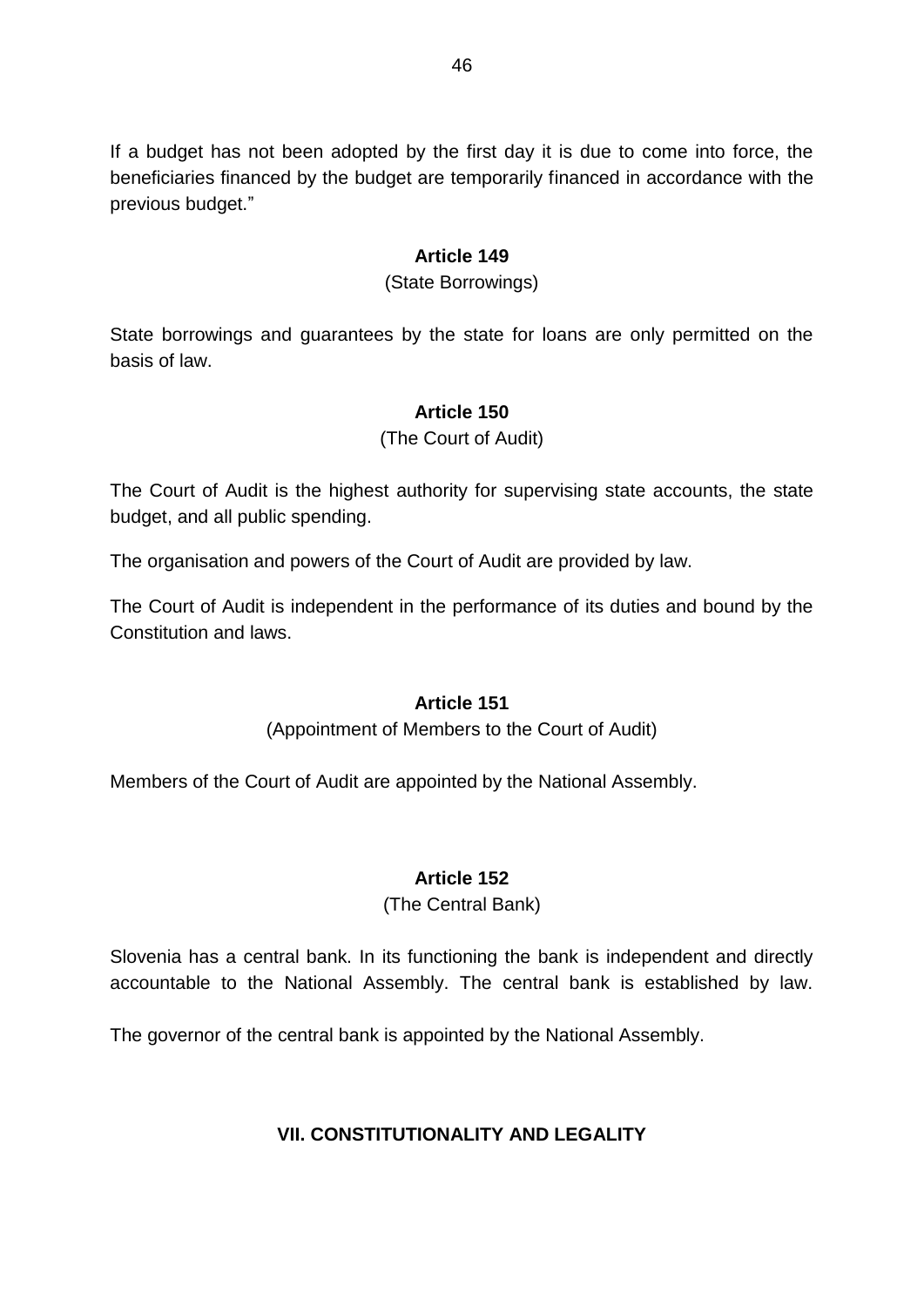### **Article 153**

### (Conformity of Legal Acts)

Laws, regulations, and other general acts must be in conformity with the Constitution.

Laws must be in conformity with generally accepted principles of international law and with valid treaties ratified by the National Assembly, whereas regulations and other general acts must also be in conformity with other ratified treaties.

Regulations and other general acts must be in conformity with the Constitution and laws.

Individual acts and actions of state authorities, local community authorities, and bearers of public authority must be based on a law or regulation adopted pursuant to law.

### **Article 154**

### (Validity and Publication of Regulations)

Regulations must be published prior to entering into force. A regulation enters into force on the fifteenth day after its publication unless otherwise determined in the regulation itself.

State regulations are published in the official gazette of the state, whereas local community regulations are published in the official publication determined by the local community.

### **Article 155**

(Prohibition of the Retroactive Effect of Legal Acts)

Laws and other regulations and general acts cannot have retroactive effect.

Only a law may establish that certain of its provisions have retroactive effect, if this is required in the public interest and provided that no acquired rights are infringed thereby.

#### **Article 156**

(Constitutional Review)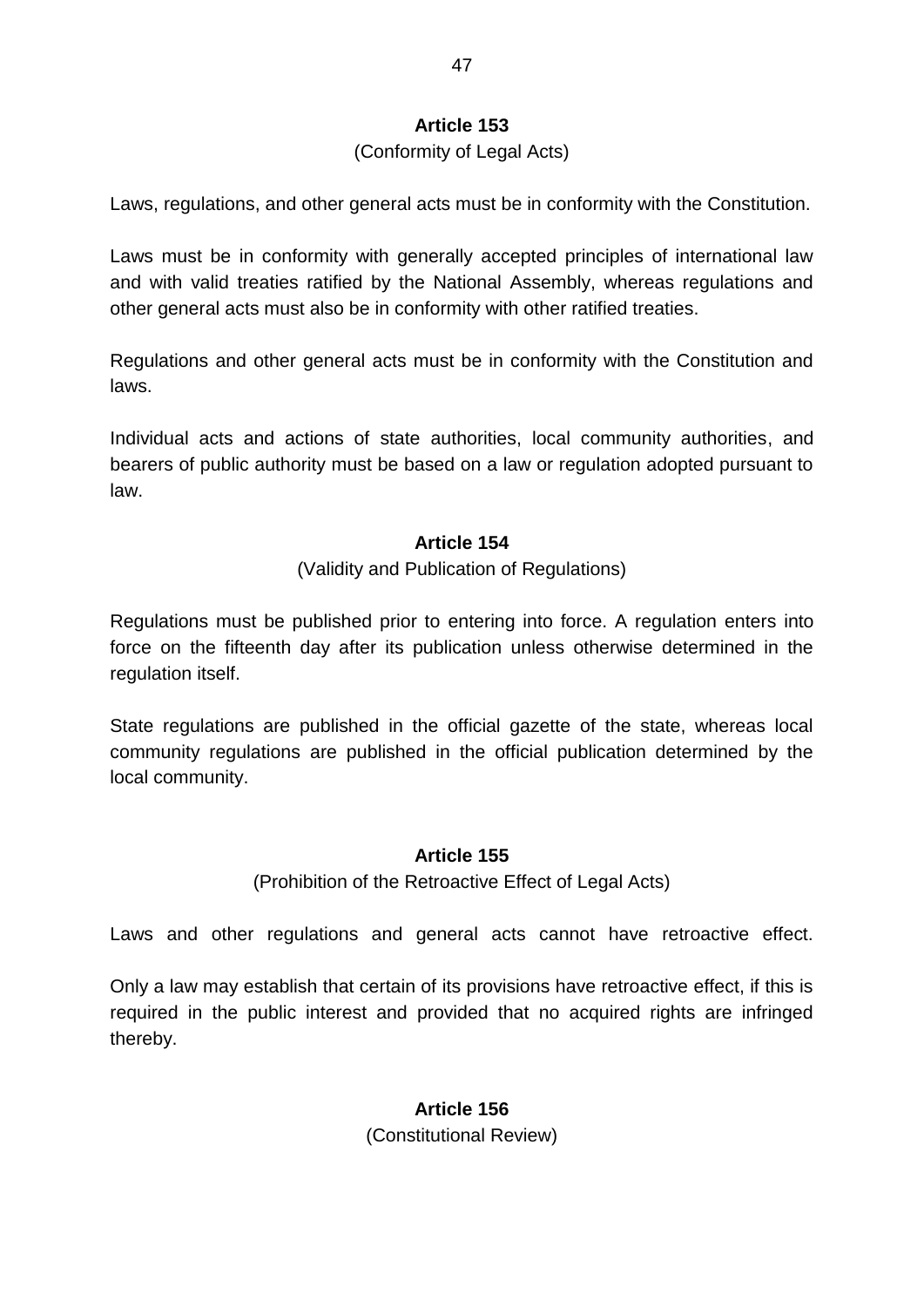If a court deciding some matter deems a law which it should apply to be unconstitutional, it must stay the proceedings and initiate proceedings before the Constitutional Court. The proceedings in the court may be continued after the Constitutional Court has issued its decision.

#### **Article 157**

#### (Judicial Review of Administrative Acts)

A court having jurisdiction to review administrative acts decides the legality of final individual acts with which state authorities, local community authorities, and bearers of public authority decide the rights or obligations and legal entitlements of individuals and organisations, if other legal protection is not provided by law for a particular matter

If other legal protection is not provided, the court having jurisdiction to review administrative acts also decides on the legality of individual actions and acts which intrude upon the constitutional rights of the individual.

#### **Article 158**

(Finality of Legal Decisions)

Legal relations regulated by the final decision of a state authority may be annulled *ab initio*, abrogated, or amended only in such cases and by such procedures as are provided by law.

#### **Article 159**

(Ombudsman for Human Rights and Fundamental Freedoms)

In order to protect human rights and fundamental freedoms in relation to state authorities, local self-government authorities, and bearers of public authority, the office of the ombudsman for the rights of citizens shall be established by law.

Special ombudsmen for the rights of citizens may also be established by law for particular fields.

#### **VIII. THE CONSTITUTIONAL COURT**

#### **Article 160**

(Powers of the Constitutional Court)

The Constitutional Court decides: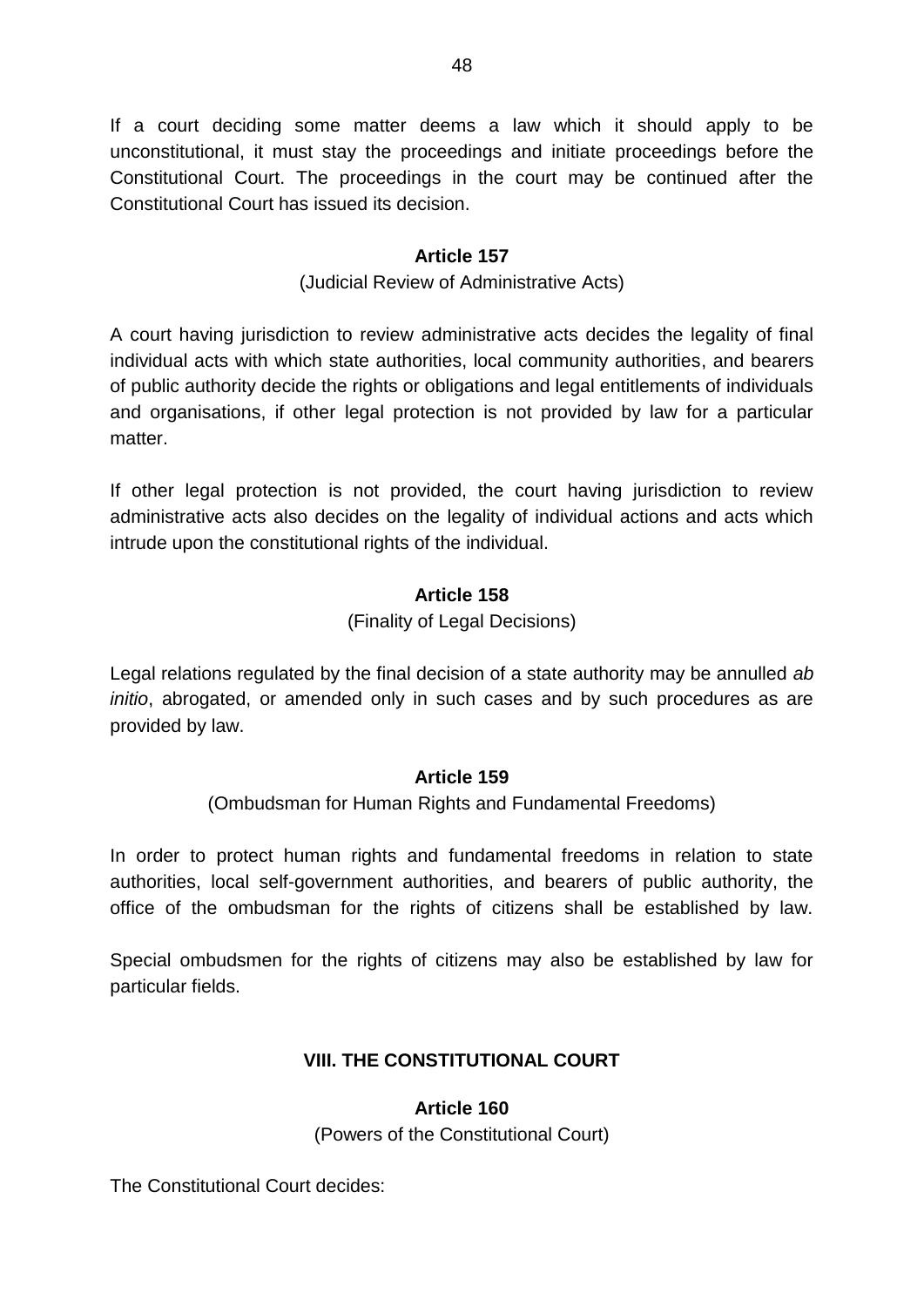- on the conformity of laws with the Constitution;
- on the conformity of laws and other regulations with ratified treaties and with the general principles of international law;
- on the conformity of regulations with the Constitution and with laws;
- on the conformity of local community regulations with the Constitution and with laws;
- on the conformity of general acts issued for the exercise of public authority with the Constitution, laws, and regulations;
- on constitutional complaints stemming from the violation of human rights and fundamental freedoms by individual acts;
- on jurisdictional disputes between the state and local communities and among local communities themselves;
- on jurisdictional disputes between courts and other state authorities;
- on jurisdictional disputes between the National Assembly, the President of the Republic, and the Government;
- on the unconstitutionality of the acts and activities of political parties; and
- on other matters vested in the Constitutional Court by this Constitution or laws.

In the process of ratifying a treaty, the Constitutional Court, on the proposal of the President of the Republic, the Government, or a third of the deputies of the National Assembly, issues an opinion on the conformity of such treaty with the Constitution. The National Assembly is bound by the opinion of the Constitutional Court.

Unless otherwise provided by law, the Constitutional Court decides on a constitutional complaint only if legal remedies have been exhausted. The Constitutional Court decides whether to accept a constitutional complaint for adjudication on the basis of criteria and procedures provided by law.

### **Article 161**

#### (Abrogation of a Law)

If the Constitutional Court establishes that a law is unconstitutional, it abrogates such law in whole or in part. Such abrogation takes effect immediately or within a period of time determined by the Constitutional Court. This period of time may not exceed one year. The Constitutional Court annuls *ab initio* or abrogates other regulations or general acts that are unconstitutional or contrary to law. Under conditions provided by law, the Constitutional Court may, up until a final decision, suspend in whole or in part the implementation of an act whose constitutionality or legality is being reviewed.

If in deciding on a constitutional complaint the Constitutional Court establishes the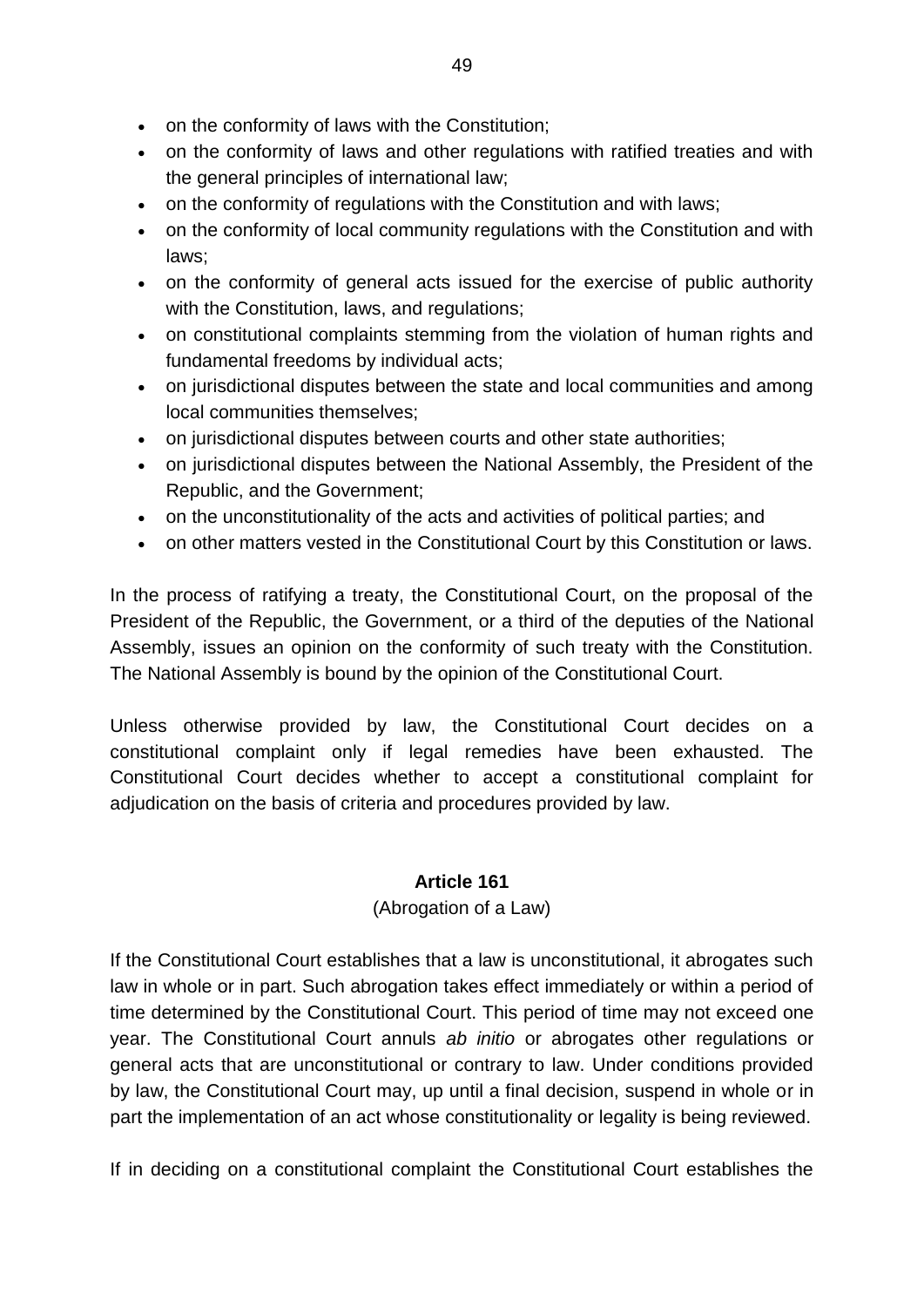unconstitutionality of a regulation or general act, it may, in accordance with the provisions of the first paragraph of this article, annul *ab initio* or abrogate such regulation or act.

The legal consequences of Constitutional Court decisions shall be regulated by law.

### **Article 162**

(Proceedings before the Constitutional Court)

Proceedings before the Constitutional Court shall be regulated by law.

The law determines who may require the initiation of proceedings before the Constitutional Court. Anyone who demonstrates legal interest may request the initiation of proceedings before the Constitutional Court.

The Constitutional Court decides by a majority vote of all its judges unless otherwise provided for individual cases by the Constitution or law. The Constitutional Court may decide whether to initiate proceedings following a constitutional complaint with fewer judges as provided by law.

### **Article 163**

(Composition and Election)

The Constitutional Court is composed of nine judges, elected on the proposal of the President of the Republic by the National Assembly in a manner provided by law.

The judges are elected from among legal experts.

The President of the Constitutional Court is elected by the judges from among their own number for a term of three years.

### **Article 164**

(Early Termination of Office of a Constitutional Court Judge)

A Constitutional Court judge may be subject to early termination of office in a manner provided by law only:

- if the judge himself so requests,
- if the judge is punished by imprisonment for a criminal offence, or
- due to permanent loss of capacity to perform his office.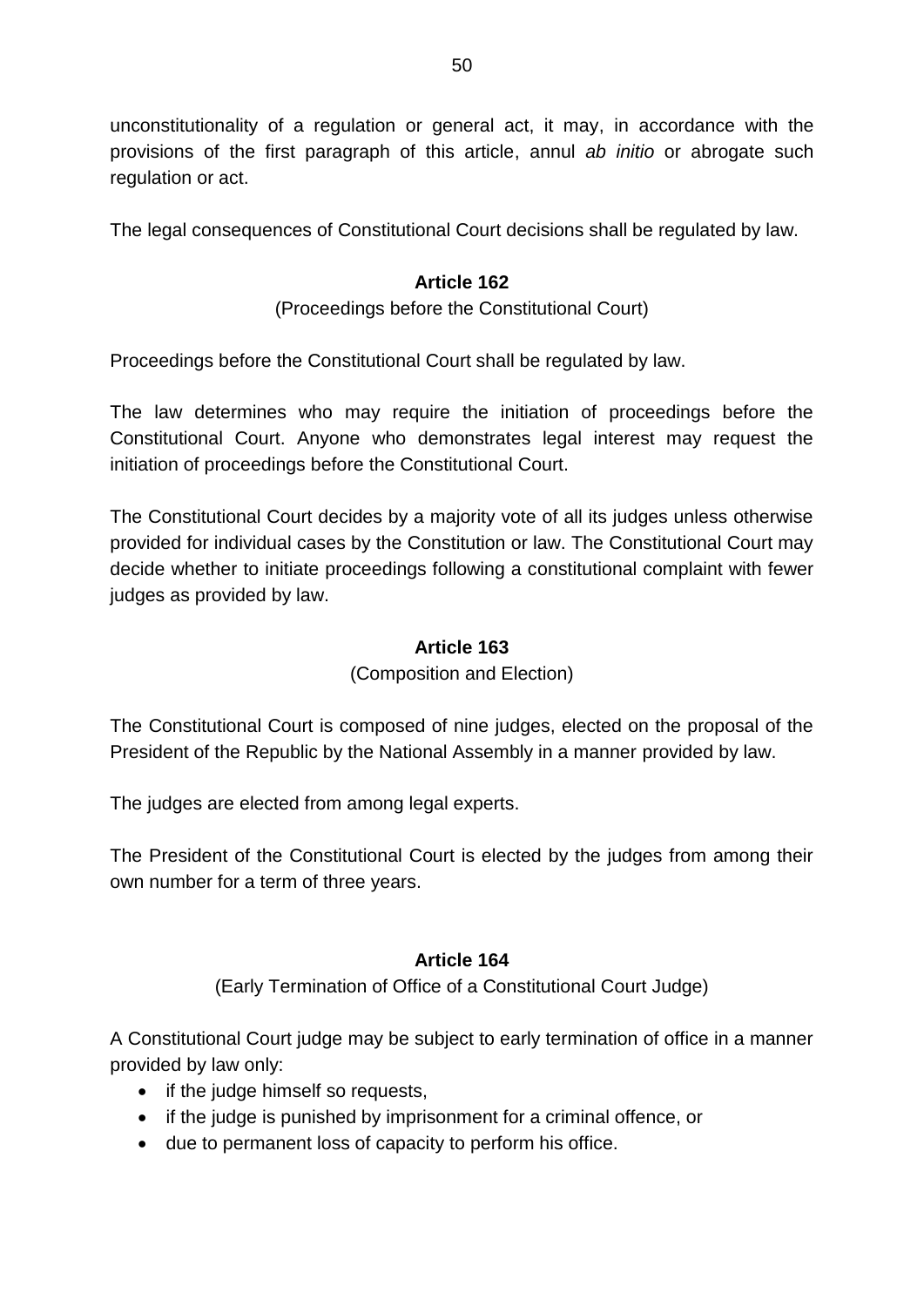### **Article 165**

(Term of Office of Judges)

Constitutional Court judges are elected for a term of nine years. Constitutional Court judges may not be re-elected.

Upon the expiry of the term for which a Constitutional Court judge has been elected, he continues to perform his office until the election of a new judge.

### **Article 166**

(Incompatibility of Office)

The office of Constitutional Court judge is not compatible with office in state authorities, in local self-government authorities, and in bodies of political parties, and with other offices and activities that are not compatible by law with the office of Constitutional Court judge.

# **Article 167**

(Immunity)

Constitutional Court judges enjoy the same immunity as National Assembly deputies. The National Assembly decides on such immunity.

# **IX. PROCEDURE FOR AMENDING THE CONSTITUTION**

### **Article 168**

(Proposal to Initiate the Procedure)

A proposal to initiate the procedure for amending the Constitution may be made by twenty deputies of the National Assembly, the Government, or at least thirty thousand voters.

Such proposal is decided upon by the National Assembly by a two-thirds majority vote of deputies present.

### **Article 169**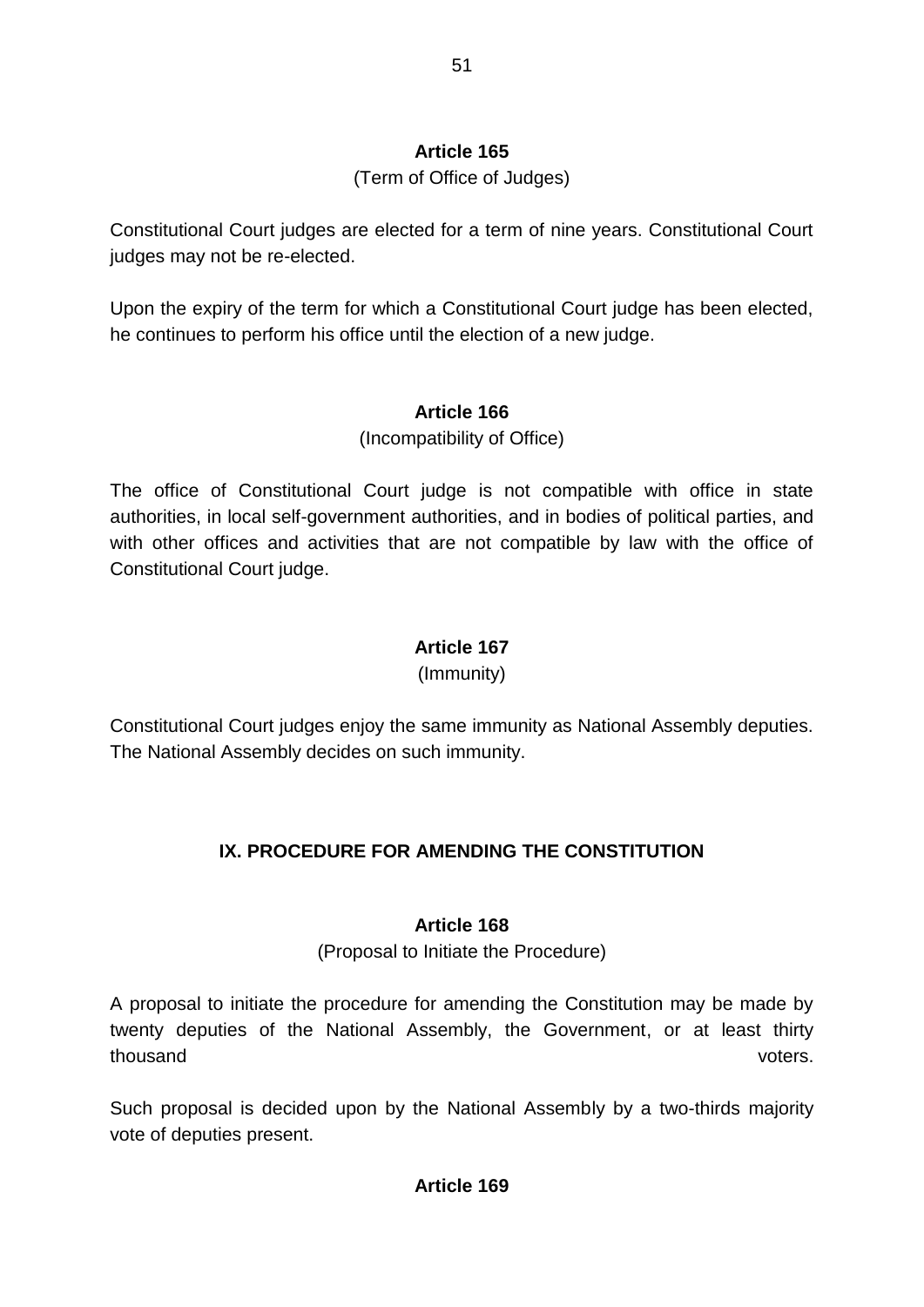The National Assembly adopts acts amending the Constitution by a two-thirds majority vote of all deputies.

### **Article 170**

# (Confirmation of Constitutional Amendments by Referendum)

The National Assembly must submit a proposed constitutional amendment to voters for adoption in a referendum if so required by at least thirty deputies.

A constitutional amendment is adopted in a referendum if a majority of those voting voted in favour of the same, provided that a majority of all voters participated in the referendum.

# **Article 171**

# (Promulgation of Constitutional Amendments)

Constitutional amendments enter into force upon their promulgation in the National Assembly.

# **X. TRANSITIONAL AND FINAL PROVISIONS**

# **Article 172**

This Constitution shall enter into force upon its promulgation.

# **Article 173**

The provisions of this Constitution shall apply from the day of its promulgation, unless otherwise provided in the constitutional act implementing this Constitution.

# **Article 174**

A constitutional act shall be passed in order to implement this Constitution and to ensure transition to the application of the provisions of this Constitution.

The constitutional act shall be passed by a two-thirds majority vote of all deputies in all chambers of the Assembly of the Republic of Slovenia.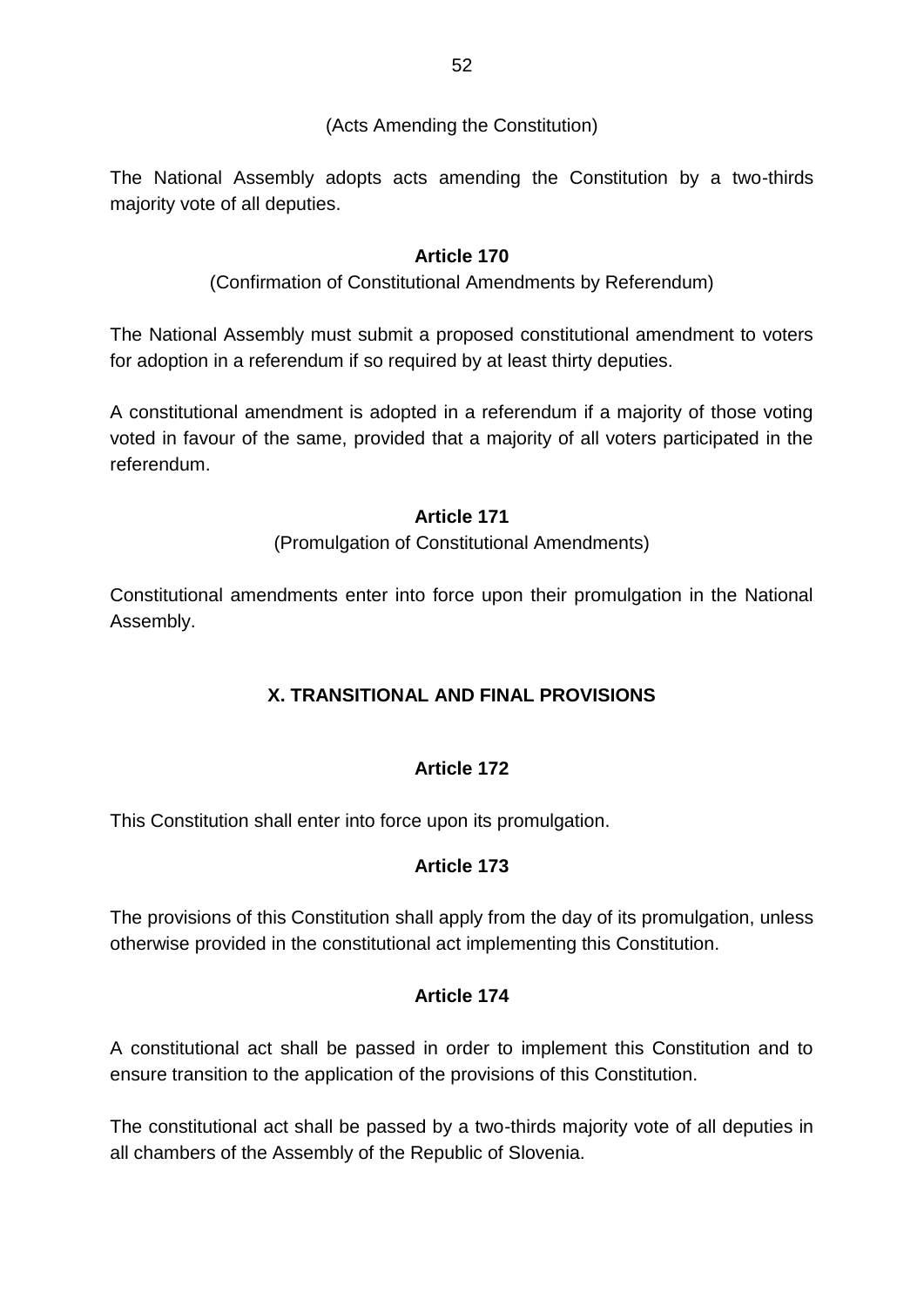Official Gazette of the Republic of Slovenia No. 33/91-I, promulgated on 23 December 1991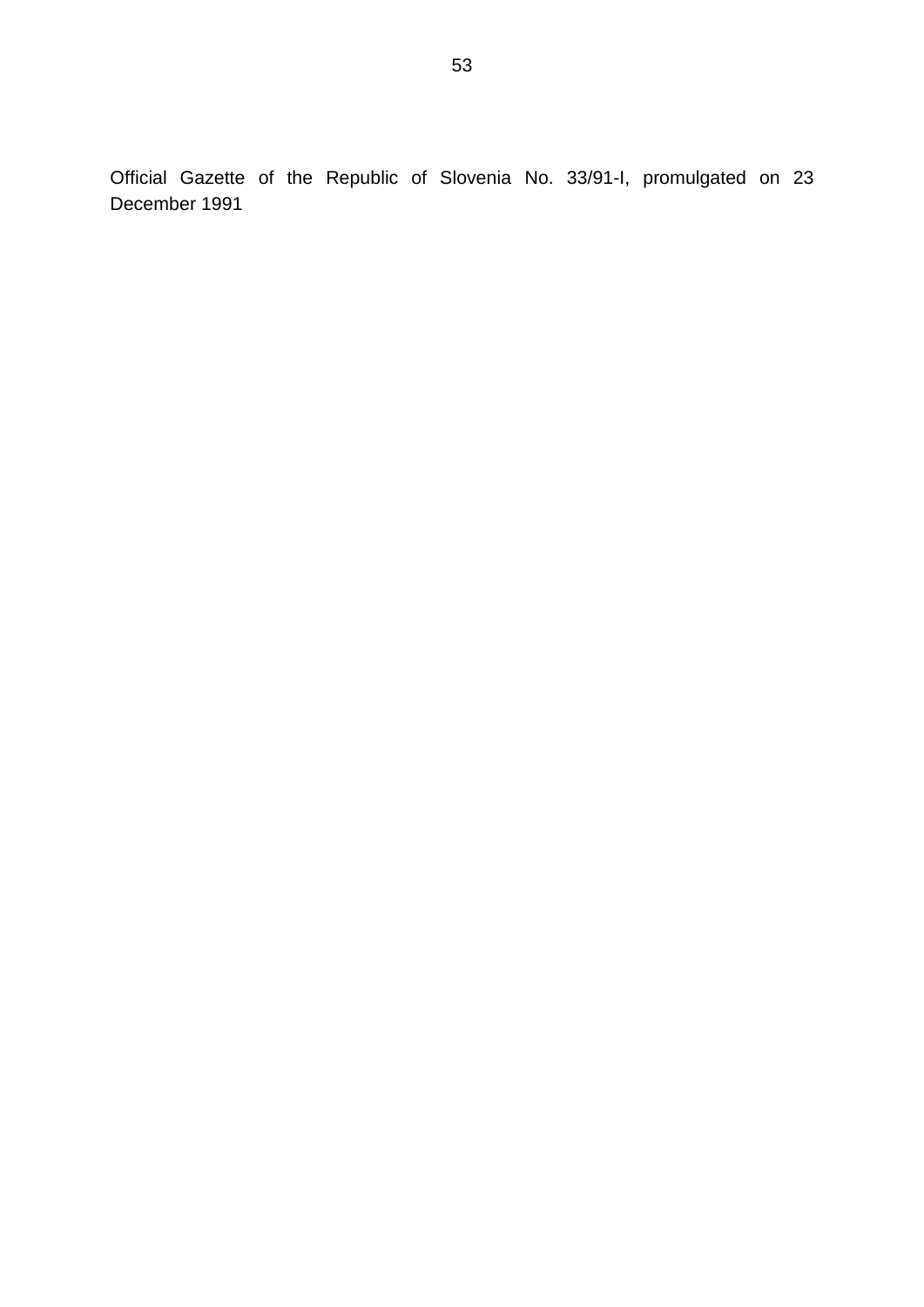# **CONSTITUTIONAL ACTS AMENDING THE CONSTITUTION OF THE REPUBLIC OF SLOVENIA**

# **CONSTITUTIONAL ACT AMENDING ARTICLE 68 OF THE CONSTITUTION OF THE REPUBLIC OF SLOVENIA (UZS68)**

**I.**

In the Constitution of the Republic of Slovenia (Official Gazette of the Republic of Slovenia No. 33/91-I) Article 68 is hereby amended and reads as follows:

"Aliens may acquire ownership rights to real estate under conditions provided by law or if so provided by a treaty ratified by the National Assembly, under the condition of reciprocity.

Such law and treaty from the preceding paragraph shall be adopted by the National Assembly by a two-thirds majority vote of all deputies."

**II.**

This constitutional act shall enter into force upon its promulgation in the National Assembly.

Official Gazette of the Republic of Slovenia No. 42/97 of 17 July 1997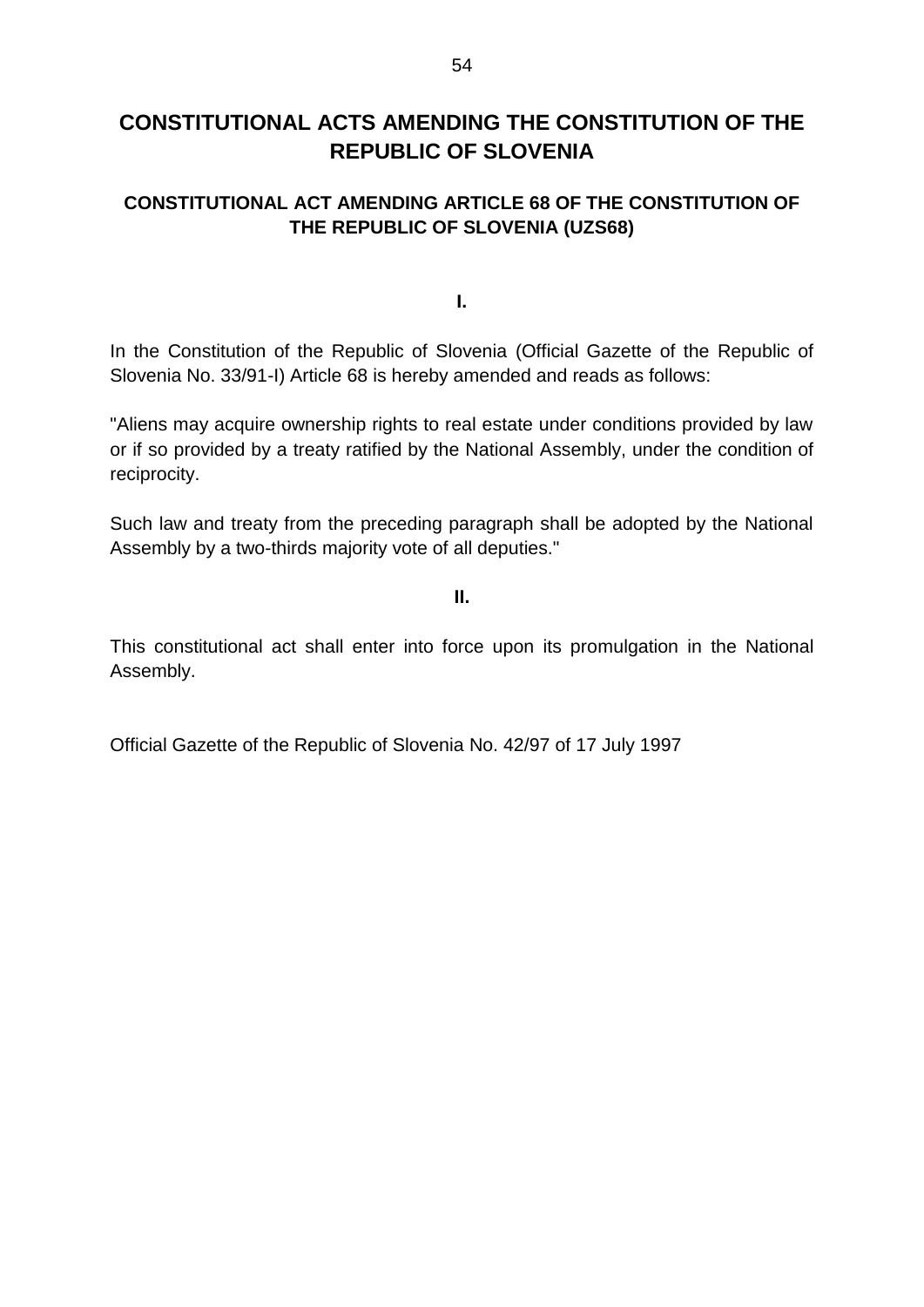# **CONSTITUTIONAL ACT AMENDING ARTICLE 80 OF THE CONSTITUTION OF THE REPUBLIC OF SLOVENIA (UZ80)**

**I.**

In the Constitution of the Republic of Slovenia (Official Gazette of the Republic of Slovenia Nos. 33/91-I and 42/97) a fifth paragraph is hereby added to Article 80 and reads as follows:

"Deputies, except for the deputies of the national communities, are elected according to the principle of proportional representation with a four-percent threshold required for election to the National Assembly, with due consideration that voters have a decisive influence on the allocation of seats to the candidates."

**II.**

The elections of deputies to the National Assembly in the year 2000 and until an amendment to the law regulating the elections to the National Assembly comes into force, shall be held pursuant to the National Assembly Elections Act (Official Gazette of the Republic of Slovenia Nos. 44/92, 60/95, 67/97 – Constitutional Court Decision) whereby:

- candidate lists which receive less than four percent of all votes in the country shall not be further considered in the allocation of seats;
- the Droop quota shall be applied in the allocation of seats in constituencies pursuant to Article 90 of the National Assembly Elections Act;
- in the allocation of seats at the state level pursuant to Article 92 of the same Act, the sum of votes cast for the same candidate lists shall be considered, provided that they were on the ballot in two or more constituencies, whereby the same candidate lists are allocated as many seats as amount to the difference between the number of seats which would have been allocated on the basis of the sum of votes received at the state level, and the number of seats received in constituencies;
- in the allocation of seats at the state level, the second paragraph of Article 93 of the same Act shall not apply.

This constitutional act shall enter into force upon its promulgation in the National Assembly.

Official Gazette of the Republic of Slovenia No. 66/2000 of 26 July 2000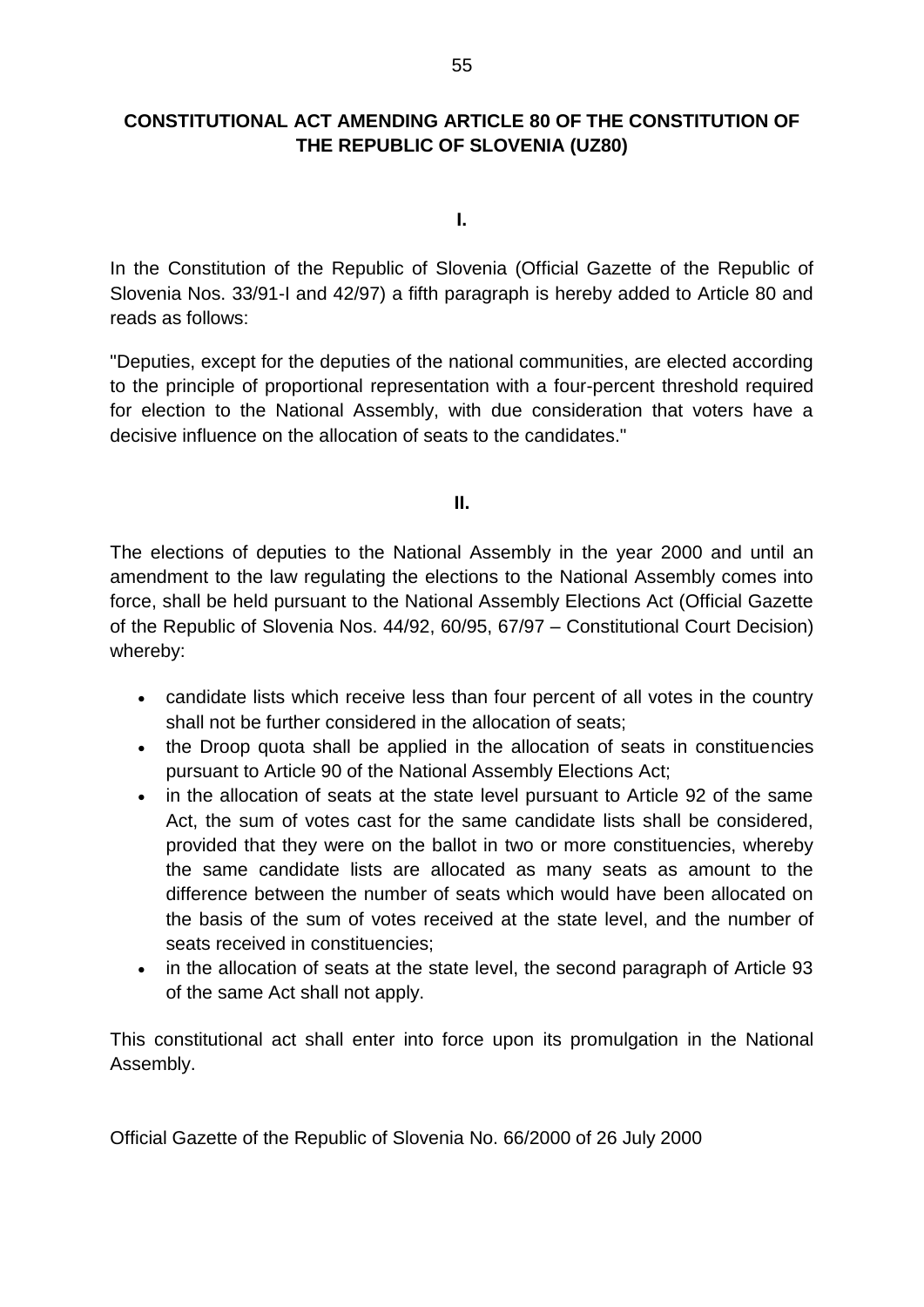# **CONSTITUTIONAL ACT AMENDING CHAPTER I AND ARTICLES 47 AND 68 OF THE CONSTITUTION OF THE REPUBLIC OF SLOVENIA (UZ3a,47,68)**

**I.**

#### **Article 1**

In the Constitution of the Republic of Slovenia (Official Gazette of the Republic of Slovenia Nos. 33/91-l, 42/97, and 66/2000) a new Article 3a is hereby added after Article 3 and reads as follows:

#### **"Article 3a**

"Pursuant to a treaty ratified by the National Assembly by a two-thirds majority vote of all deputies, Slovenia may transfer the exercise of part of its sovereign rights to international organisations which are based on respect for human rights and fundamental freedoms, democracy and the principles of the rule of law and may enter into a defensive alliance with states which are based on respect for these values.

Before ratifying a treaty referred to in the preceding paragraph, the National Assembly may call a referendum. A proposal shall pass at the referendum if a majority of voters who have cast valid votes vote in favour of such. The National Assembly is bound by the result of such referendum. If such referendum has been held, a referendum regarding the law on the ratification of the treaty concerned may not be called.

Legal acts and decisions adopted within international organisations to which Slovenia has transferred the exercise of part of its sovereign rights shall be applied in Slovenia in accordance with the legal regulation of these organisations.

In procedures for the adoption of legal acts and decisions in international organisations to which Slovenia has transferred the exercise of part of its sovereign rights, the Government shall promptly inform the National Assembly of proposals for such acts and decisions as well as of its own activities. The National Assembly may adopt positions thereon, which the Government shall take into consideration in its activities. The relationship between the National Assembly and the Government arising from this paragraph shall be regulated in detail by a law adopted by a twothirds majority vote of deputies present."

#### **Article 2**

Article 47 is hereby amended to read as follows: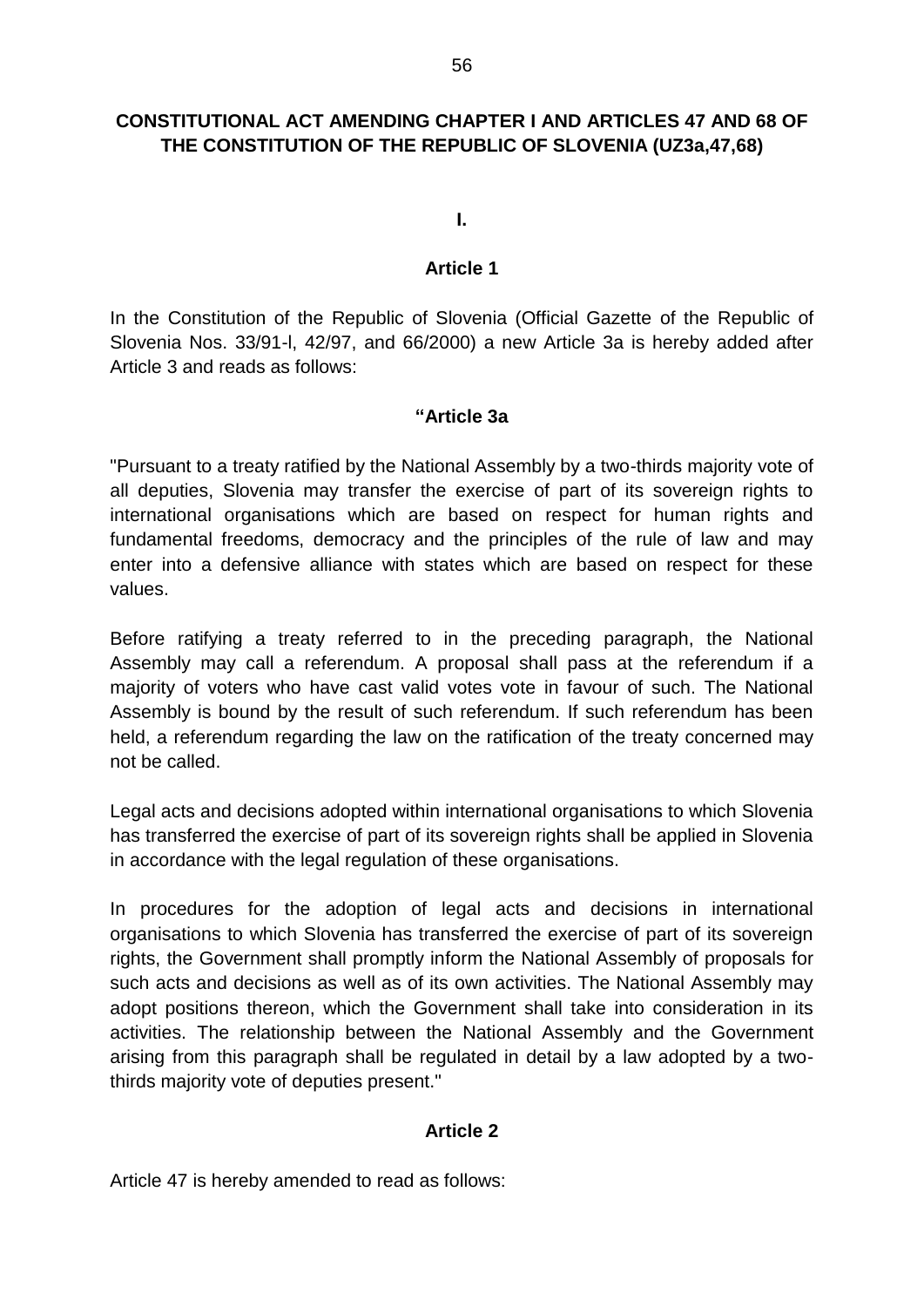"No citizen of Slovenia may be extradited or surrendered unless such obligation to extradite or surrender arises from a treaty by which, in accordance with the provisions of the first paragraph of Article 3a, Slovenia has transferred the exercise of part of its sovereign rights to an international organisation."

#### **Article 3**

Article 68 is hereby amended to read as follows:

"Aliens may acquire ownership rights to real estate under conditions provided by law or a treaty ratified by the National Assembly."

#### **II.**

The Referendum and People's Initiative Act (Official Gazette of the Republic of Slovenia Nos. 15/94, 13/95 – Constitutional Court decision, 34/96 – Constitutional Court decision, 38/96, 43/96 – Constitutional Court decision, 59/2001, and 11/2003 – Constitutional Court decision) must be brought into conformity with this constitutional act within one year of it entering into force.

Until the Referendum and People's Initiative Act has been brought into such conformity, the referendums referred to in Article 1 of this constitutional act (the second paragraph of Article 3a of the Constitution) shall be held on the basis of the provisions of Chapter III of the Referendum and People's Initiative Act.

For the holding of referendums on the accession of Slovenia to the European Union and to the North Atlantic Treaty Organization, the provisions of Article 1 of this constitutional act (the second paragraph of Article 3a of the Constitution) and the provisions of Chapter III of the Referendum and People's Initiative Act shall apply.

This constitutional act shall enter into force upon its promulgation in the National Assembly of the Republic of Slovenia.

Official Gazette of the Republic of Slovenia No. 24/2003 of 7 March 2003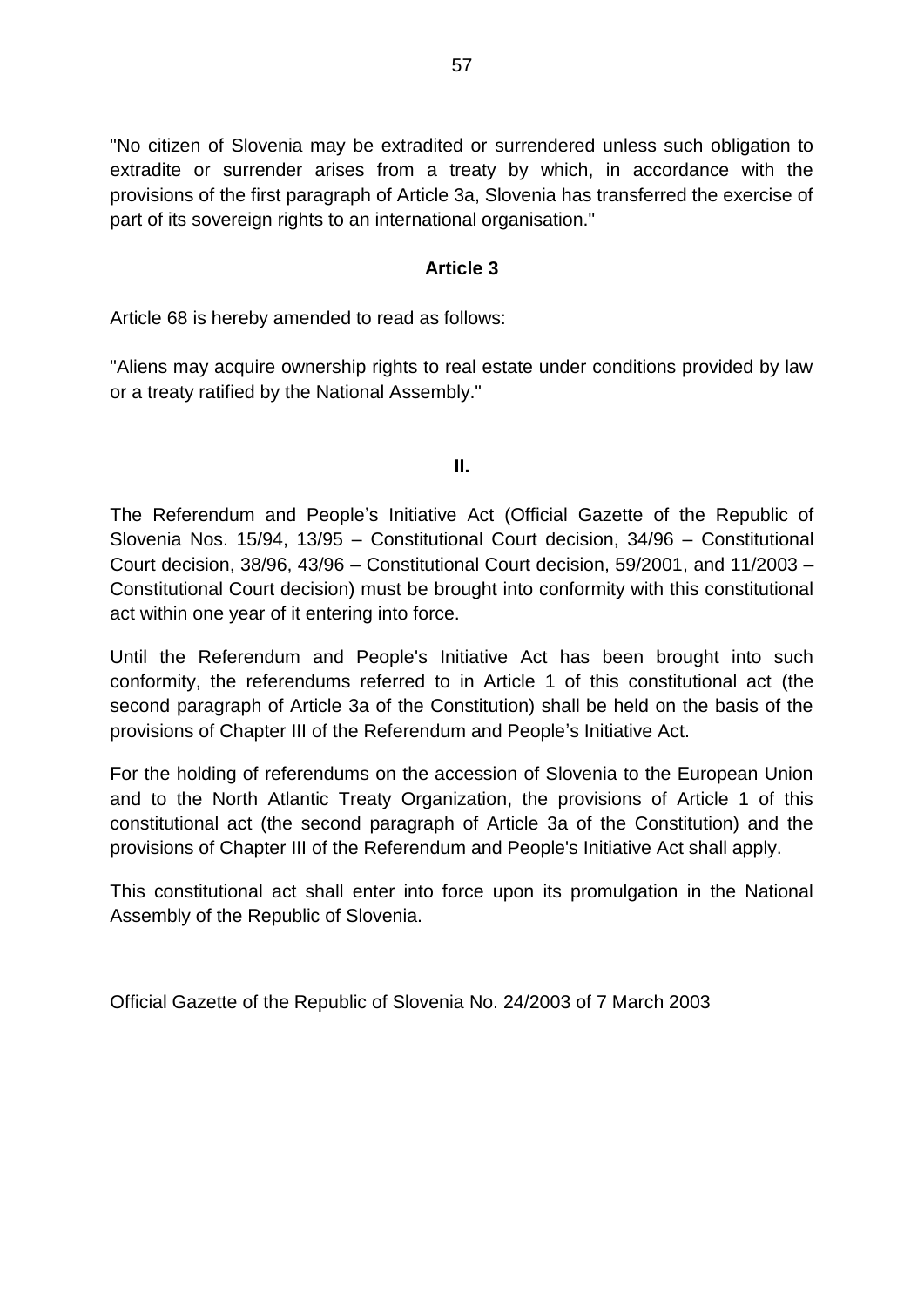# **CONSTITUTIONAL ACT AMENDING ARTICLE 14 OF THE CONSTITUTION OF THE REPUBLIC OF SLOVENIA (UZ14)**

**I.**

In the Constitution of the Republic of Slovenia (Official Gazette of the Republic of Slovenia Nos. 33/91-I, 42/97, 66/2000, and 24/03) in the first paragraph of Article 14 after the words "social status" a comma and the word "disability" are hereby added.

#### **II.**

This Constitutional Act shall enter into force upon its promulgation in the National Assembly.

Official Gazette of the Republic of Slovenia No. 69/04 of 24 June 2004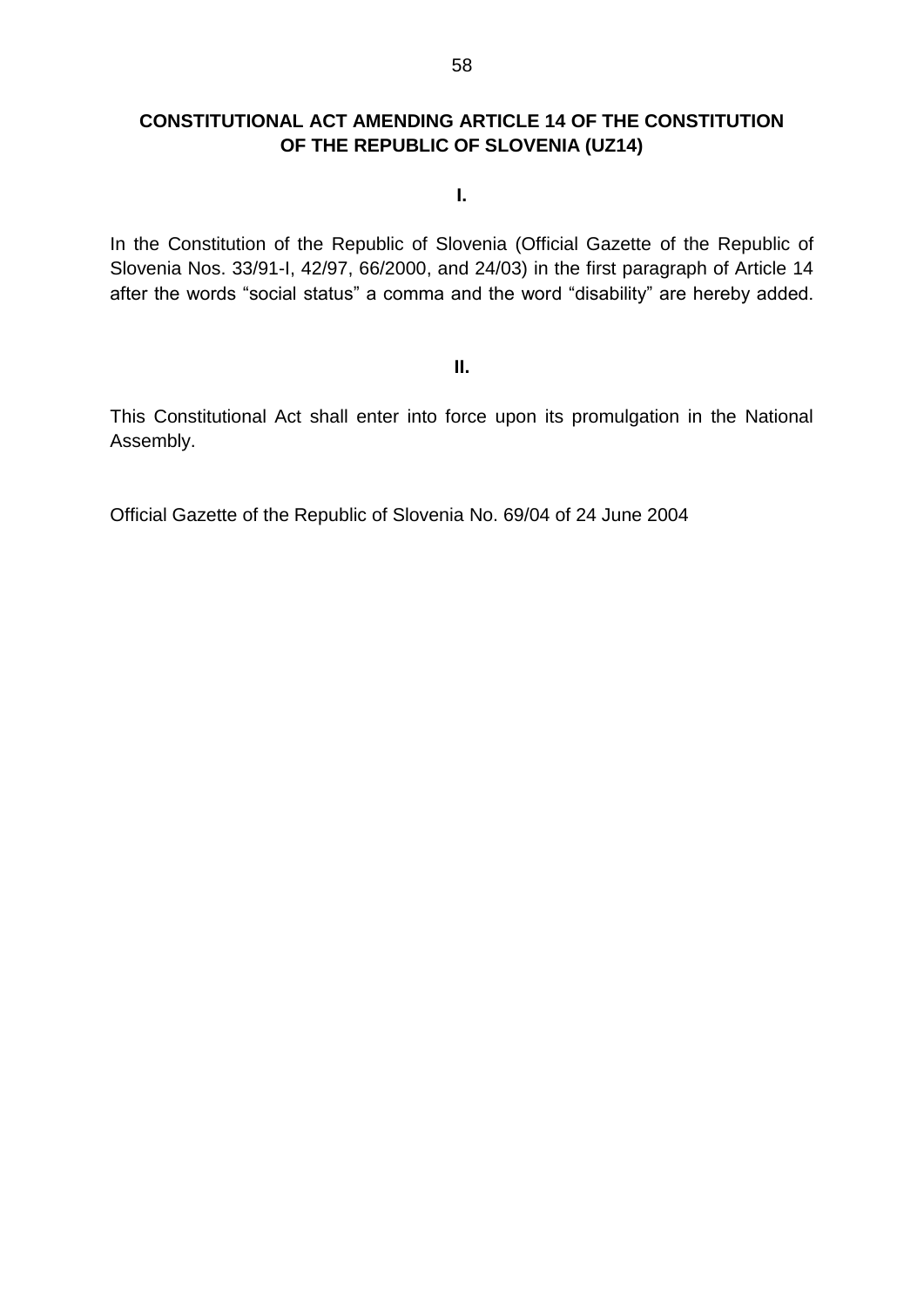# **CONSTITUTIONAL ACT AMENDING ARTICLE 43 OF THE CONSTITUTION OF THE REPUBLIC OF SLOVENIA (UZ43)**

**I.**

In the Constitution of the Republic of Slovenia (Official Gazette of the Republic of Slovenia Nos. 33/91-I, 42/97, 66/2000, and 24/03) in Article 43 a new fourth paragraph is hereby added and reads as follows:

"The law shall provide the measures for encouraging the equal opportunity of men and women in standing for election to state authorities and local community authorities."

**II.**

This Constitutional Act shall enter into force upon its promulgation in the National Assembly.

Official Gazette of the Republic of Slovenia No. 69/04 of 24 June 2004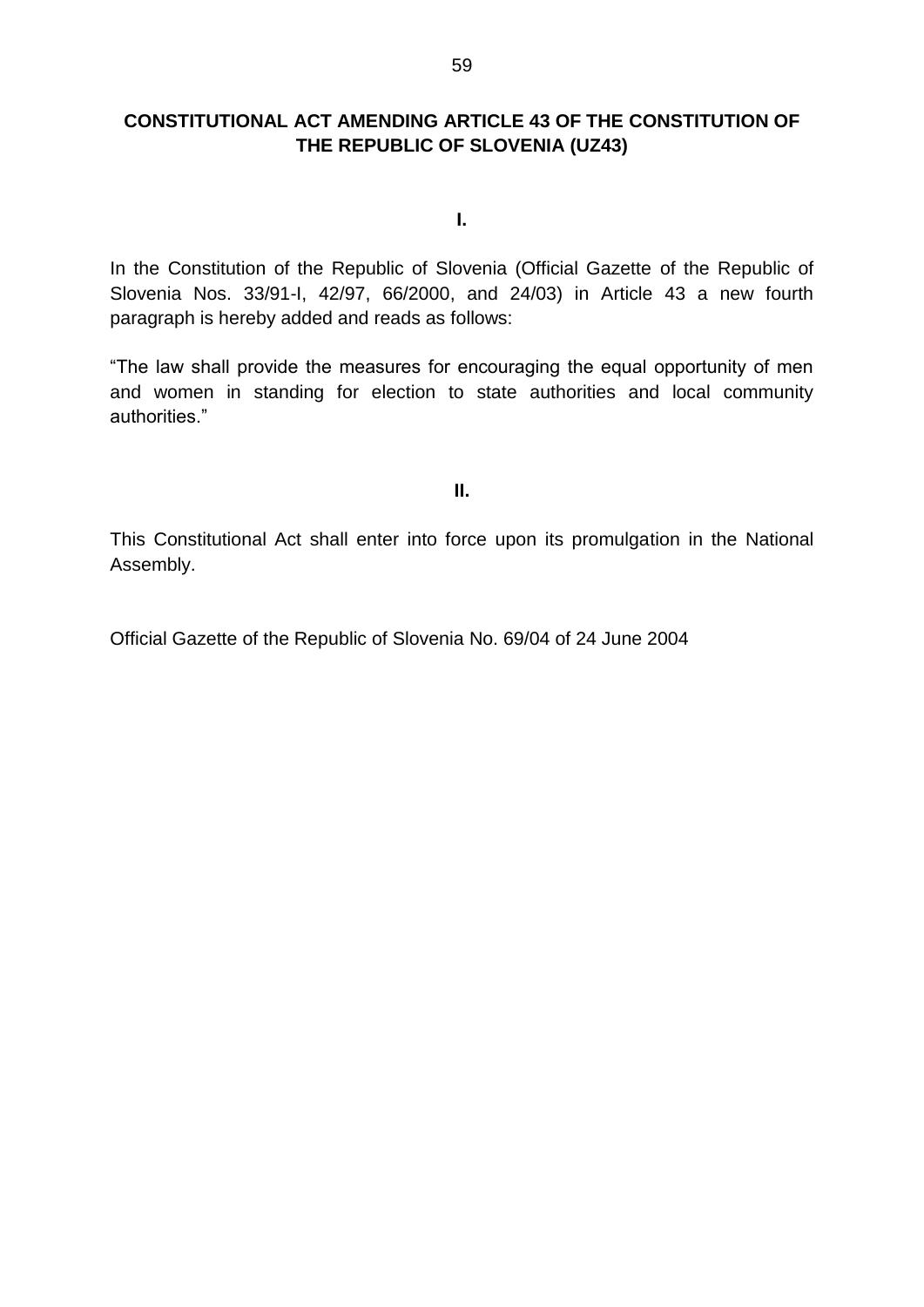# **CONSTITUTIONAL ACT AMENDING ARTICLE 50 OF THE CONSTITUTION OF THE REPUBLIC OF SLOVENIA (UZ50)**

**I.**

In the Constitution of the Republic of Slovenia (Official Gazette of the Republic of Slovenia Nos. 33/91-I, 42/97, 66/2000, and 24/03) the first paragraph of Article 50 is hereby amended to read as follows:

"Citizens have the right to social security, including the right to a pension, under conditions provided by law."

**II.**

This Constitutional Act shall enter into force upon its promulgation in the National Assembly.

Official Gazette of the Republic of Slovenia 69/04 of 24 June 2004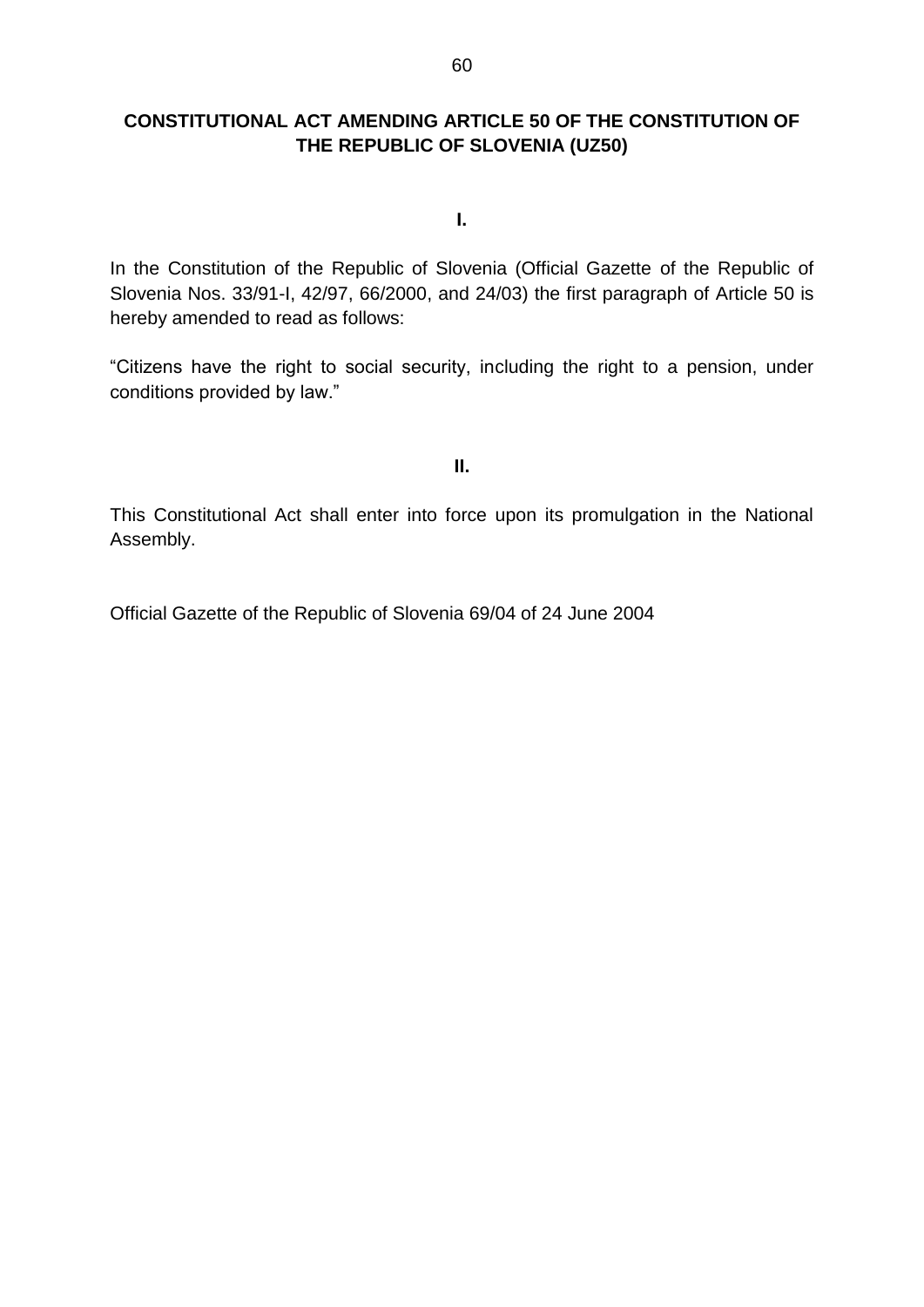# **CONSTITUTIONAL ACT AMENDING ARTICLES 121, 140, AND 143 OF THE CONSTITUTION OF THE REPUBLIC OF SLOVENIA (UZ121,140,143)**

**I.** 

In the Constitution of the Republic of Slovenia (Official Gazette of the Republic of Slovenia Nos. 33/91-l, 42/97, 66/00, 24/03, and 69/04) the following provisions are hereby amended:

### **Article 1**

The title of Article 121 is hereby amended to read as follows: "(Public Authority)"

The first paragraph is deleted.

The second paragraph is hereby amended to read as follows:

"By law or on the basis thereof, legal entities and natural persons may be vested with the public authority to perform certain duties of the state administration."

#### **Article 2**

The second paragraph of Article 140 is hereby amended to read as follows:

"By law, the state may transfer to municipalities the performance of specific duties within the state competence if it also provides the financial resources to enable such."

### **Article 3**

The title of Article 143 is hereby amended to read as follows: "(Region)"

Article 143 is hereby amended to read as follows:

"A region is a self-governing local community that manages local affairs of wider importance, and certain affairs of regional importance provided by law.

Regions are established by a law which also determines their territory, seat, and name. Such law is adopted by the National Assembly by a two-thirds majority vote of deputies present. The participation of the municipalities must be ensured in the procedure for adopting the law.

The state transfers by law the performance of specific duties within the state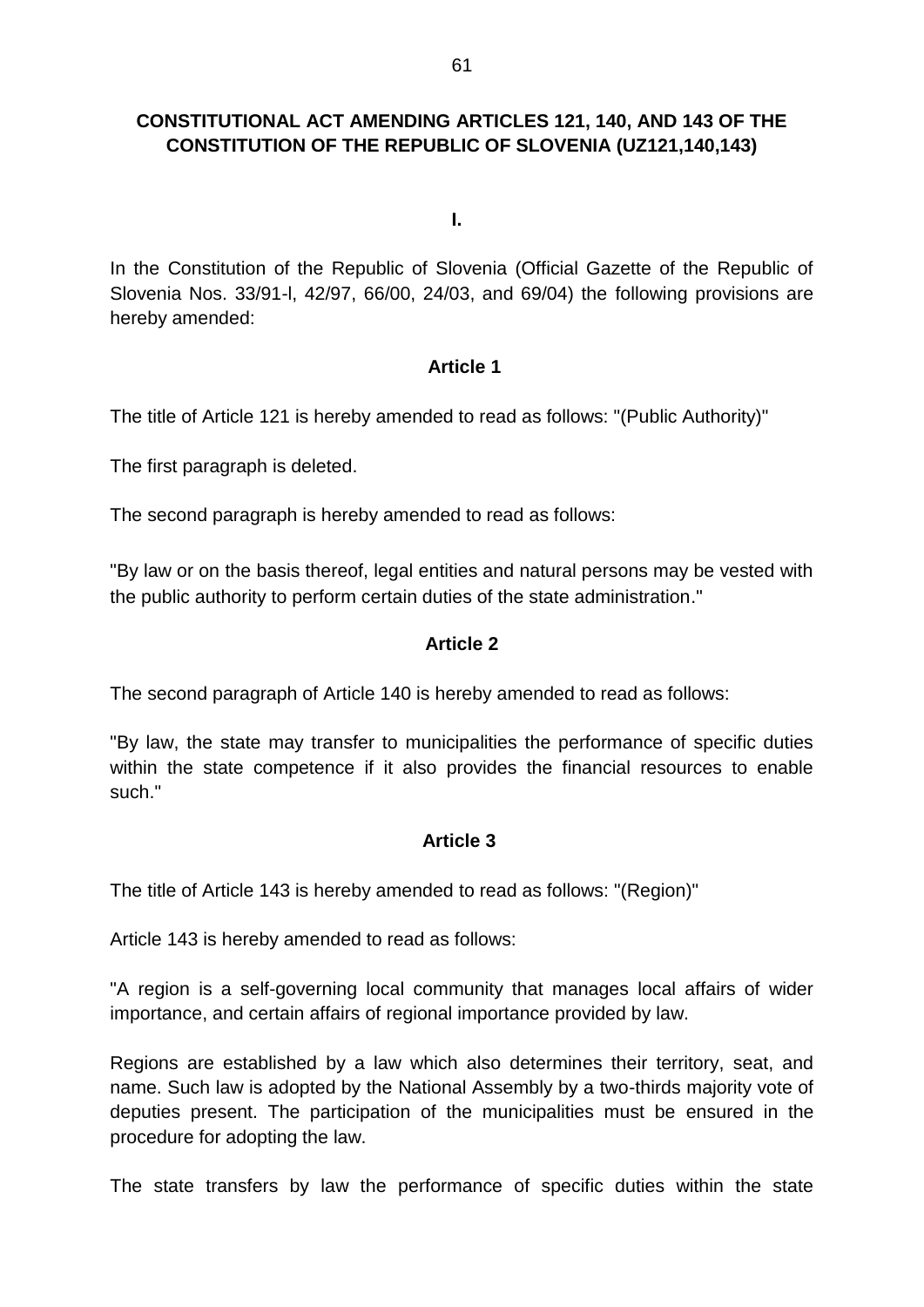competence to the regions and must provide to them the necessary financial resources to enable such."

**II.**

This Constitutional Act shall enter into force upon its promulgation in the National Assembly of the Republic of Slovenia.

Official Gazette of the Republic of Slovenia No. 68/06 of 30 June 2006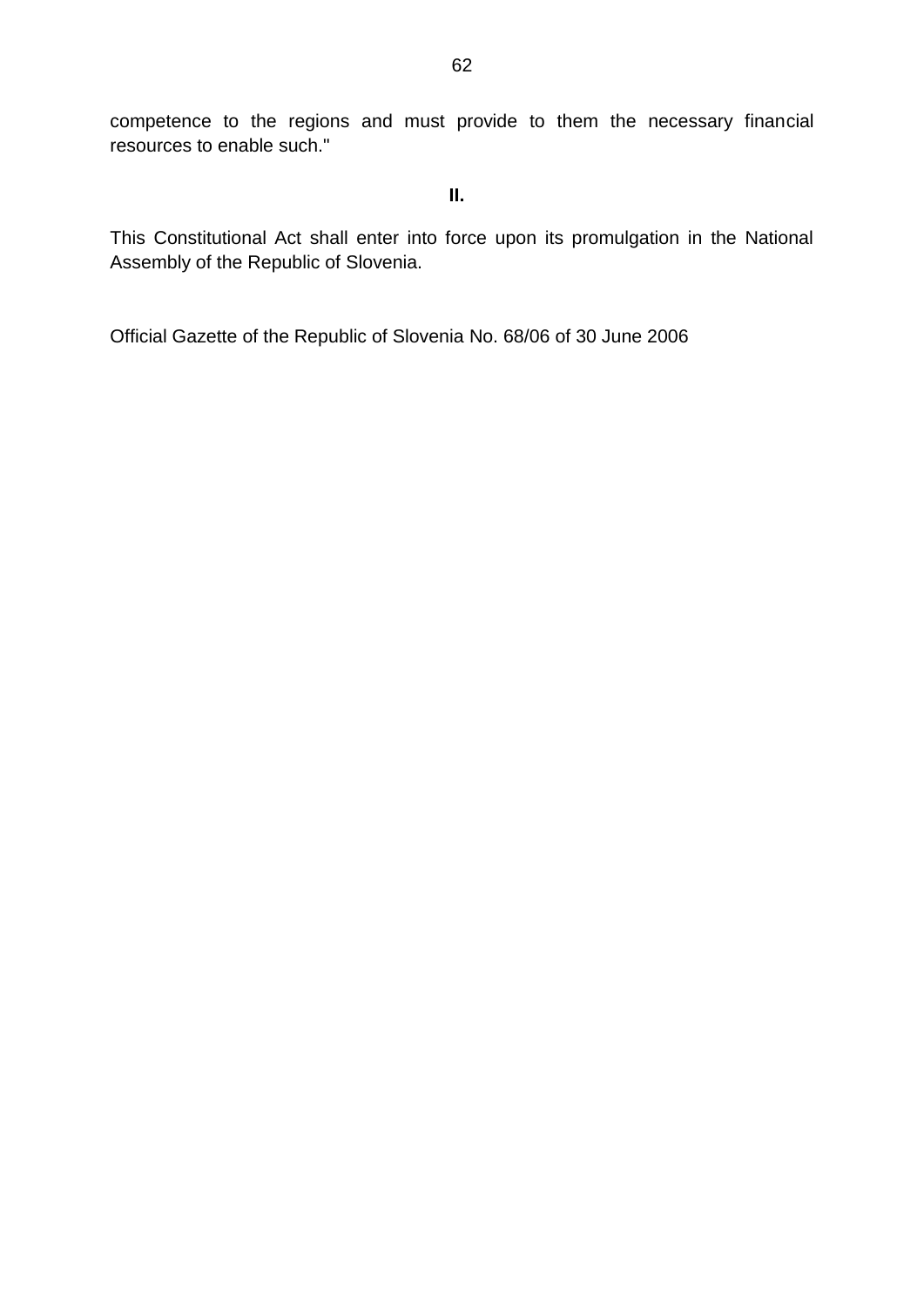# **CONSTITUTIONAL ACT AMENDING ARTICLES 90, 97, AND 99 OF THE CONSTITUTION OF THE REPUBLIC OF SLOVENIA (UZ90,97,99)**

**I.**

In the Constitution of the Republic of Slovenia (Official Gazette of the Republic of Slovenia Nos. 33/91-l, 42/97, 66/00, 24/03, 69/04, and 68/06) the following provisions are hereby amended:

### **Article 1**

The first paragraph of Article 90 is hereby amended to read as follows:

"The National Assembly shall call a referendum on the entry into force of a law that it has adopted if so required by at least forty thousand voters."

The second paragraph thereof is hereby amended to read as follows:

"A referendum may not be called:

- on laws on urgent measures to ensure the defence of the state, security, or the elimination of the consequences of natural disasters;
- on laws on taxes, customs duties, and other compulsory charges, and on the law adopted for the implementation of the state budget;
- on laws on the ratification of treaties:
- on laws eliminating an unconstitutionality in the field of human rights and fundamental freedoms or any other unconstitutionality."

The fourth paragraph thereof is hereby amended to read as follows:

"A law is rejected in a referendum if a majority of voters who have cast valid votes vote against the law, provided at least one fifth of all qualified voters have voted against the law."

#### **Article 2**

The fourth indent of the first paragraph of Article 97 is hereby deleted.

#### **Article 3**

The second sentence of the second paragraph of Article 99 is hereby deleted.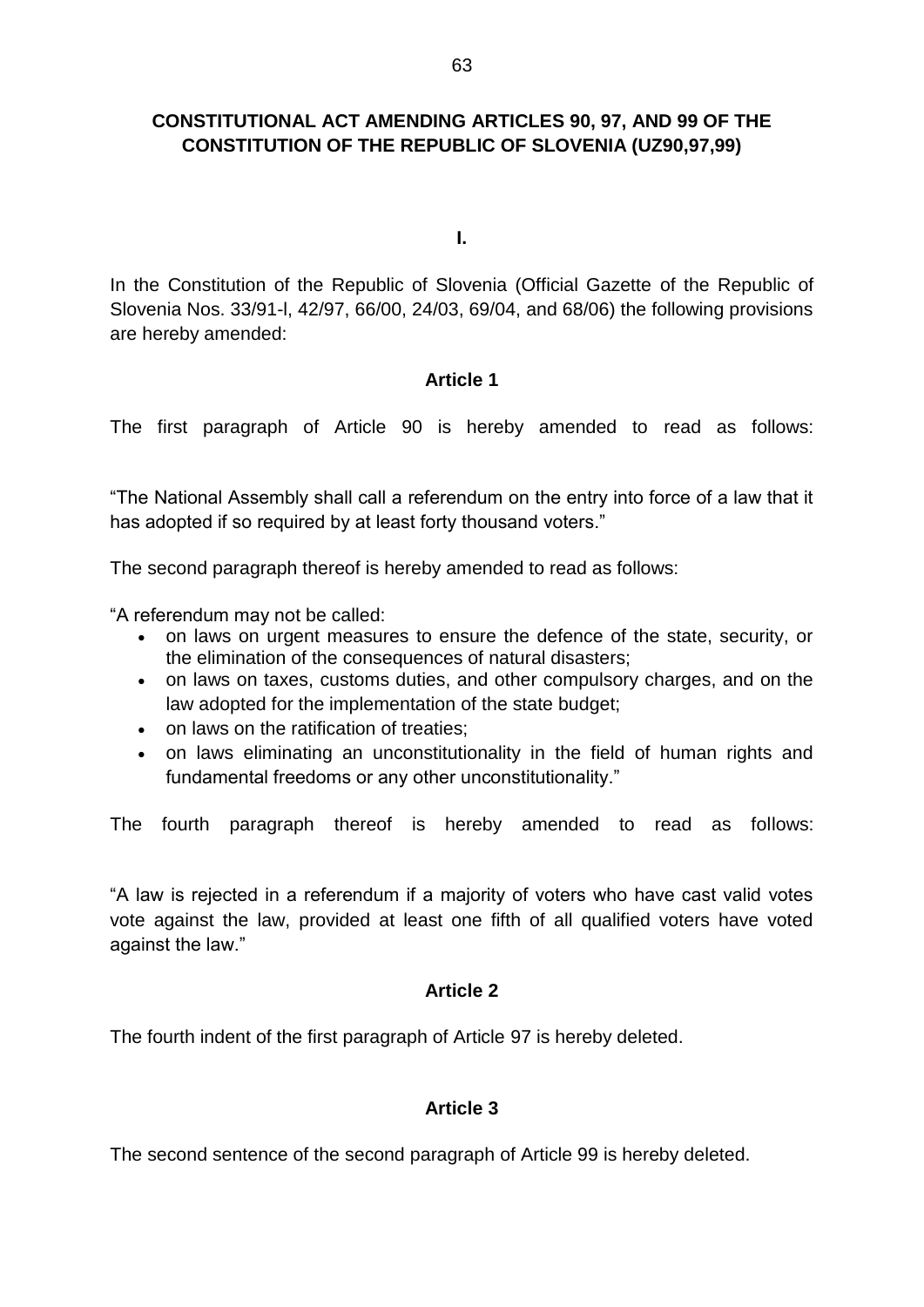**II.**

The Referendum and Popular Initiative Act (Official Gazette of the Republic of Slovenia No. 26/07 – official consolidated text) shall be harmonised with Article 1 of this Constitutional Act within one year of its entry into force.

Until the Referendum and Popular Initiative Act is harmonised, the provisions of Article 1 of this Constitutional Act shall apply directly in conjunction with mutatis mutandis application of the Referendum and Popular Initiative Act. Until the Referendum and Popular Initiative Act is harmonised, Article 21 of the Referendum and Popular Initiative Act shall apply mutatis mutandis such that the Constitutional Court shall decide on any dispute between the proposer of a referendum and the National Assembly, if the latter rejects a request for the calling of a legislative referendum.

The provisions of Article 1 of this Constitutional Act do not apply to the initiatives referred to in Article 11 and the requests referred to in Article 12 of the Referendum and Popular Initiative Act filed before the entry into force of this Constitutional Act.

This Constitutional Act shall enter into force upon its promulgation in the National Assembly of the Republic of Slovenia.

Official Gazette of the Republic of Slovenia No. 47/13 of 31 May 2013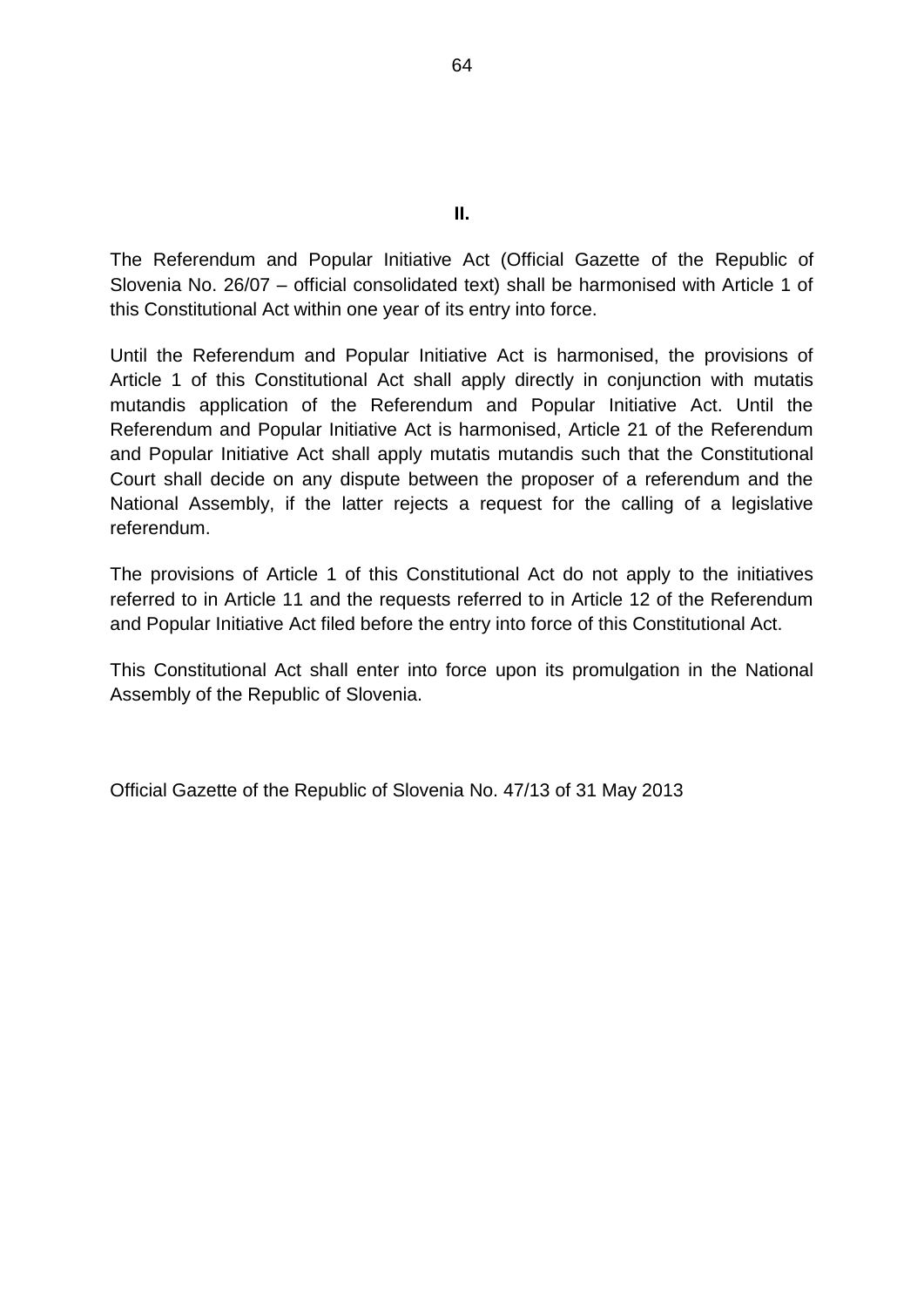# **CONSTITUTIONAL ACT AMENDING ARTICLE 148 OF THE CONSTITUTION OF THE REPUBLIC OF SLOVENIA (UZ148)**

**I.**

In the Constitution of the Republic of Slovenia (Official Gazette of the Republic of Slovenia Nos. 33/91-l, 42/97, 66/00, 24/03, 69/04, and 68/06) Article 148 is hereby amended to read as follows:

#### **"Article 148** (Budgets)

All revenues and expenditures for the financing of public spending must be included in the budgets of the state.

Revenues and expenditures of the budgets of the state must be balanced in the medium-term without borrowing, or revenues must exceed expenditures. Temporary deviation from this principle is only allowed when exceptional circumstances affect the state.

The manner and the time frame of the implementation of the principle referred to in the preceding paragraph, the criteria for determining exceptional circumstances, and the course of action when they arise, shall be determined by a law adopted by the National Assembly by a two-thirds majority vote of all deputies.

If a budget has not been adopted by the first day it is due to be implemented, the beneficiaries financed by the budget are temporarily financed in accordance with the previous budget."

**II.**

The National Assembly shall adopt the law referred to in the third paragraph of the amended Article 148 of the Constitution within six months of the entry into force of this Constitutional Act.

The second paragraph and the law referred to in the third paragraph of the amended Article 148 of the Constitution shall first apply for the preparation of the budgets of the state for 2015. The obligation to gradually adjust in order to prepare the state budget for 2015 in accordance with the amended Article 148 shall take effect upon the promulgation of this Constitutional Act.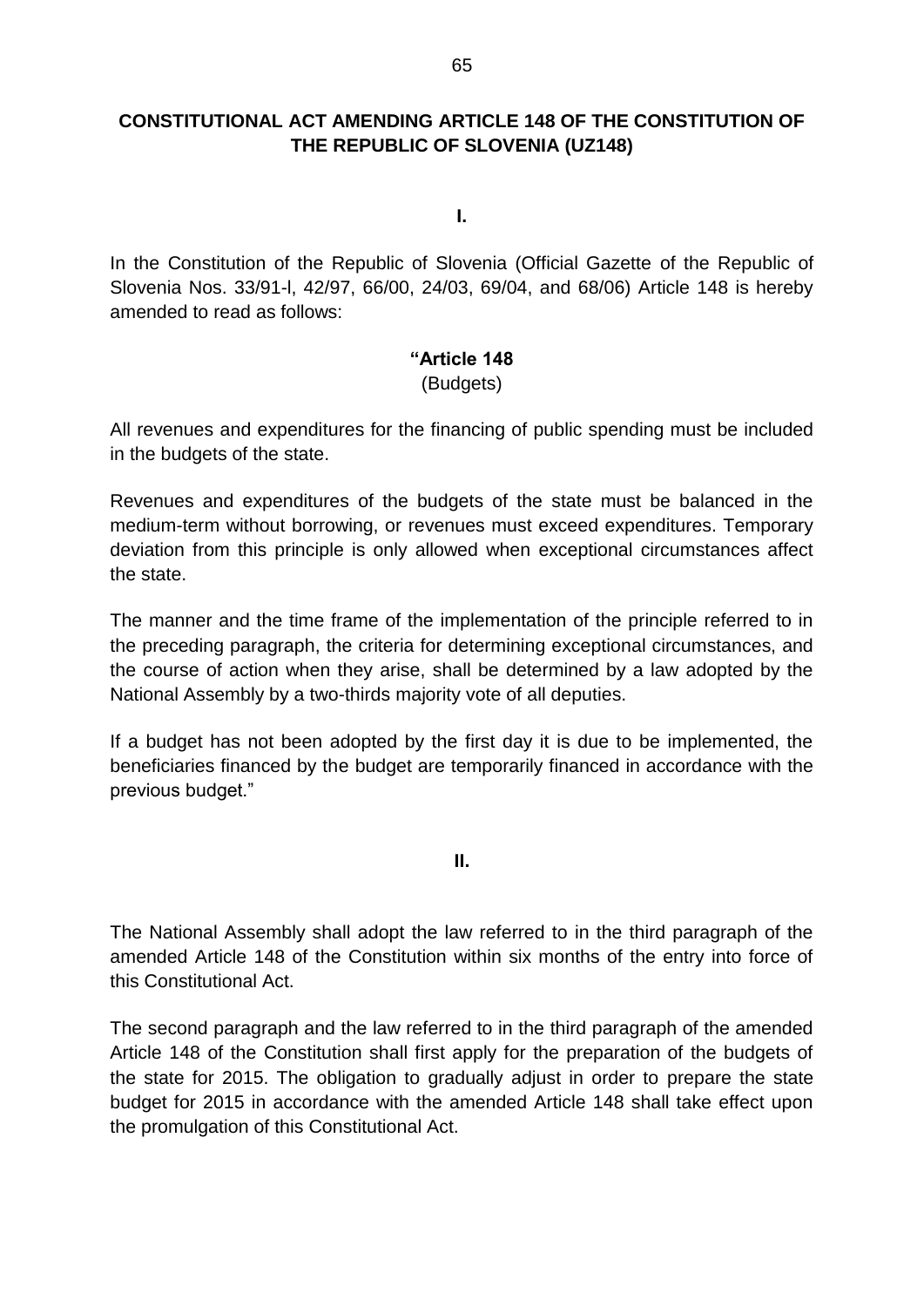This Constitutional Act shall enter into force upon its promulgation in the National Assembly of the Republic of Slovenia.

Official Gazette of the Republic of Slovenia No. 47/13 of 31 May 2013